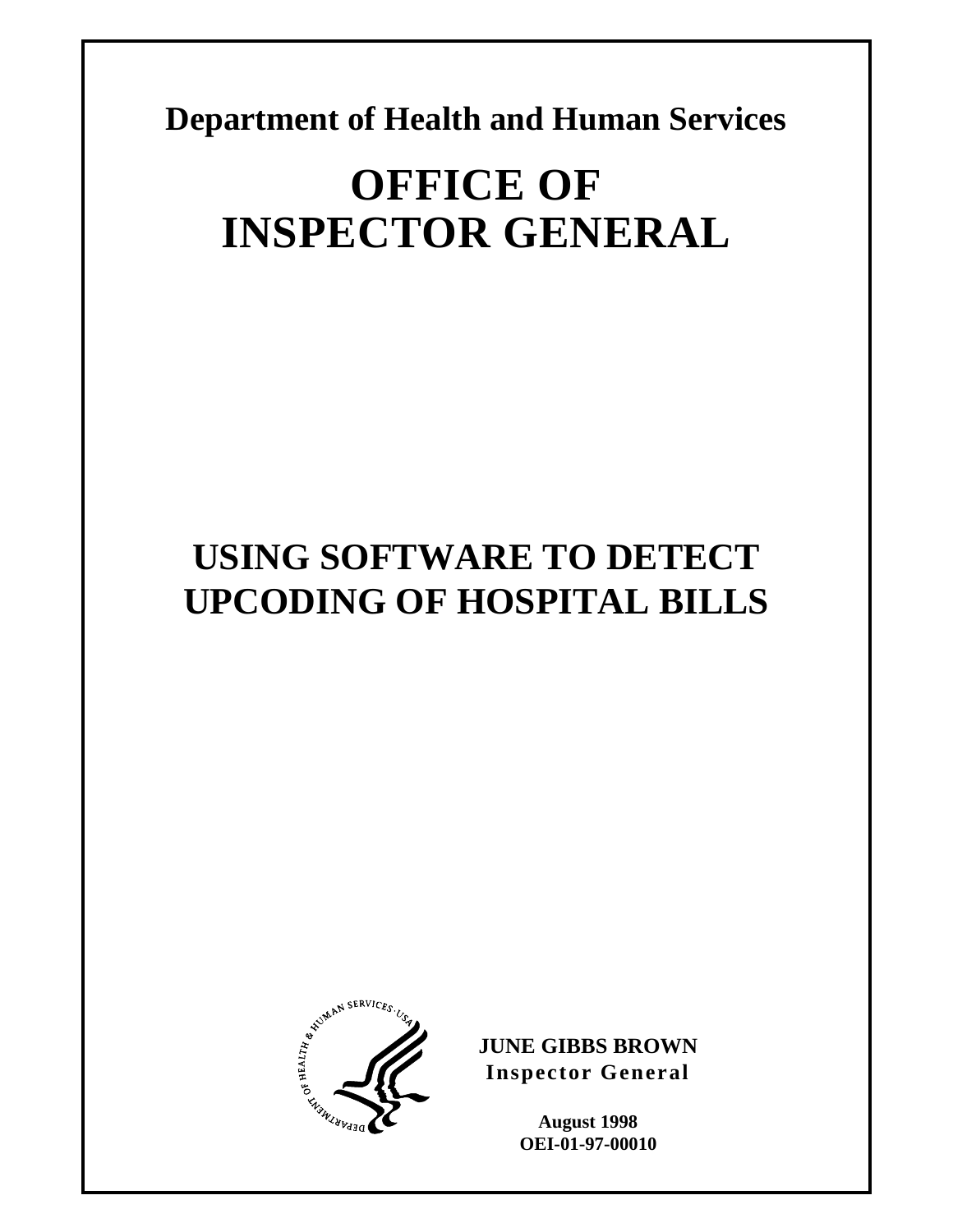### **OFFICE OF INSPECTOR GENERAL**

The mission of the Office of Inspector General (OIG), as mandated by Public Law 95-452, is to protect the integrity of the Department of Health and Human Services programs as well as the health and welfare of beneficiaries served by them. This statutory mission is carried out through a nationwide program of audits, investigations, inspections, sanctions, and fraud alerts. The Inspector General informs the Secretary of program and management problems and recommends legislative, regulatory, and operational approaches to correct them.

### **Office of Evaluation and Inspections**

The Office of Evaluation and Inspections (OEI) is one of several components of the Office of Inspector General. It conducts short-term management and program evaluations (called inspections) that focus on issues of concern to the Department, the Congress, and the public. The inspection reports provide findings and recommendations on the efficiency, vulnerability, and effectiveness of departmental programs.

OEI's Boston office prepared this report under the direction of Mark R. Yessian, Ph.D., Regional Inspector General. Principal OEI staff included:

### **BOSTON REGION HEADQUARTERS**

Russell Hereford, *Project Leader* Mark Krushat Kenneth Price Tricia Davis Nicola Pinson and Linda Moscoe Linda Moscoe

Brian Ritchie

To obtain a copy of this report, please contact the Boston Regional Office by telephone at (617) 565-1050 or by fax at (617) 565-3751.

Reports are also available on the World Wide Web at our home page address:

http://www.dhhs.gov/progorg/oei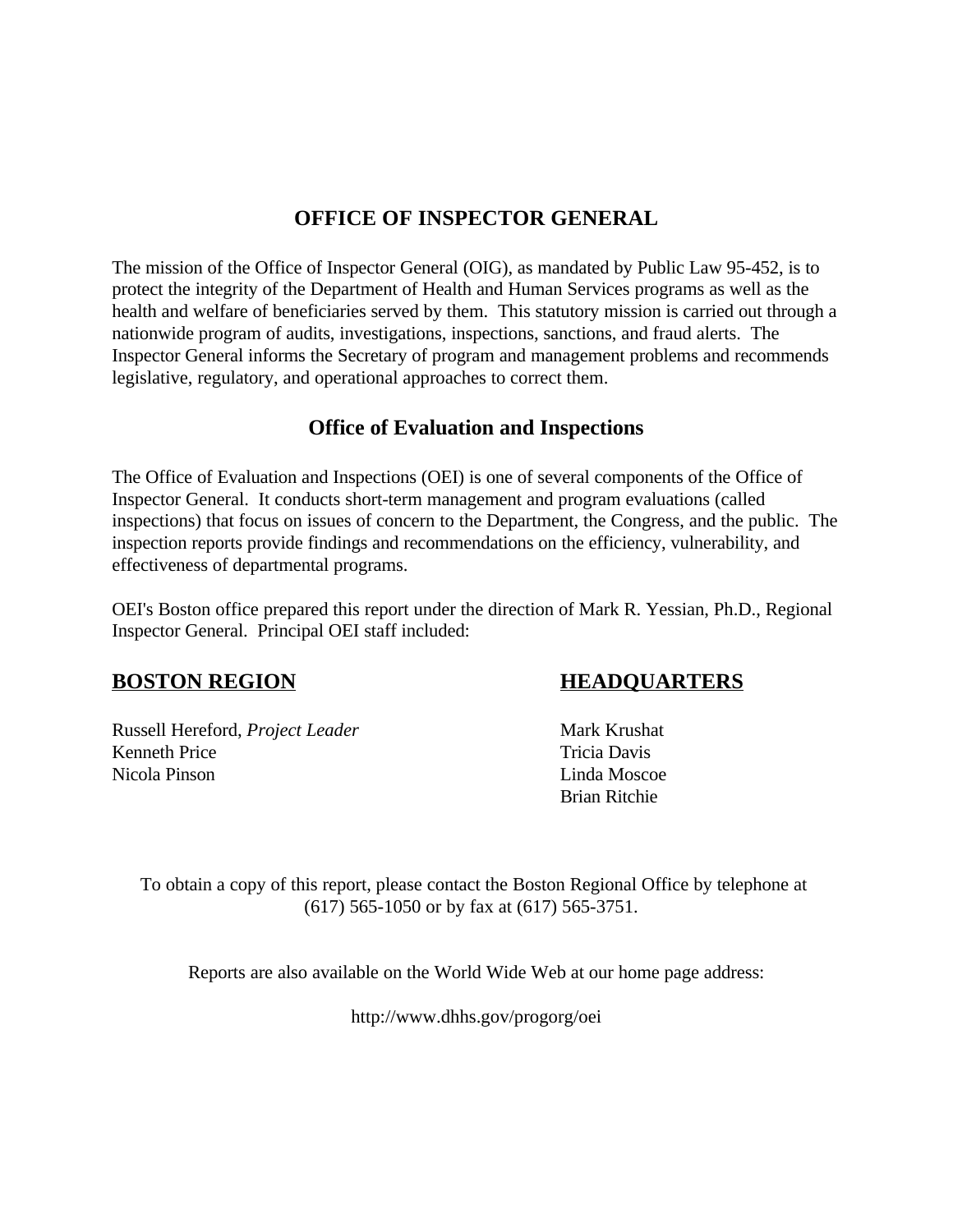### **PURPOSE**

The purpose of this study is to test the ability of commercial software products to identify Diagnosis Related Group upcoding in Medicare hospital bills.

#### **BACKGROUND**

Since 1983, Medicare has paid acute care hospitals for the care of its beneficiaries under a prospective payment system using Diagnosis Related Groups (DRGs). In fiscal year 1996, expenditures for inpatient hospital care under this system totaled \$77.6 billion.

#### **Improper Payments**

Improper hospital payments are a continuing concern in the Medicare program. In its Chief Financial Officers audit of Medicare, the Office of Inspector General (OIG) estimates that in fiscal year 1997, \$4.1 billion of DRG payments were inappropriate due to lack of medical necessity, insufficient or no documentation, or incorrect coding.

One particular concern is upcoding of hospital bills, the practice of billing for a hospital stay more expensive than the one actually incurred. In previous studies, we found upcoding in DRGs ranging from 7 to 13 percent.

#### **Commercial Upcoding Detection Software**

Dozens of vendors now offer upcoding detection software that locates potentially upcoded DRGs by analyzing electronic files of hospital bills. These products are likely to become increasingly sophisticated as the state of the art of computing races ahead.

In this inquiry we evaluated the ability of two promising products to identify DRG upcoding. First, we used these products to identify hospital bills with suspected upcoded DRGs. Then we used professional record reviewers to perform a blinded medical review on a sample of cases to assess how well the products predicted DRG upcoding at the hospital, DRG, and case levels.

#### **FINDINGS**

#### **Hospital Level**

Hospitals identified by the software had an average upcoding rate of 11.5 percent, more than double the 5.3 percent average upcoding rate of the control hospitals.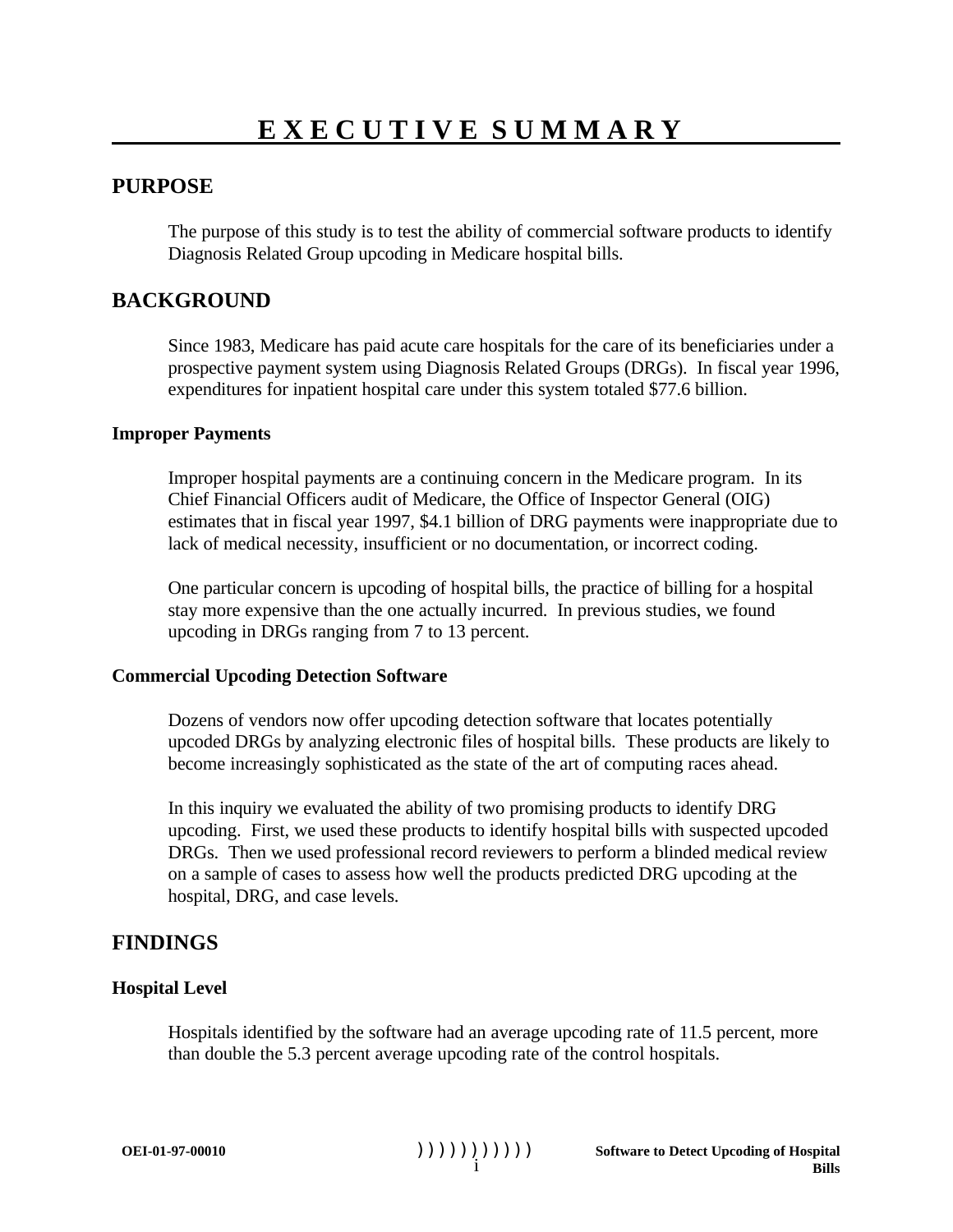However, the software also identified as high upcoders a substantial number of hospitals in which our medical record review identified few or no upcoded cases.

#### **DRG Level**

The software performed best at identifying upcoded cases in three DRGs that show the highest rates of actual upcoding: DRG 87, pulmonary edema and respiratory failure; DRG 79, respiratory infections and inflammations; and DRG 144, other circulatory system diagnoses. These three DRGs comprise 3.5 percent of all Medicare discharges, or about 350,000 discharges per year.

However, among the most commonly occurring DRGs, we found that the software was no more effective in identifying upcoded cases than among other DRGs.

#### **Case Level**

The software successfully identified between 50 and 60 percent of cases that were actually upcoded. Over 40 percent of upcoded cases went undetected.

However, only 10 to 20 percent of cases that the software identified as upcoded were, in fact, upcoded.

### **CONCLUSIONS**

Our analysis of the software products provides some basis for optimism about the role that such products can play in detecting DRG upcoding. Yet we temper that optimism with strong caution as to the current state of the art of this software and the need to couple its use with other measures in the detection and prevention portfolio.

The software we examined showed modest success in identifying hospitals with a high rate of upcoding and upcoded cases within a narrowly defined group of DRGs that exhibited the most frequent upcoding. Thus, software could be used to identify hospitals that may need close scrutiny either before or after Medicare pays them. However, because these products were distinctly less successful for most other DRGs, we see only a limited role for these products at the current time.

It is likely, however, that the software market will continue to develop over time, and that products such as these will advance in sophistication and become more useful as part of a fraud detection strategy. No doubt HCFA will want to stay abreast of opportunities that this technology may present.

#### **VENDOR COMMENTS**

We provided copies of our draft report and our contractor's report to the three vendors whose software products we tested. We wish to express our appreciation to these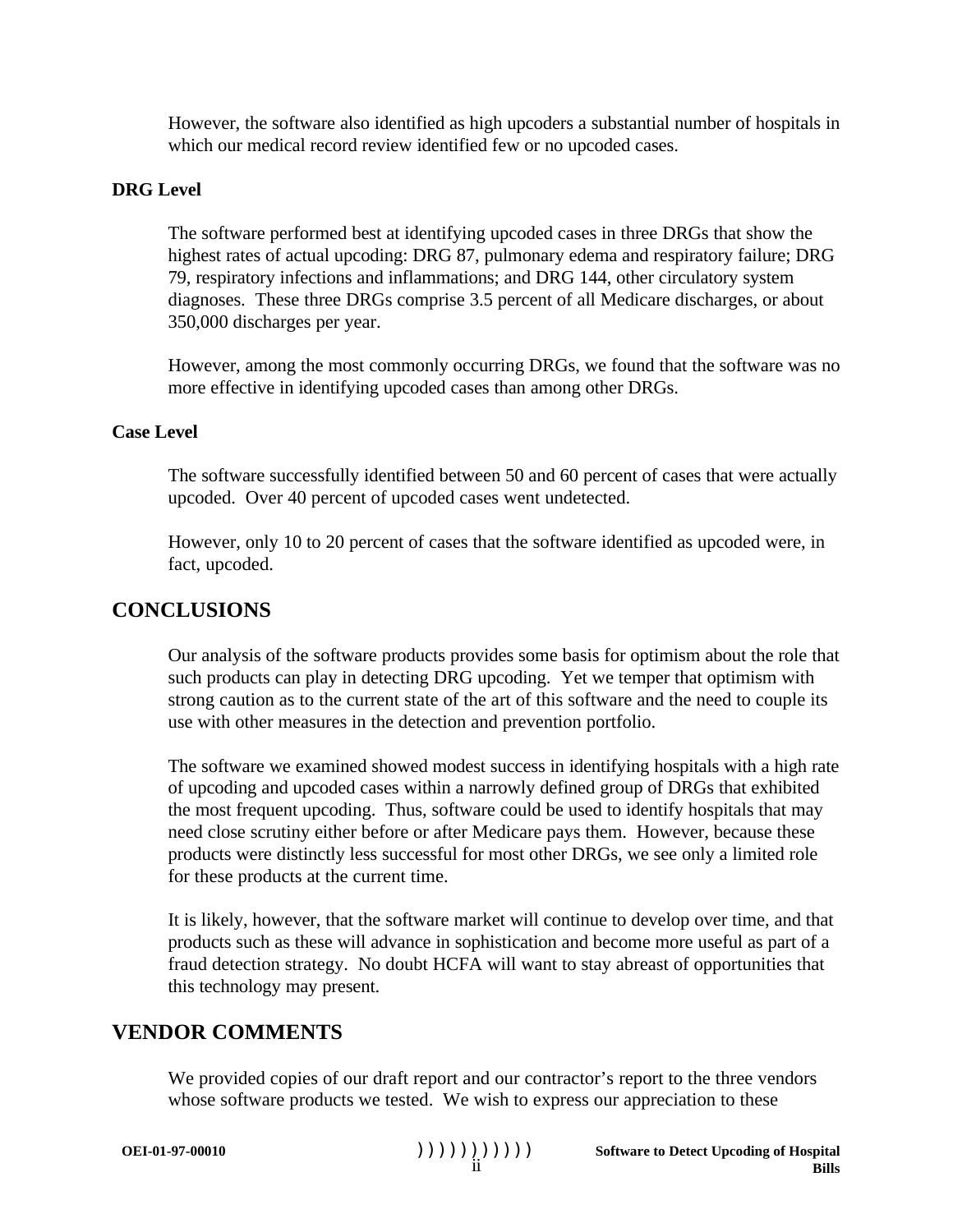companies for their willingness to let us use their products in this inspection, and for their comments and analysis of our draft report.

These companies raised two general points in their responses. First, the companies indicated that their products could be modified in ways that address the Medicare population more directly, and that they are continuously updating and enhancing their products. We note that our purpose was not to develop new software, but to test commercially available off-the-shelf software. We did not modify the vendors' software, nor did we ask them to modify the software or to develop a specific software product for this purpose.

Second, they questioned the methods we used to test the software. We stand by our methodology. We tested the software in a way that we considered would be useful to an agency such as HCFA. We took the software's underlying individual claims based approach and aggregated the results of individual claims analysis to the provider level. We then verified the software products' performance by reviewing cases among a sample of the providers that the software identified as having a high rate of upcoding. In our judgement, this was a practical extension of the software. We used these products in a manner that might identify and focus on providers that bear additional scrutiny in a fraud prevention and detection effort.

We also address the methodological issues that one of the vendors raised in its response to the report.

We include the full text of each vendor's comments in Appendix D.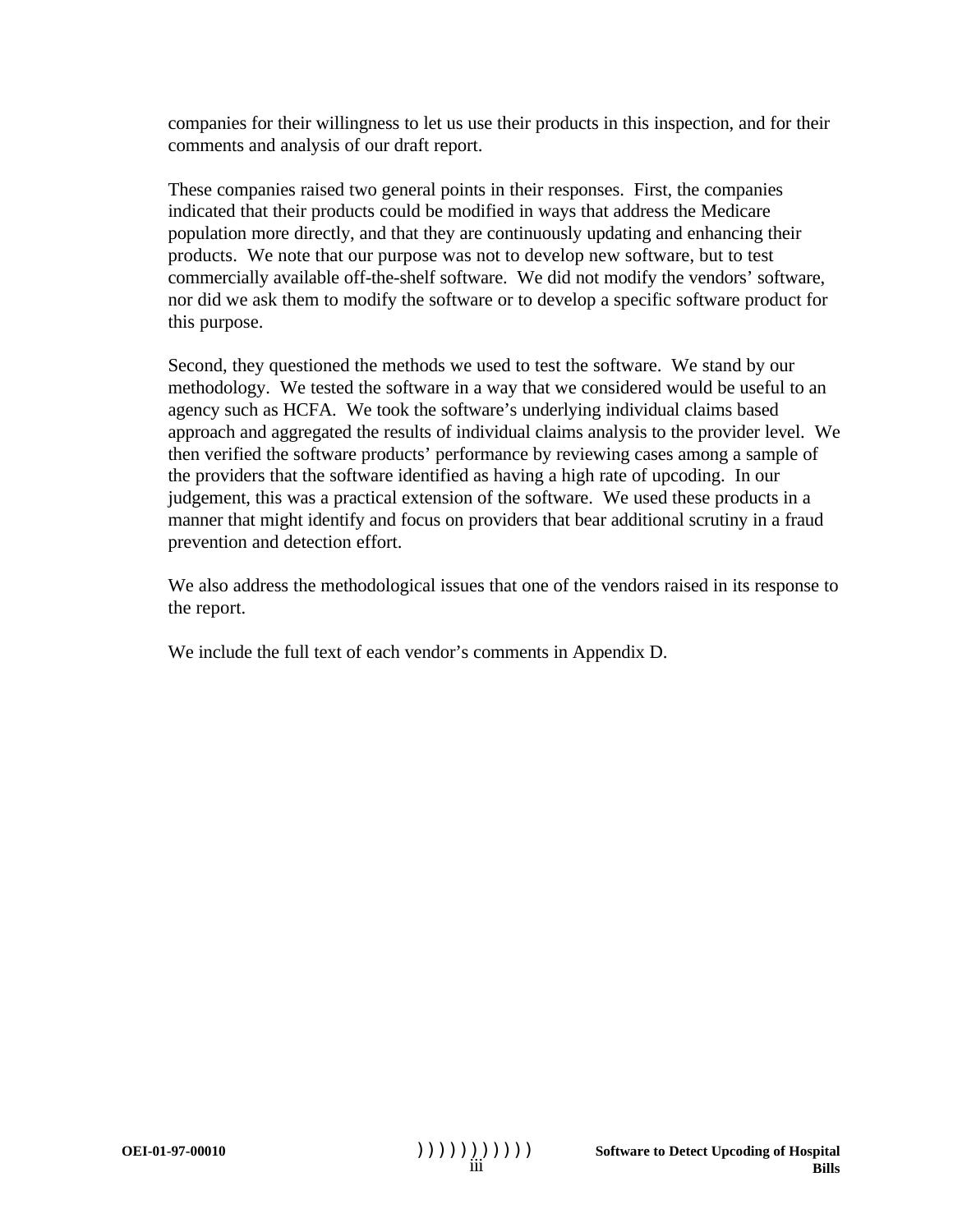# **TABLE OF CONTENTS**

#### PAGE

| <b>FINDINGS</b>   |
|-------------------|
|                   |
|                   |
|                   |
|                   |
|                   |
| <b>APPENDICES</b> |
|                   |
|                   |
|                   |
|                   |
|                   |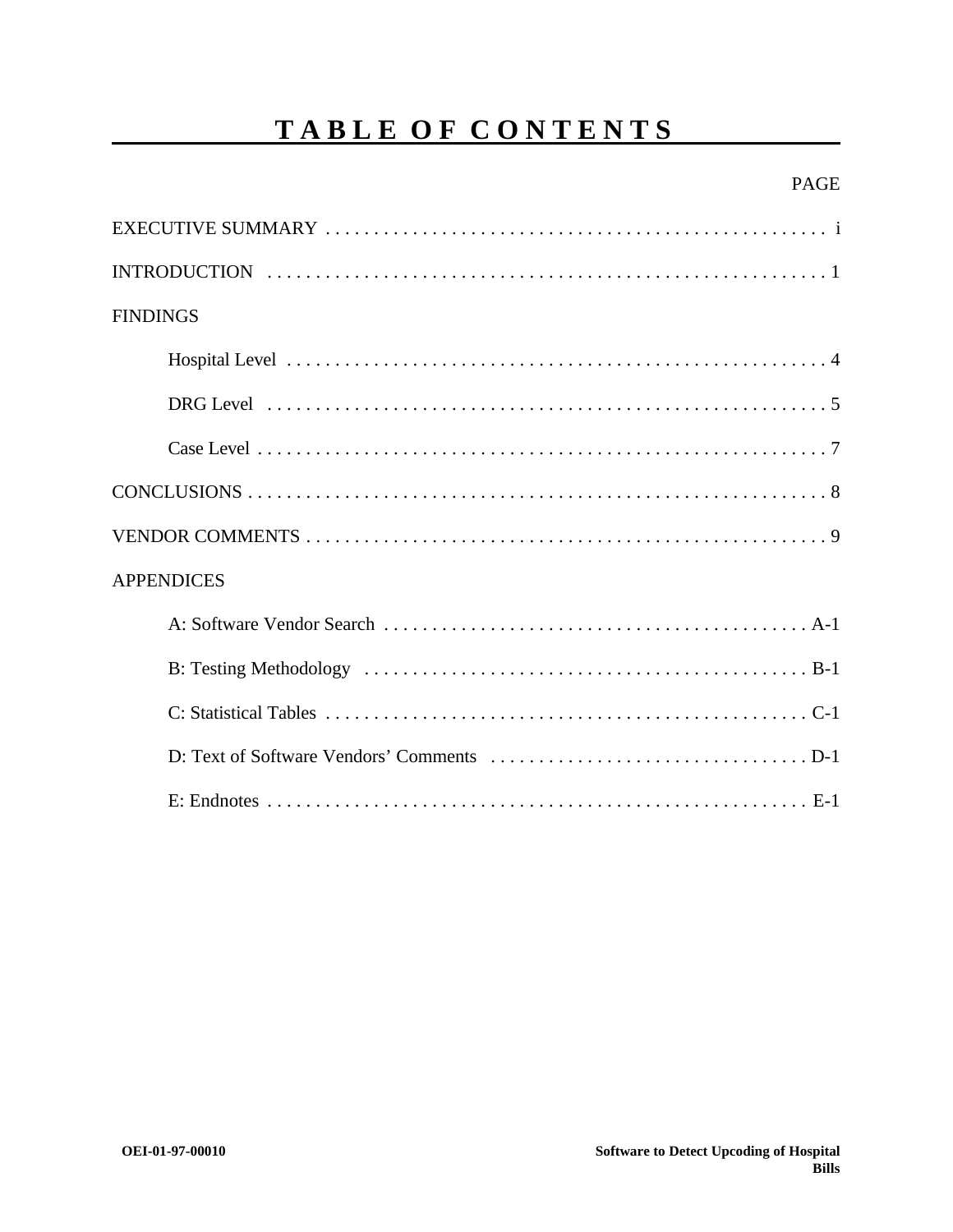#### **PURPOSE**

The purpose of this study is to test the ability of commercial software products to identify Diagnosis Related Group upcoding in Medicare hospital bills.

#### **BACKGROUND**

Since 1983, Medicare has paid hospitals for the care of its beneficiaries under a prospective payment system (PPS) using Diagnosis Related Groups (DRGs). In fiscal year 1996, expenditures for hospital care under this system totaled  $$77.6$  billion.<sup>1</sup> Under PPS, payment to hospitals for each Medicare case is based on a hospital-specific payment rate, multiplied by the weight of the DRG to which the case is assigned. Each DRG weight represents the average resources required to care for cases in that particular DRG relative to the average resources used to treat cases in all DRGs.

Cases are classified into DRGs based on the principal diagnosis, up to eight additional diagnoses, and up to six procedures performed during the stay, as well as the age, sex, and discharge status of the patient. Upon discharge, the physician summarizes information on a discharge face sheet. A hospital coder then reviews the entire medical record and uses that information to assign the most appropriate codes from the International Classification of Diseases, 9th Revision, Clinical Modification (ICD-9-CM). The hospital uses this information to prepare a claim for payment, which it forwards to the Medicare fiscal intermediary. The intermediary applies a series of edits to the claim, then groups the ICD-9-CM codes in the claim into the appropriate DRG for payment to the hospital.

#### **Improper Payments**

Improper hospital payments are a continuing concern for Medicare's Part A trust fund. In its Chief Financial Officers audit of Medicare, the Office of Inspector General (OIG) estimates that in Fiscal year 1997, \$4.1 billion of hospital payments were inappropriate due to lack of medical necessity, insufficient or no documentation, or incorrect coding.<sup>2</sup> One particular concern is upcoding of hospital bills, the practice of billing for a hospital stay more expensive than the one actually incurred. In previous OIG studies, we found upcoding in DRGs ranging from 7 to 13 percent.<sup>3,4</sup>

#### **Commercial Upcoding Detection Software**

As the pressure on public and private insurers to eliminate improper payments has risen, the market for software to detect upcoding has experienced rapid growth. Dozens of vendors now offer such software. These products analyze the diagnostic and administrative data from each hospital bill in an electronic claims file to predict whether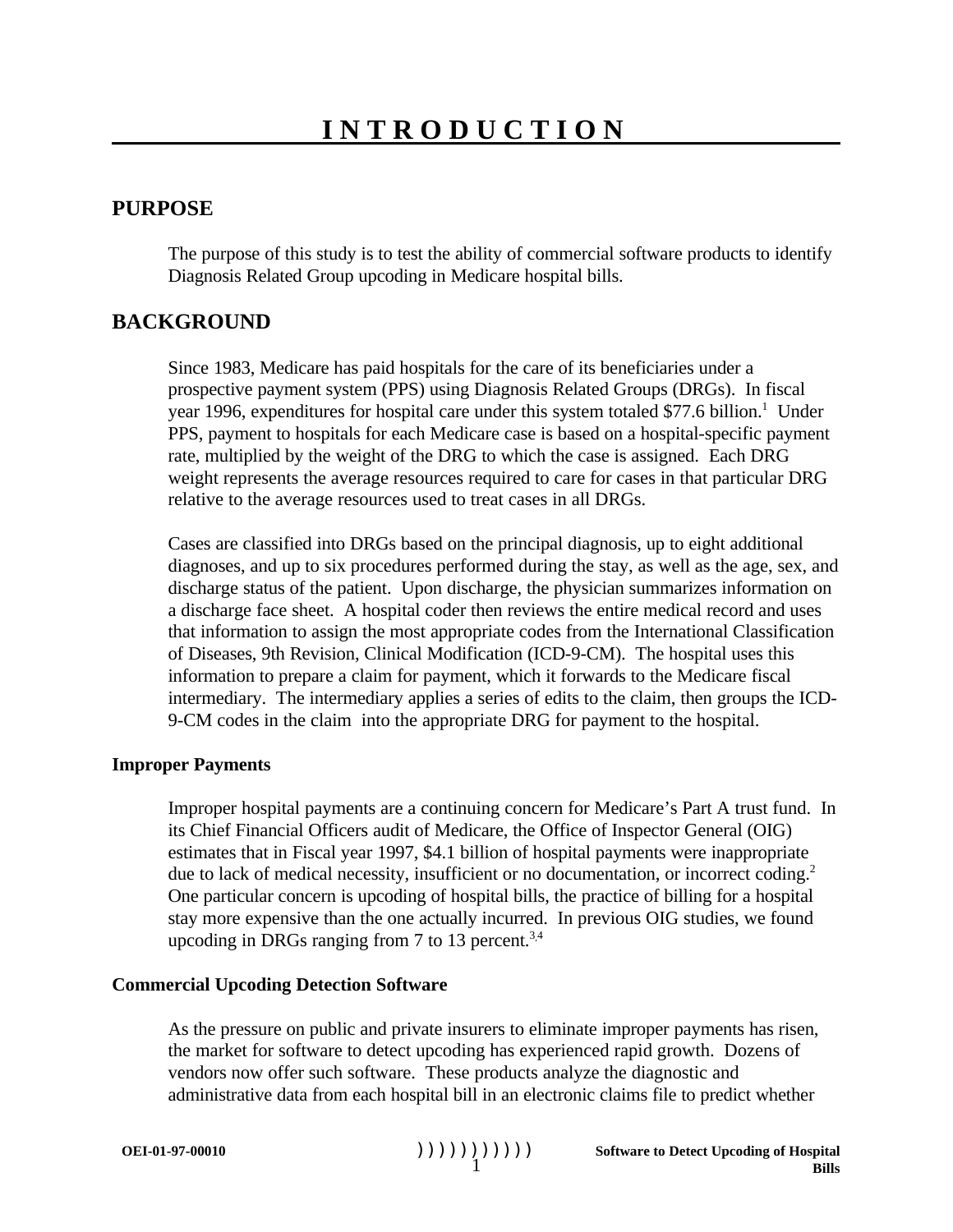the DRG contained in the bill is upcoded. Many vendors sell their products "off the shelf"— ready to be installed and utilized with minimal investment and setup time. These products are likely to become increasingly sophisticated as the state of the art of computing races ahead.

#### **This Inquiry**

Within its fiscal year 1996 Chief Financial Officers audit of Medicare, OIG recommended that HCFA enhance prepayment and postpayment controls by updating computer systems to better detect improper claims. In this inquiry we evaluated the ability of two promising products to identify DRG upcoding through electronic analysis of hospital bills. We chose these two products from a field of 21 vendors who offer similar products. We intended this test to be illustrative of how software might complement HCFA's existing program integrity initiatives by functioning as one part of a broad strategy for DRG payment safeguarding. We based our evaluation on a blinded medical record review of a national sample of 2,622 Medicare cases from 1996. The review was performed by an independent contractor using accredited medical records professionals.

#### **METHODOLOGY**

We executed the test in two phases, using a contractor with expertise in statistical sampling and medical record review for highly specialized tasks.

In phase one we used our contractor to search for vendors of upcoding detection software. The search initially identified 57 vendors whose product description indicated some type of claim auditing software or services. Further research of these 57 vendors reduced the list to 21 vendors who had software that appeared relevant to our study. Out of these 21 software vendors, 3 agreed to participate in our study.5

Using software from these three vendors, we analyzed 100 percent of Medicare inpatient claims from January through June of 1996 to identify claims that appeared to be upcoded.<sup>6</sup> Next, we collapsed the output from each software product to generate three lists of hospitals with high predicted rates of upcoding. Through correlation analysis, we discovered a strong relationship between the lists of hospitals generated by two of the software products, while the list from the third product differed significantly. Due to limits on the number of medical records we could review for this study, we decided to focus our inquiry by testing only the output from the two software products whose lists were closely correlated.<sup>7</sup> Therefore, as the first step of our sample, we selected 50 hospitals that both products predicted had high rates of upcoding. We refer to this group of hospitals as our test sample.

As a control, we also selected a sample of 20 hospitals that fell into similar size strata as our test sample but did not have high predicted rates of upcoding. This brought the total number of hospitals in our study to 70 — 50 hospitals with high predicted rates of upcoding and 20 hospitals without high predicted rates of upcoding. From each hospital,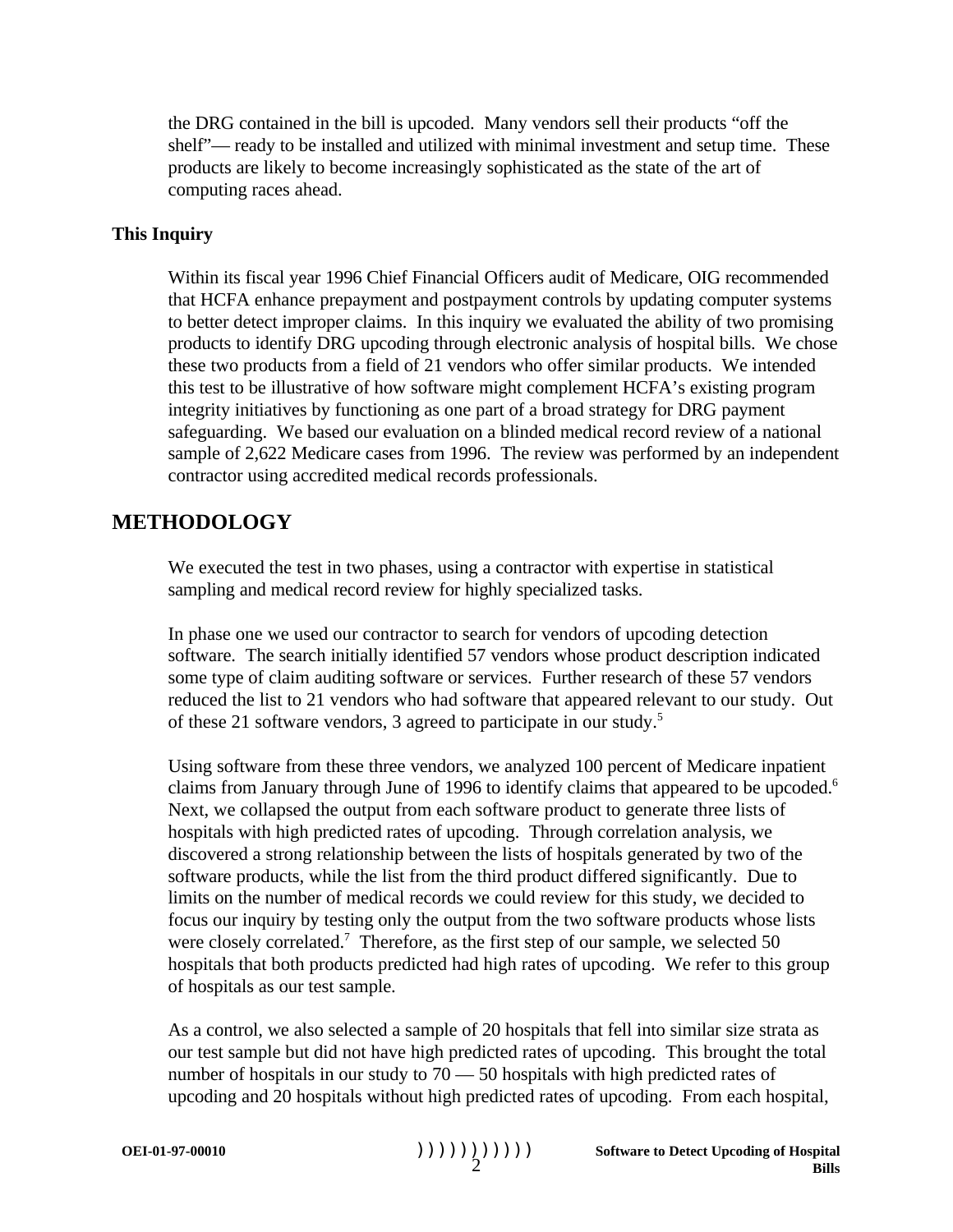we sampled 40 Medicare inpatient admissions billed under any of the 50 most prevalent DRGs in 1996. This brought the total number of cases in our study to 2,800. We were able to obtain and complete analysis on 2,622 (94 percent) of these cases. Tables C-1 through C-4 in Appendix C present data on the characteristics of the hospitals and cases examined in this review.

In phase two our contractor performed a blinded medical record review of each case. For this task, the contractor used Registered Records Administrators, Accredited Records Technicians, Certified Coding Specialists, and physicians. Based on the contents of the medical record, the contractor derived a new set of ICD-9-CM diagnostic and procedure codes and used them to generate a new DRG for each case. If there was discrepancy between the new DRG and the DRG for which the hospital had billed Medicare, the case was referred for a second blind review to determine the final DRG. If the contractor calculated a final DRG that was less expensive than the DRG the hospital billed Medicare for, we defined a case as upcoded.<sup>8</sup> Thus, for each of the 2,622 cases in our review, we knew which had been properly coded and which had been upcoded.

We then used this information to determine if the two software products successfully predicted whether each case in our sample had an upcoded DRG. We analyzed these data on three levels: by hospital, by DRG, and by case. To perform hospital-level and DRGlevel analysis, we aggregated our data by hospital and DRG to compare actual and predicted rates of upcoding. Case-level analysis examined the success of the software in predicting DRG upcoding on a case-by-case basis. Our analyses used t-tests and logistical regression to determine statistical differences.

A detailed description of the software vendor search and testing methodology appears in Appendices A and B.

We conducted this study in accordance with the *Quality Standards for Inspections* issued by the President's Council on Integrity and Efficiency.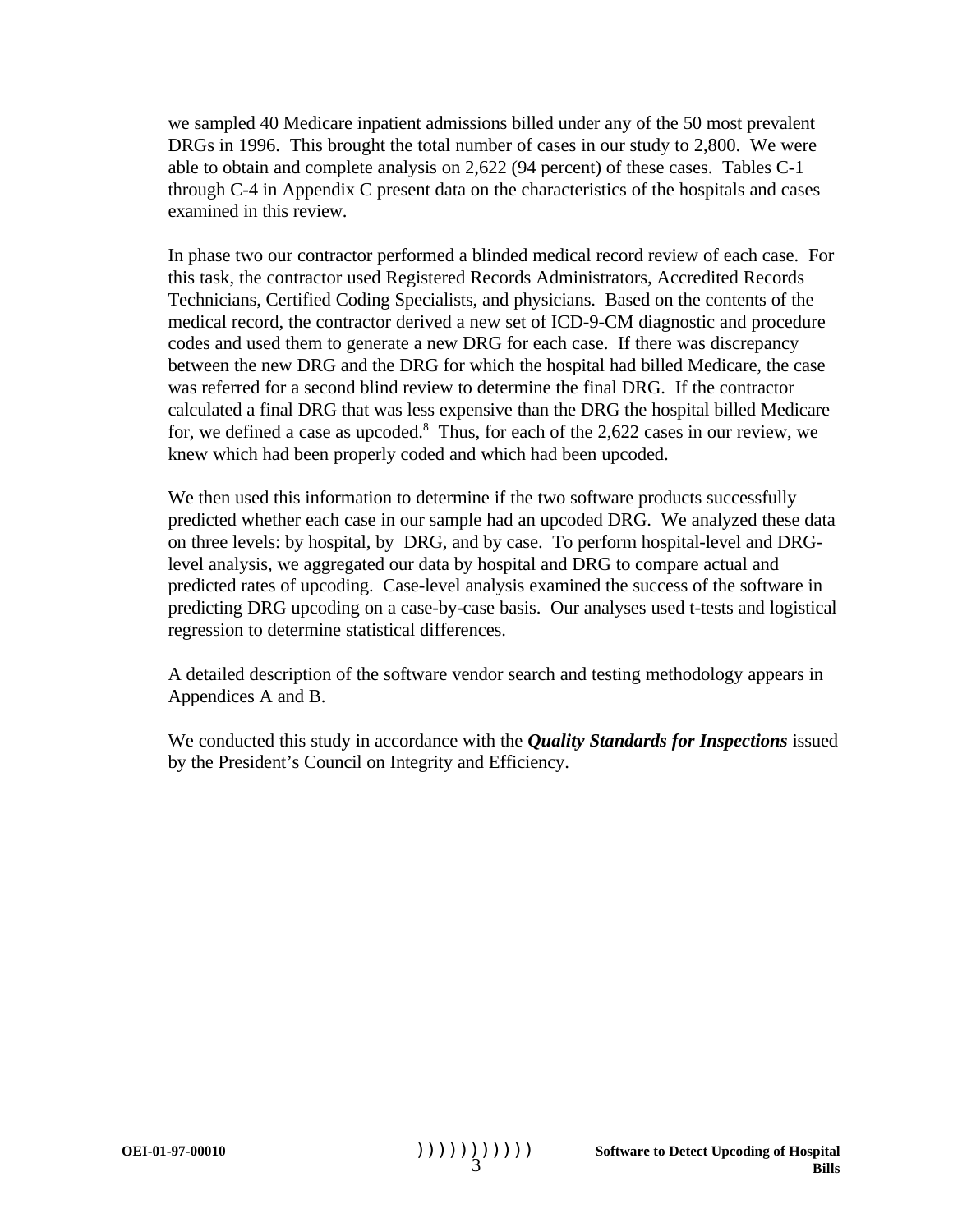#### **Hospital Level**

#### **Hospitals identified by the software had an average upcoding rate of 11.5 percent, more than double the 5.3 percent average upcoding rate of the control hospitals.**

The 50 hospitals in the test group — those hospitals that the software identified as having high rates of upcoding — did in fact exhibit higher upcoding rates than the hospitals in our control sample. The 12 hospitals in which our medical records reviewers found the highest upcoding rates were in the test sample. Seven of these test hospitals had upcoding rates of 25 percent or higher; more than half (26 out of 50) had an upcoding rate of 10 percent or higher. (See Table I.)

The 20 hospitals in the control sample tended to have low upcoding rates. In the sample of cases from control hospitals, our reviewers found upcoding rates below 5 percent in half the hospitals. They found no upcoded cases at all in 5 of the 20 control hospitals.

We performed logistic regression analysis to control for the effects of additional variables related to the hospitals (*e.g.*, teaching status, ownership) and individual cases (*e.g.*, patient gender and age). Even taking these variables into account, we found that the likelihood of a case being upcoded in hospitals identified by the software was almost twice as high as it was for hospitals in the control sample. Table C-5 in Appendix C presents the full results of this analysis.

| <b>Table I: Upcoding Rates for Test and Control Hospitals</b> |                                  |                                   |                                      |  |  |  |  |
|---------------------------------------------------------------|----------------------------------|-----------------------------------|--------------------------------------|--|--|--|--|
|                                                               | <b>Entire Sample</b><br>$(n=70)$ | <b>Test Hospitals</b><br>$(n=50)$ | <b>Control Hospitals</b><br>$(n=20)$ |  |  |  |  |
| Average upcoding rate<br>$(t=3.57 \text{ p} < 0.001)$         | 9.8%                             | 11.5%                             | 5.3%                                 |  |  |  |  |
| Number (percent) with<br>upcoding $\geq$ 25%                  | $7(10\%)$                        | 7(14%)                            | $(0\%)$                              |  |  |  |  |
| Number (percent) with<br>upcoding $\geq 10\%$ and $\leq 25\%$ | $22(31\%)$                       | 19 (38%)                          | 3(15%)                               |  |  |  |  |
| Number (percent) with<br>upcoding $<$ 10%                     | 41 (59%)                         | 24 (48%)                          | (85%)                                |  |  |  |  |

#### **However, the software also identified as high upcoders a substantial number of hospitals in which our medical record review identified few or no upcoded cases.**

In 6 of the 50 hospitals in the test sample, our medical records reviewers found no upcoded cases, even though the software predicted that these hospitals would have high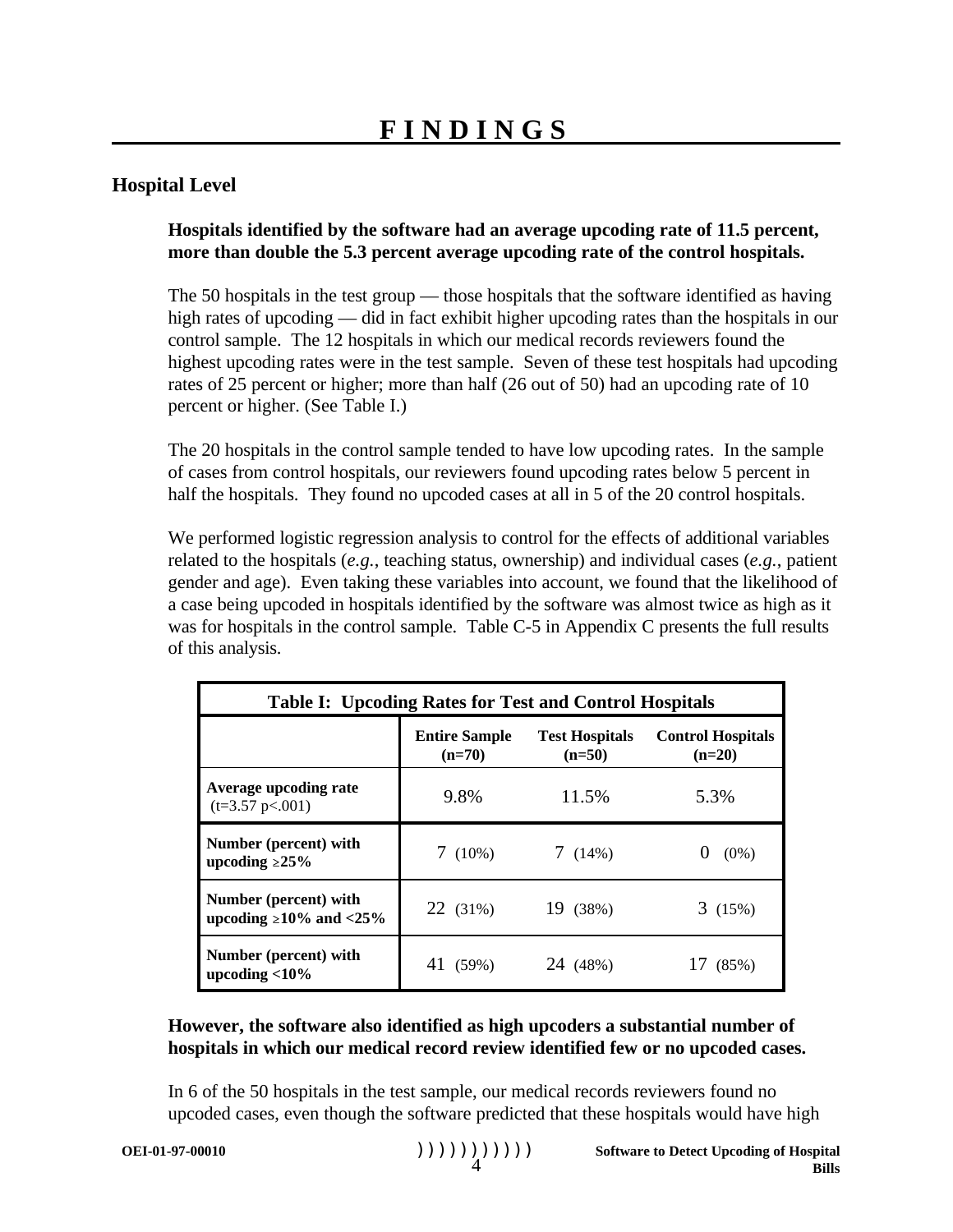rates of upcoding. In 15 of these 50 hospitals we found upcoding rates of 5 percent or less.

At the same time, it is worth noting that our reviewers found upcoding rates of 10 percent or higher in 3 of the 20 control hospitals.

#### **DRG Level**

#### **Measuring the Effectiveness of Software in Identifying Upcoded Cases**

The effectiveness of a software product can be measured along two dimensions, referred to as sensitivity and specificity. Each dimension can be expressed as a percentage.

**Sensitivity** measures the extent to which the software identifies all cases that have been upcoded. In our sample of 2,622 cases, our independent medical records reviewers determined that 254 cases (9.7 percent) had been upcoded. A software product that was perfectly sensitive would identify all 254 of these cases.

**Specificity** assesses the software's efficiency. Specificity measures the software's ability to discriminate between those cases that were upcoded and those cases that were not upcoded, *i.e.*, the extent to which the software identifies only those cases that really were upcoded. If the software were perfectly specific, every case that it identified would be upcoded.

An ideal product would be perfectly sensitive and perfectly specific — in our review, for example, a perfect product would have selected all 254 upcoded cases and omitted the other 2,368 cases.

In reality, there often is a trade-off between sensitivity and specificity: To achieve greater sensitivity, the software must cast a wide net; this means that it might identify some cases that were not really upcoded, referred to as "false positives." Conversely, to achieve greater specificity, the software risks missing some cases that actually were upcoded; those cases that it misses are referred to as "false negatives."

We examined the performance of the software among two sets of DRGs which we consider potentially high risk to the Medicare program in terms of potential dollars lost: those DRGs in which we found a high level of upcoding and those DRGs which occur most frequently. We examined these DRGs to determine whether the software might be most efficiently utilized by identifying a subset of DRGs that represent potentially high cost to the Medicare program, either because they exhibited high rates of upcoding or because of the sheer volume of cases.

**The software performed best at identifying upcoded cases in DRGs that show the highest rates of actual upcoding.**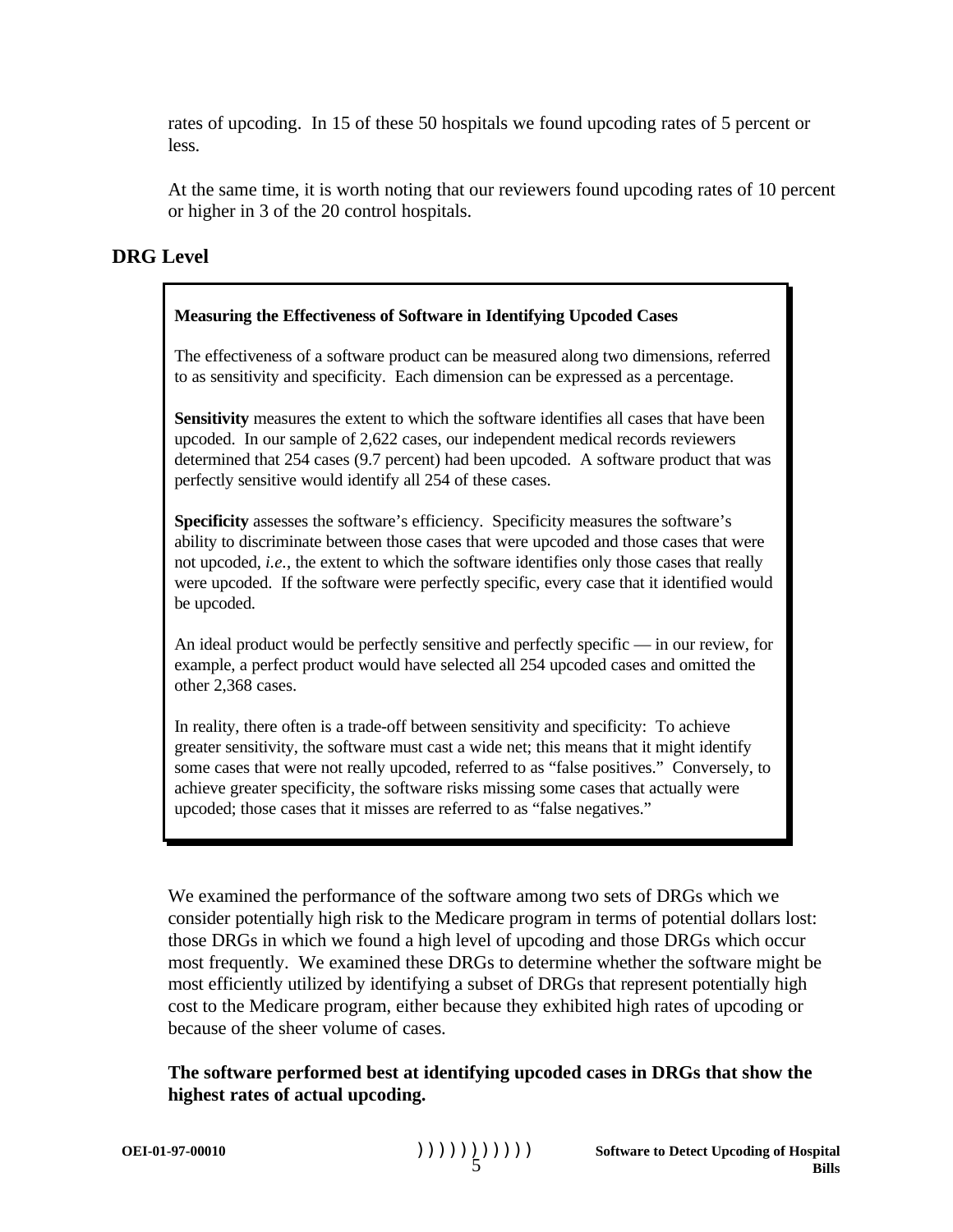The software was most accurate in identifying cases in the three DRGs with the highest actual rates of upcoding. These 3 DRGs comprise 3.5 percent of all Medicare discharges, or about 350,000 discharges per year:

**DRG 87** (Pulmonary edema and respiratory failure). Our medical records reviewers found an actual upcoding rate of 41 percent. The software products had sensitivity rates of 69 percent and 61 percent, and specificity rates of 60 percent and 47 percent.

**DRG 79** (Respiratory infections and inflammations, age > 17 with complications or comorbidities). Our medical records reviewers found an actual upcoding rate of 35 percent. The software products had sensitivity rates of 95 percent and 55 percent, and specificity rates of 36 percent each.

**DRG 144** (Other circulatory system diagnoses with complications or comorbidities). Our medical records reviewers found an actual upcoding rate of 30 percent. The software products had sensitivity rates of 86 percent and 71 percent, and specificity rates of 86 percent and 42 percent.

For DRGs with lesser—but still high—rates of upcoding, however, the software was less accurate. For example, one software product flagged no cases in the DRGs with the fourth highest upcoding rate (DRG 239, with 24 percent actual upcoding) or the fifth highest upcoding rate (DRG 429, with 23 percent upcoding); the other product was only slightly more successful. For informational purposes, we present data on sensitivity and specificity of the software for the 10 DRGs with highest rates of upcoding in Appendix C, Table C-6.

One implication arising from this analysis is that once DRGs that exhibit high levels of upcoding have been found — for example, through ongoing case review and analysis of discharges — the software products may have a role to play in helping to identify specific cases within those DRGs that merit further scrutiny.

We also examined how well the software performed in detecting case-specific upcoding among the group of 10 DRGs with the highest upcoding rates, versus the other DRGs we reviewed in this inspection. (See Table C-7 in Appendix C.) We found no statistical difference between these two groups in the software's sensitivity (*i.e.*, its ability to identify upcoded cases). We did, however, find that the software was more specific among those frequently upcoded DRGs. In other words, those cases that the software did identify tended to be actually upcoded.

#### **However, among the most commonly occurring DRGs, we found that the software was no more effective in identifying upcoded cases than among other DRGs.**

The 10 most commonly occurring DRGs comprise 10 percent of all Medicare discharges, or about 1 million discharges per year. Within our sample, they comprised 13 percent of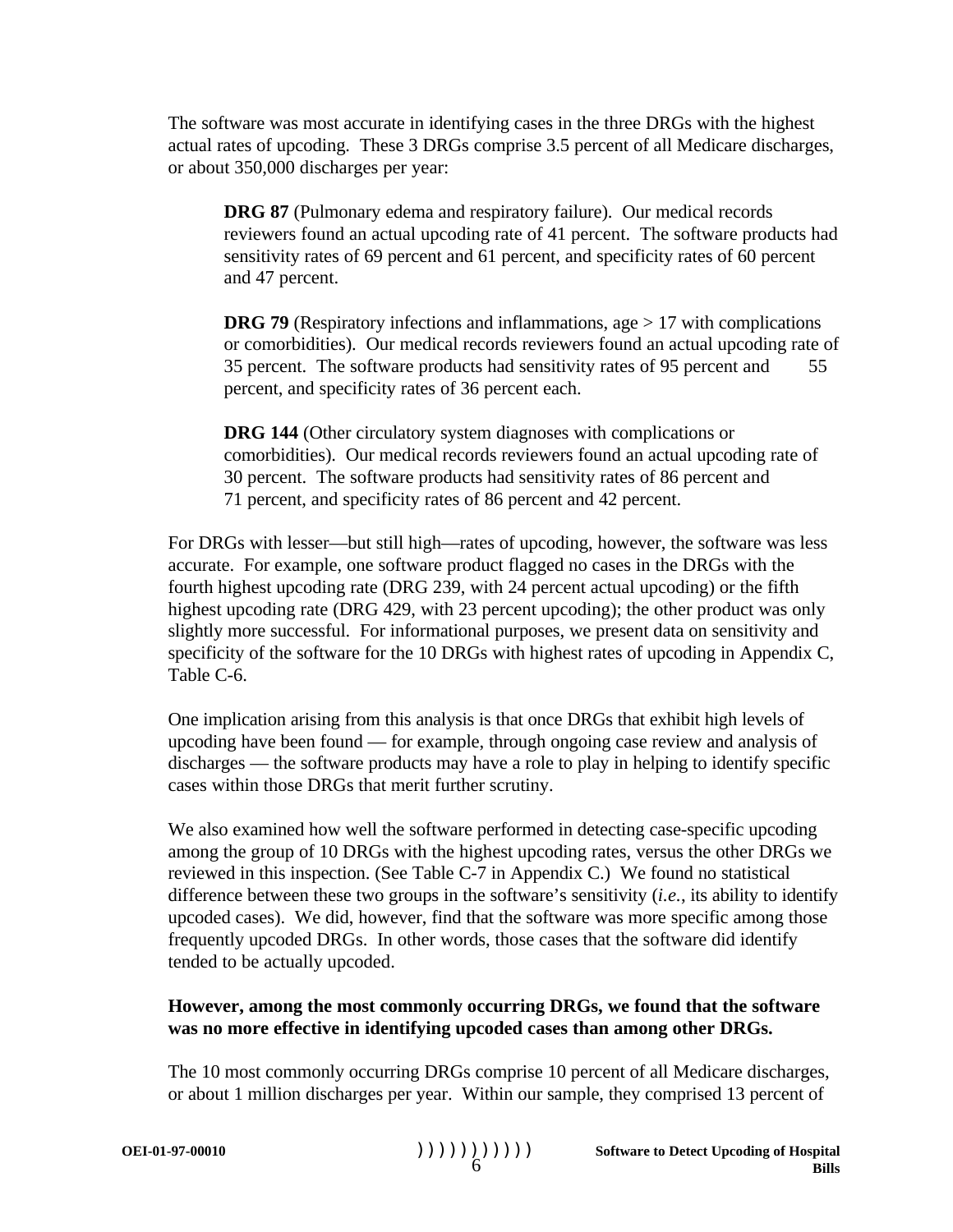cases reviewed, yet they accounted for 53 percent of upcoded cases.<sup>9</sup> Table C-8 in Appendix C provides data on these 10 most commonly occurring DRGs.

We examined how well the software performed in detecting case-specific upcoding among this group of 10 DRGs, versus the other DRGs we reviewed in this inspection. (See Table C-9 in Appendix C.) We found no statistical difference in sensitivity or specificity for either product in its ability to detect upcoding among these 10 most commonly occurring DRGs, compared with the performance of the products in correctly identifying upcoded cases in other DRGs.

#### **Case Level**

#### **Our sensitivity analysis showed that the software products successfully identified between 50 and 60 percent of cases that were actually upcoded.**

Our medical records reviewers determined that our sample contained 254 cases that had been upcoded. Of these 254 upcoded cases, one product identified 133 (52 percent) of these cases, and the other product identified 147 cases (58 percent). This sensitivity rate has an important implication: over 40 percent of cases that actually were upcoded went undetected by these products.

#### **However, our specificity analysis showed that only 10 to 20 percent of cases that the software products identified as upcoded were, in fact, upcoded.**

One product identified 685 cases as upcoded, but only 133 (19 percent) of these cases were determined by our reviewers to be upcoded. For the other product, out of 1,284 cases it identified as upcoded, 147 (11 percent) were determined by our reviewers to actually be upcoded. Such a low specificity rate reduces the efficiency of the software as a detection tool by requiring that multiple cases be reviewed in order to locate each upcoded case. In essence, for the product with 19 percent specificity, reviewers would need to examine 4 false leads to find 1 case that truly was upcoded. For the product with the 11 percent specificity rate, that review level rises to 9 false leads for each truly upcoded case.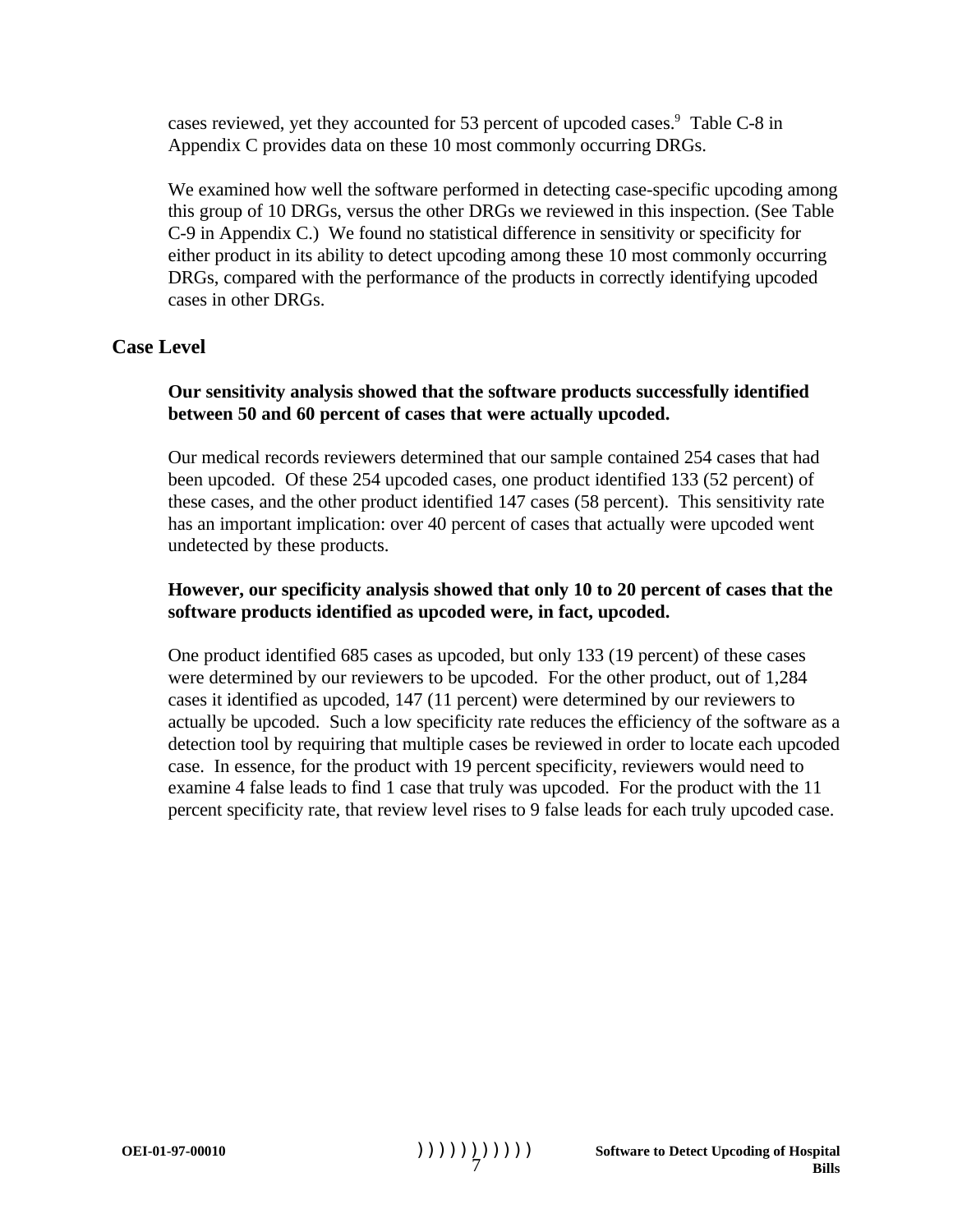The software we examined showed modest success in identifying hospitals with a high rate of upcoding. Those hospitals that the software identified were twice as likely to have upcoded cases as a control group of hospitals. This finding leads us to believe that the software could be used in an ongoing way to identify hospitals that are likely to upcode their Medicare bills.

There are various approaches as to how the software might be applied at the hospital level. For example, HCFA might wish to use this software as a tool in its post-payment recovery efforts. Based on the results we found, HCFA could use such software to retrospectively identify hospitals in which it would be likely to find a high level of upcoded cases and commensurate overpayment. Alternatively, the agency could use this software to identify hospitals that have previously demonstrated a tendency to upcode, and then perform focused review on cases from these hospitals prior to making payments.

The software also showed some success within the narrowly defined group of DRGs that exhibited the most frequent upcoding. Because the software was relatively successful in identifying particular cases that were upcoded among these DRGs, its use here could be expected to yield significant returns. For post-payment recovery efforts, HCFA could opt to focus on cases in the upcoded DRGs; analogously, the software could be used prospectively to identify cases in particular DRGs for review prior to payment.

At the same time, our review leads us to raise caution about these products, particularly at the individual case level. While they worked well for the most frequently upcoded DRGs, our review determined that these products were distinctly less successful for other DRGs. It is for this reason that we see only a limited role, as described above, for these products at the current time.

The two software products that we reviewed were illustrative of what was available on the market in the Spring of 1997. We believe, however, that it is likely that the software market will continue to develop, and that products such as these will advance in sophistication and expand in their usefulness as part of a fraud detection strategy. No doubt HCFA will want to stay abreast of opportunities that this technology may present.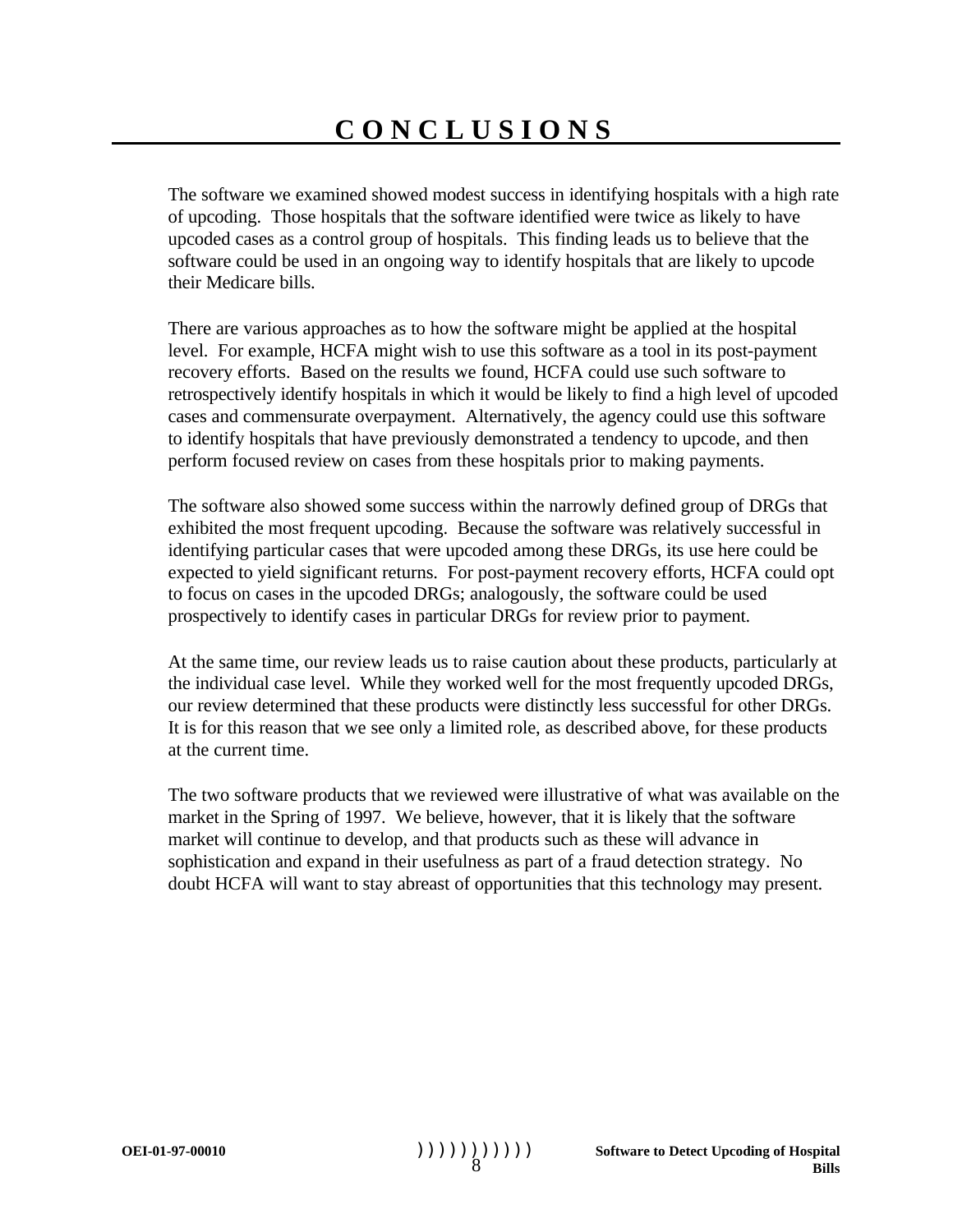We provided copies of our draft report and our contractor's (FMAS) report to the three vendors whose software products we tested. We wish to express our appreciation to these companies for their willingness to let us use their products in this inspection, and for their review of and comments on our draft report. Their overall comments reflect support for analytical work of this nature; however, the vendors express some concerns about our application of the software and raise some questions about our methodology. We address their comments here, and we include the complete text in Appendix D.

We wish to address two points that the vendors raised regarding the manner in which we applied the software. First, each vendor indicates that it is continuously updating and enhancing its products. One company even notes specifically that the software system we tested could be modified in ways that address the Medicare population more directly. We are confident that software enhancements undoubtedly will continue to expand the potential for products such as these to play an important role in fraud prevention and detection.

The purpose of this inspection, however, was not to develop new software, but to test commercially available off-the-shelf software. Our interest was in determining if products that were on the market at the time we conducted our review (Spring 1997) could prove useful in identifying hospitals that showed a high rate of DRG upcoding. Consequently, we did not modify the vendors' software, nor did we ask them to modify the software or to develop a specific software product for this purpose. Rather, we utilized the vendors' software packages on an "asis" basis.

Second, the vendors raised concerns about our use of the software to go beyond identification of individual claims that may have been coded incorrectly. We recognize that, to some extent, our test was a modification of the original intent of these software products, which is to detect specific clinical claims that are questionable. In essence, we took this underlying approach and extended it. We aggregated the results of the individual claims analysis in order to identify hospitals that the software showed have a tendency toward upcoding. We then verified the software products' performance by reviewing cases among a sample of the providers that the software identified as having a high rate of upcoding. In our judgement, this was a logical extension of the software to the practical realities of how it could be used in the Medicare program. We used these products in a manner that might identify and focus on providers that may bear additional scrutiny in a fraud prevention and detection effort.

We also wish to address the methodological issues that Dhrystone Systems raised in its response to the report. First, this vendor questions the methods that we used to select our sample, in that the sample contains outliers. We stand by our methodology; indeed we designed the methodology specifically to concentrate on the outlying providers that are most problematic. The experimental group comprised hospitals that the software identified as lying at least two standard deviations above the mean in the proportion of upcoding identified by the software. The control group comprised all remaining hospitals.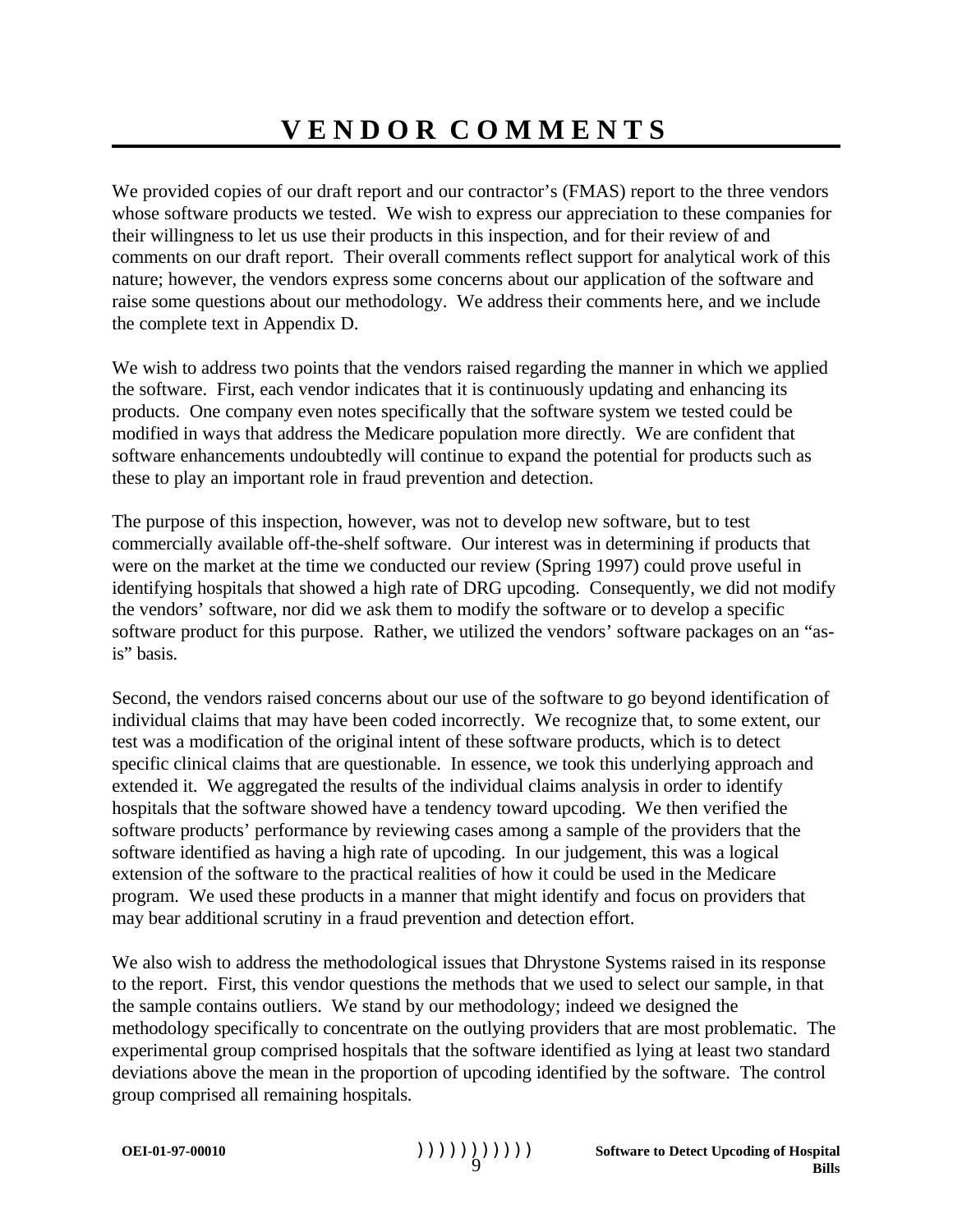Second, Dhrystone also questions the appropriateness of our limiting the universe of cases reviewed to the 50 most common DRGs. In response, we note that we selected records from these 50 DRGs to focus our review effort. These 50 DRGs comprise nearly 70 percent of all discharges, and over 60 percent of all Medicare PPS reimbursement. Consequently, targeting these 50 DRG strikes us as a prudent means of focusing on where the greatest concentration of Medicare dollars lies. We do not generalize these results to broader populations of DRGs or of hospitals.

Dhrystone also states that the study purports to have been conducted in a double blind manner, and questions whether we did, in fact, do so. In response, we note that our review was conducted in a blinded manner; but we do not claim it was a double blind study. The initial review was conducted by a registered records coder in a fully blinded manner. If the coder found a discrepancy, the record was then unblinded; the coder then compared the hospital's reasoning with her reasoning, and arrived at a determination of the appropriate coding. If disagreement persisted between the coder and the hospital, a second blind review was conducted, and the results of both reviews compared. In essence, this is a conservative way of conducting a review such as this. It clearly gives the benefit of any initial doubt to the hospital. We consider such a conservative approach to be prudent and likely reflective of any practical application of such software by HCFA and the Office of Inspector General.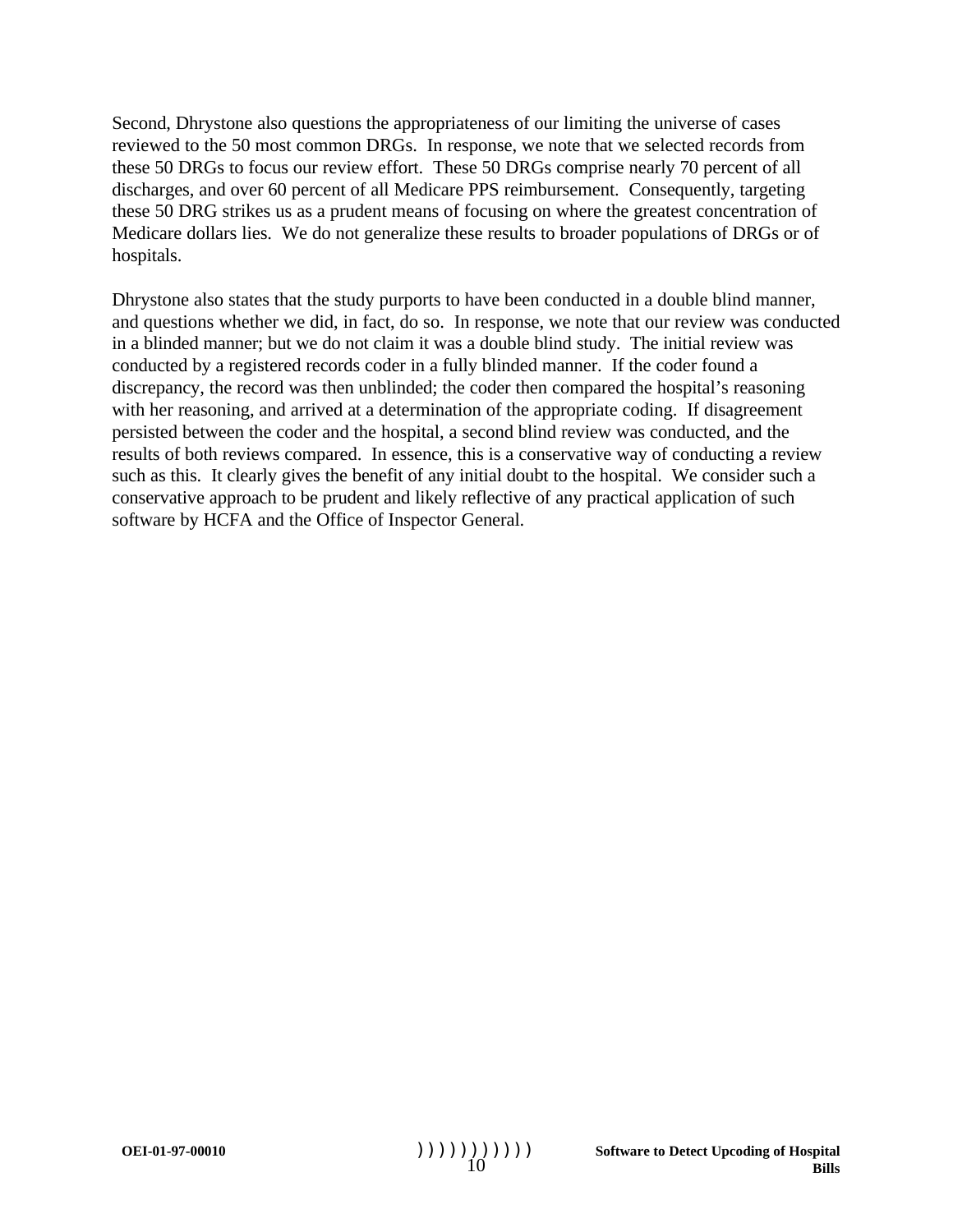### **Software Vendor Search**

Our contractor, FMAS Corporation, consulted with the World Development Group (WDG) to search for commercial software vendors that had products designed to locate DRG upcoding using claims data.<sup>10,11</sup>

To begin the search for software vendors, WDG identified and interviewed relevant experts and companies to obtain names of probable software vendors, additional experts, and any other relevant information to assist in the search. Initially, WDG identified 33 experts in health informatics, medical expert systems, electronic medical records, and Medicare Part A claims payment.

WDG sent each expert a fax describing the purpose of the project, the software of interest, and the questions that it would ask in a telephone interview. WDG contacted and interviewed 25 of the experts. This effort resulted in the identification of 11 additional experts, 5 of which WDG interviewed. In total, WDG interviewed 30 experts.

Concurrent with interviewing experts, WDG conducted a literature and Internet search to identify relevant software vendors. WDG searched the following print sources:

1996 *Annual Market Directory Issue*. Health Management Technology. 1996. Medical Hardware and Software Buyer's Guide. M.D. Computing 1995; 12 (6). Ankrapp, Betty (ed). Health Care Software Sourcebook. Gaithersburg, MD: Aspen Publishers, Inc., 1996. Frisch, Bruce (ed). The HCP Directory of Medical Software. Brooklyn, NY: Healthcare Computing Publications Inc., 1996.

The literature and Internet searches and interviews with industry experts identified 57 vendors whose product description indicated some type of claim auditing software or services. WDG faxed a letter to each of these vendors to determine if they sold a product that met the project's criteria of relevance. This search identified three more vendors who claimed to have a relevant product.

In total, 21 of the 57 vendors appeared to meet the initial criteria of relevance. In preparation for the telephone interview, WDG sent a fax to these vendors.

WDG interviewed 20 of the 21 vendors. One vendor did not respond to repeated calls. Of the 20 vendors interviewed, 6 confirmed having a relevant product. Interviews with the 6 confirmed vendors lasted an average of an hour. During these interviews, WDG requested brochures and any other available product literature, as well as a contact name for the software testing phase of the study.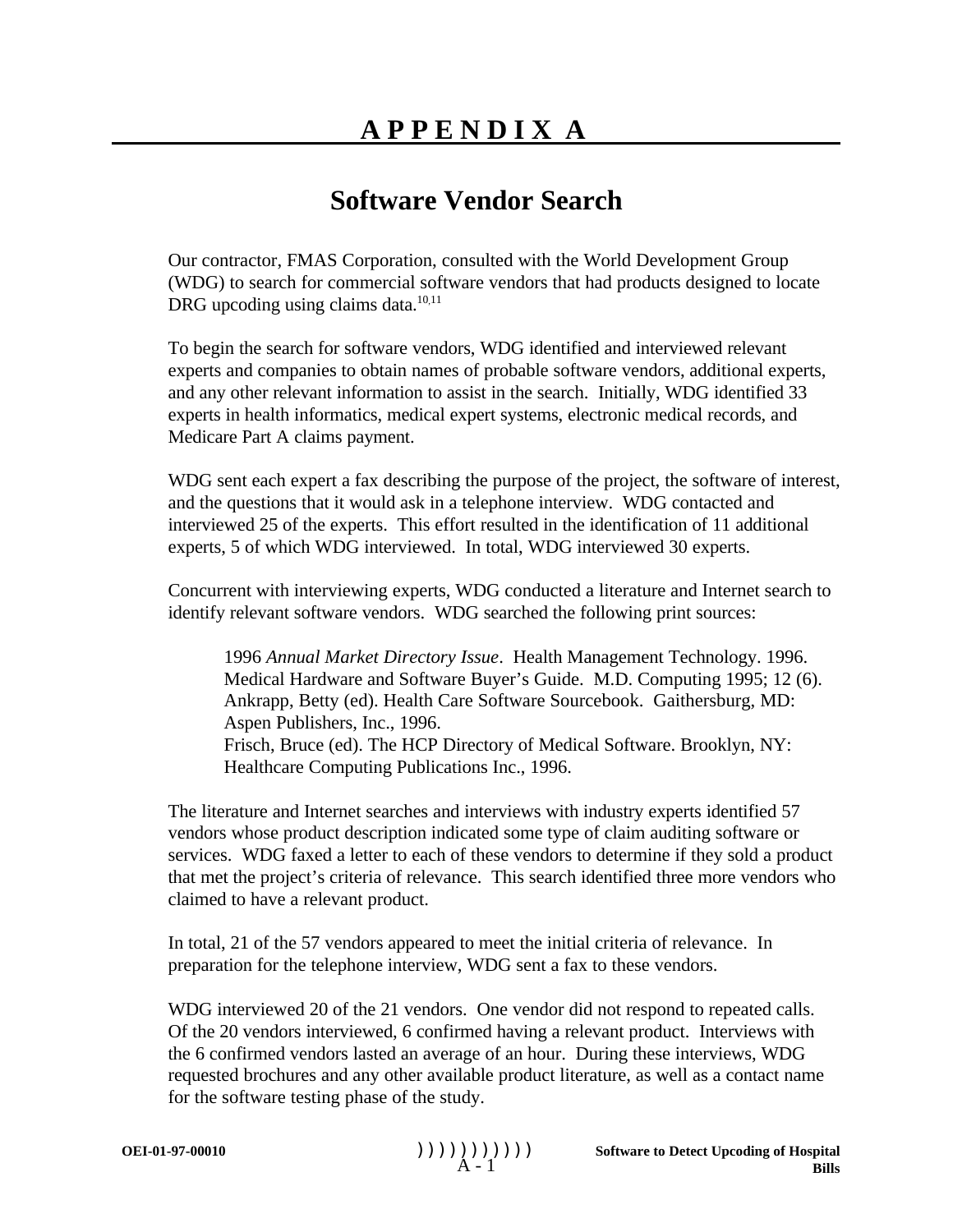Of the six vendors, five agreed to a test of their software with certain conditions. WDG conducted follow-up interviews to obtain client references and discuss the test that would be conducted. In preparation of these follow-up interviews, WDG developed questions to query vendors about their software, clients, and willingness to test their software. WDG sent each of the 5 vendors a fax describing the purpose of the test and the topics to be discussed during the follow-up interview.

WDG contacted and interviewed all 5 vendors. Each interview lasted an average of 15 minutes. During these interviews, WDG requested as references the names of two payers or fiscal intermediaries. If the vendor did not have payer or fiscal intermediary references, WDG accepted any client references. Subsequently, WDG interviewed two client references for an average of 10 minutes each.

Vendors' concerns about the test fell into three categories: 1) the size of our test (5-10 million claims records) was too large; 2) vendors were uncertain about how OIG would utilize the results of the test; and 3) OIG's desired layout of the output was not clear enough.

Because of these concerns, only three vendors chose to remain in the study and participate in a test of their software.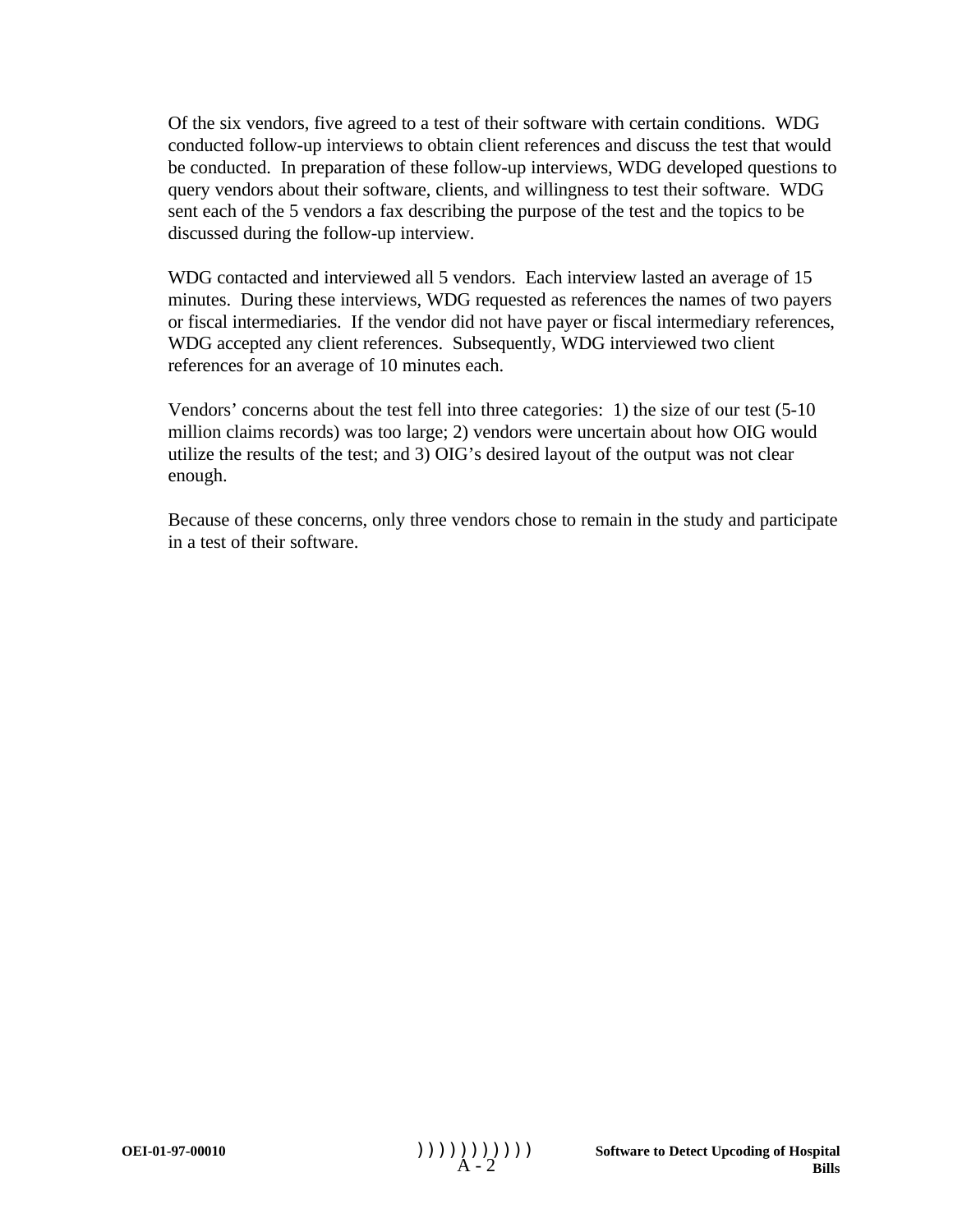# **Testing Methodology**

We executed the study in two phases, utilizing a contractor with expertise in medical record review and statistical sampling for highly specialized tasks. In phase one, we located software products that might detect upcoding, used these products to generate a sample of hospitals, and drew a sample of medical records from these hospitals. In phase two, we performed a DRG validation on each case in our sample and used the results of this validation to determine if the software products used in stage one accurately predicted DRG upcoding.

We began phase one by issuing a Request for Proposals to locate a contractor with expertise in medical record review and statistical sampling to assist in the study. We contracted with FMAS Corporation, a company with extensive experience performing case review and analysis for the health care programs of the U.S. Department of Health and Human Services and the Department of Defense.<sup>12</sup>

FMAS worked with World Development Group (WDG) to locate vendors of software that detects DRG upcoding. From a field of 57 probable vendors, WDG identified 3 vendors that had relevant software and were willing to participate in our test. (See Appendix A).

#### **Sample Selection**

We used the software from these three vendors to process 100 percent of Medicare Prospective Payment System (PPS) cases from January through June 1996.<sup>13</sup> As output, each software flagged cases that it deemed likely to have an upcoded DRG. Next, we made 3 lists of hospitals with high predicted rates of upcoding by collapsing each software's output by hospital. Through correlation analysis, we discovered a strong relationship between the lists of hospitals from two of the software, while the list from the third software differed significantly. This meant that we would have to draw two separate samples to have a sample of hospitals that was representative of hospitals identified by all three software. Thus, due to limits on the number of medical records we could review for this study, we decided to focus our inquiry by testing only the output from the two software whose lists were closely correlated.<sup>14</sup>

To build our experimental (test) sample, we first selected hospitals that either of the two software indicated had a predicted upcoding rate of the mean rate plus two standard deviations. This process led to a group of 299 hospitals, which we stratified into three groups according to number of Medicare discharges in the 6-month file we analyzed: 300 or fewer discharges, 301 to 1,000 discharges, and over 1,000 discharges. Next, in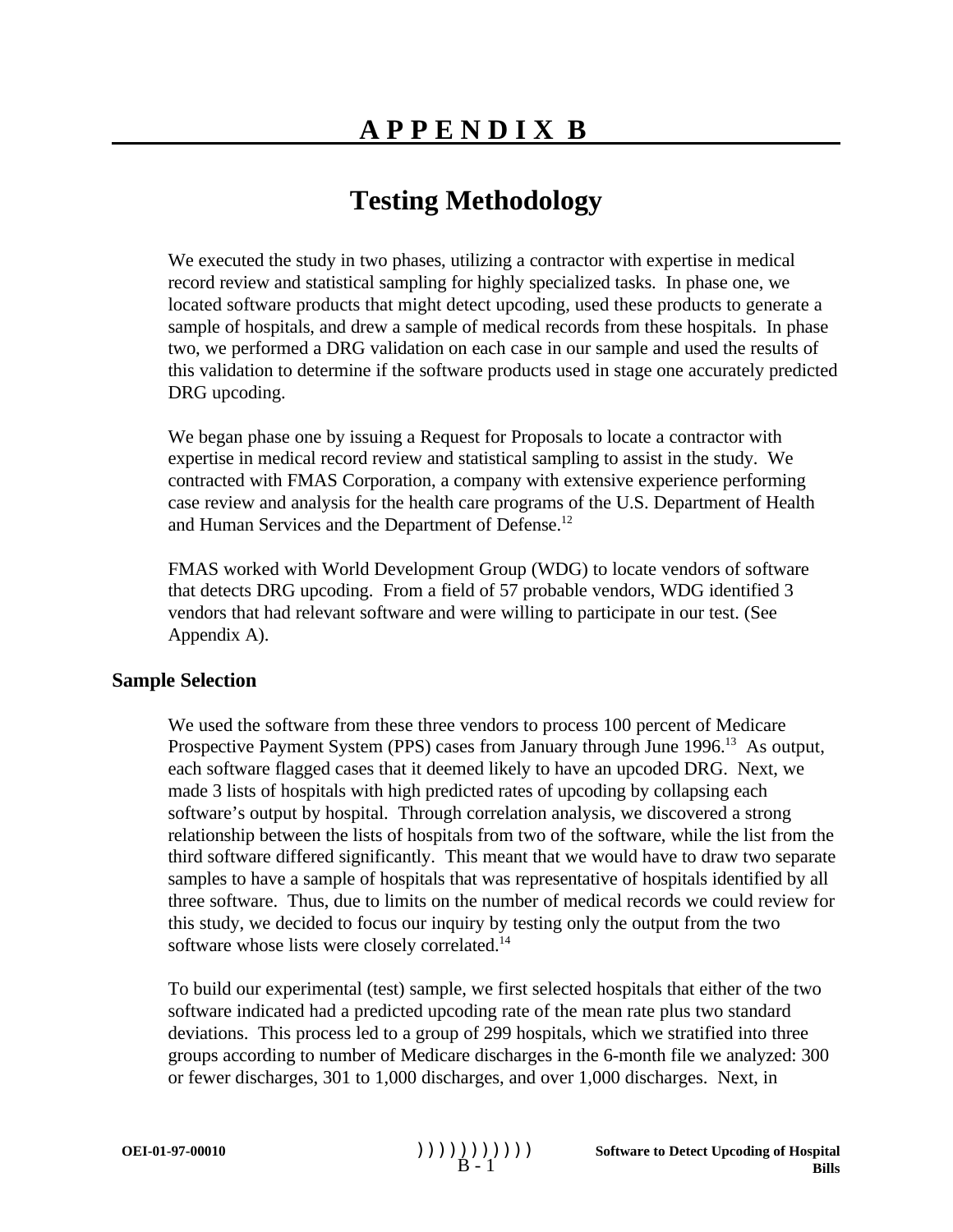proportion to the total number of hospitals in each stratum, we randomly selected a total of 50 hospitals from across the 3 strata.

From each hospital, we then randomly selected 40 Medicare cases billed under any of the 50 DRGs that were most commonly used across the country during fiscal year 1996. As a control sample, we executed the same sampling strategy to select 800 cases from 20 hospitals that had did not have high predicted rates of upcoding. This brought our total sample to 2,800 cases: 2,000 of which were from hospitals that had high predicted rates of upcoding, 800 of which were from hospitals that did not have high predicted rates of upcoding. We then merged claims data from each case against Medicare's Enrollment Data Base (EDB) to obtain beneficiary name and the Online Survey Certification and Reports (OSCAR) system to obtain hospital name and address. We used this information to mail medical record request letters and case listings to the administrator of each hospital in our sample. Hospitals sent medical records to the OIG, where we logged them, gave them a quality check, and assigned each a tracking number. We then sent the records to FMAS for DRG coding validation.

#### **DRG Coding Validation**

During phase two of the study the contractor, FMAS, performed a DRG coding validation on 2,622 (94 percent) of the 2,800 records in our sample. FMAS, using Registered Records Analysts and Accredited Records Technicians, performed a blinded record review, in which the original ICD-9-CM and DRG codes were hidden. This review generated new ICD-9-CM codes and a new DRG code for each case in the sample. When FMAS completed reviewing a record, it compared the new codes to the previously hidden codes used by the hospital. Below is the DRG reconciliation process:

If FMAS' codes and the hospital's codes matched, FMAS noted the DRG as correctly coded by the hospital. Depending on the specific ICD-9-CM codes assigned by FMAS, it assigned one of the following two reconciliation reason codes to the case:

- 1. Confirm: Face Sheet, UB-92, FMAS codes and DRGs match.
- 2. DRGs match, but there is some variance in codes.

If FMAS' codes initially disagreed with those of the hospital, FMAS still noted the hospital's DRG as correctly coded by the hospital if its reviewer agreed with the hospital's coding after performing an unblinded reconciliation review. FMAS' reviewer then assigned one of the following reconciliation codes to the case:

3. DRGs differed because more than one diagnosis could have been the principal diagnosis according to guidelines and hospital selected principal diagnosis leading to lower-weighted DRG. FMAS did not recode or regroup these cases either in software or on its hardcopy worksheet.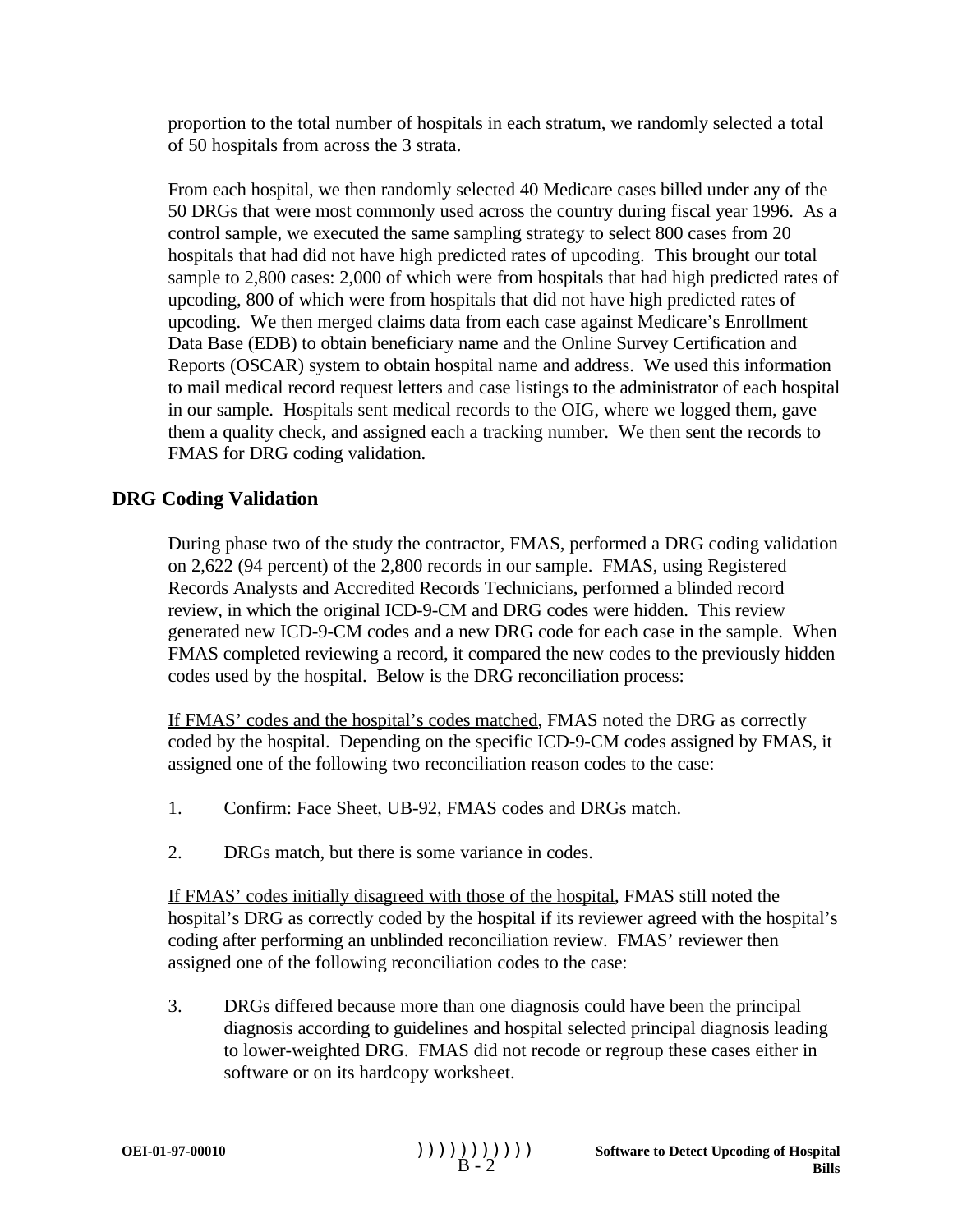- 4. DRGs differed because of a judgement-call situation not covered by guidelines or Coding Clinic. FMAS' reviewer gave the hospital the benefit of the doubt. FMAS did not recode or regroup these cases either in software or on its hardcopy worksheet.
- 5. DRGs differed but FMAS' reviewer, upon reviewing hospital's codes/DRG, noted that the hospital's DRG was correct. This was the only reconciliation reason category that FMAS recoded and regrouped in software and on the hardcopy worksheet so that its final DRG matched the initial hospital DRG.
- 6. UB-92 DRG differed but hospital face sheet matched FMAS' DRG. FMAS did not recode or regroup these cases either in software or on its hardcopy worksheet. This category was selected whenever the codes on the face sheet would have led to the same DRG as the FMAS DRG, but the UB-92 DRG and related codes were different.
- 7. FMAS reserved this reconciliation code for potential additional reconciliation reasons, but did not use it during the study.

Whenever the DRGs differed after reconciliation, FMAS assigned the following reconciliation reason code to the case:

8. DRGs differ. Upon review of hospital's DRG codes, FMAS' reviewer confirmed that FMAS' DRG was correct based upon coding guidelines and *Coding Clinic*. FMAS did not recode or regroup these cases either in software or on its hardcopy worksheet. FMAS recorded all applicable DRG variance reasons and one DRG variance type (described below) on its DRG variance worksheet. FMAS then completed a second blinded review of the case using a different reviewer.

Variance types for reconciliation reason 8:

**Misspecification:** The narrative principal diagnosis, a secondary diagnosis, or a procedure is not supported by the medical record.

**Miscoding:** The medical records department selected an incorrect ICD-9-CM numeric code for a correct narrative diagnosis or procedure.

**Resequencing:** The hospital substituted a secondary diagnosis for the correctly attested and coded principal diagnosis.

**Other:** The hospital made another type of error (such as incorrect discharge status) that led to DRG variance but cannot be categorized as numbers 1-3 above.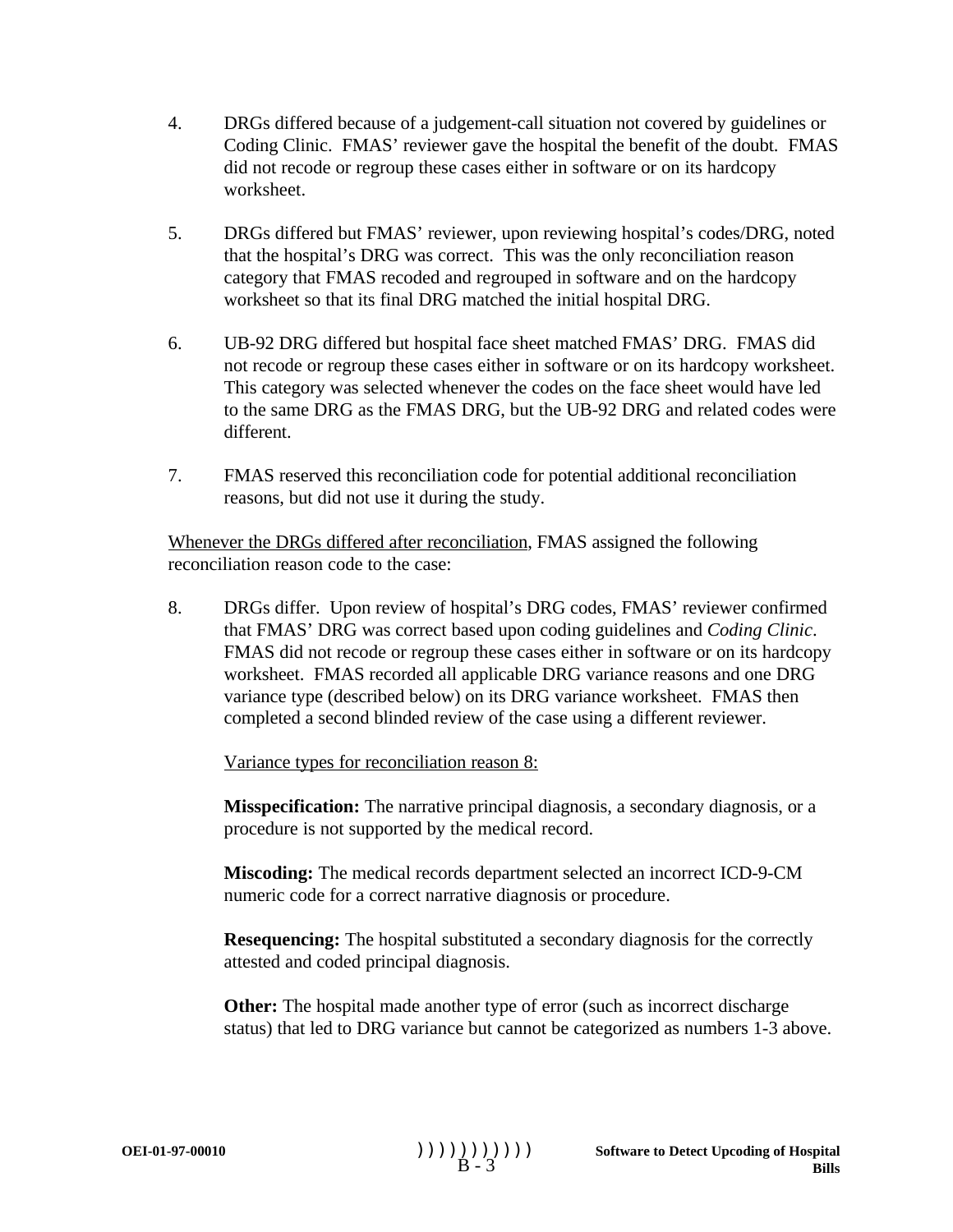#### **OIG Analysis**

FMAS sent data for the completed medical record reviews to OIG in electronic format, keyed by our tracking number. We merged these data with the original inpatient claims data and additional administrative data to create our analytical files for the study.

We analyzed these files on three levels: by hospital, by DRG, and by case. To perform hospital-level and DRG-level analyses, we aggregated our data by hospital and DRG to compare actual and predicted rates of upcoding. Case-level analysis examined the success of the software in predicting DRG upcoding on a case-by-case basis. We used t-tests and logistical regression to determine statistical differences. We performed data analysis using SAS software.<sup>15</sup>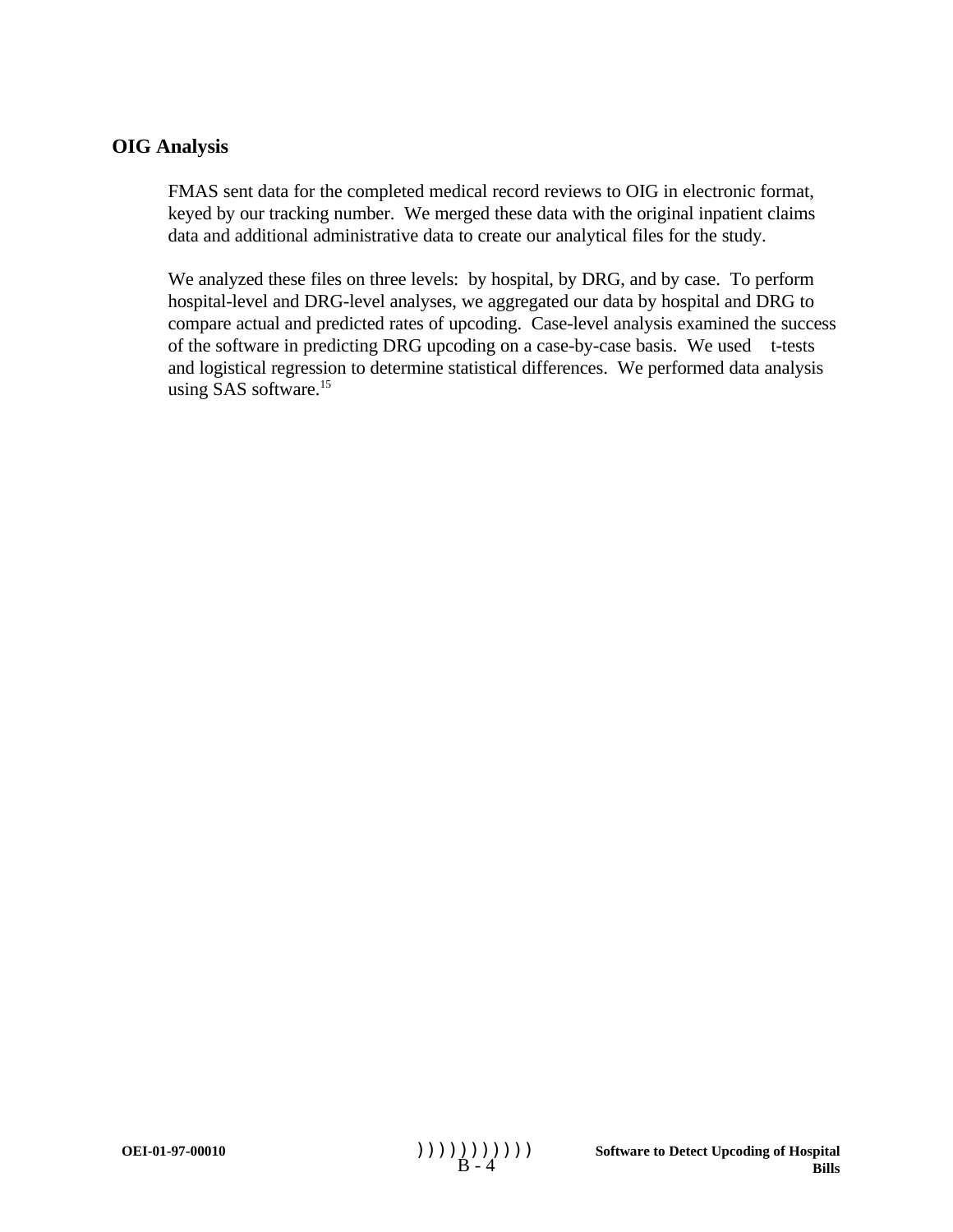## **APPENDIX C**

### **Statistical Tables**

| TABLE C-1<br><b>CHARACTERISTICS OF HOSPITALS REVIEWED</b> |                                   |        |                                |         |                               |                    |
|-----------------------------------------------------------|-----------------------------------|--------|--------------------------------|---------|-------------------------------|--------------------|
|                                                           | <b>Control Sample</b><br>$(n=20)$ |        | <b>Test Sample</b><br>$(n=50)$ |         | <b>Total</b><br>Sample (n=70) |                    |
|                                                           | $\mathbf n$                       | (%)    | $\mathbf n$                    | $(\% )$ |                               | $n$ <sup>(%)</sup> |
| <b>Number of Beds</b>                                     |                                   |        |                                |         |                               |                    |
| 1-99                                                      | 14                                | (70.0) | 42                             | (84.0)  | 56                            | (80.0)             |
| 100-299                                                   | 5                                 | (25.0) | $\overline{4}$                 | (8.0)   | 9                             | (12.9)             |
| $300+$                                                    | $\mathbf{1}$                      | (5.0)  | 4                              | (8.0)   | 5                             | (7.1)              |
| <b>Teaching Status</b>                                    |                                   |        |                                |         |                               |                    |
| Teaching                                                  | 3                                 | (15.0) | 10                             | (20.0)  | 13                            | (18.6)             |
| Nonteaching                                               | 17                                | (85.0) | 40                             | (80.0)  | 57                            | (81.4)             |
| <b>Location</b>                                           |                                   |        |                                |         |                               |                    |
| Metropolitan                                              | 11                                | (55.0) | 10                             | (20.0)  | 21                            | (30.0)             |
| Nonmetropolitan                                           | 9                                 | (45.0) | 40                             | (80.0)  | 49                            | (70.0)             |
| <b>Control</b>                                            |                                   |        |                                |         |                               |                    |
| For profit                                                | 3                                 | (15.0) | 3                              | (6.0)   | 6                             | (8.6)              |
| Nonprofit                                                 | 14                                | (70.0) | 20                             | (40.0)  | 34                            | (48.6)             |
| Government                                                | 3                                 | (15.0) | 27                             | (54.0)  | 30                            | (42.9)             |
| <b>Number of</b><br>Discharges, 1/96-6/96                 |                                   |        |                                |         |                               |                    |
| $1 - 300$                                                 | 9                                 | (45.0) | 32                             | (64.0)  | 41                            | (58.6)             |
| 301-1000                                                  | 8                                 | (40.0) | 13                             | (26.0)  | 21                            | (30.0)             |
| $1001+$                                                   | 3                                 | (15.0) | 5                              | (10.0)  | 8                             | (11.4)             |

Source: OIG analysis of the FY 1996 Medicare Provider Analysis and Review (MEDPAR) file and data from the Online Survey Certification Reports (OSCAR) system.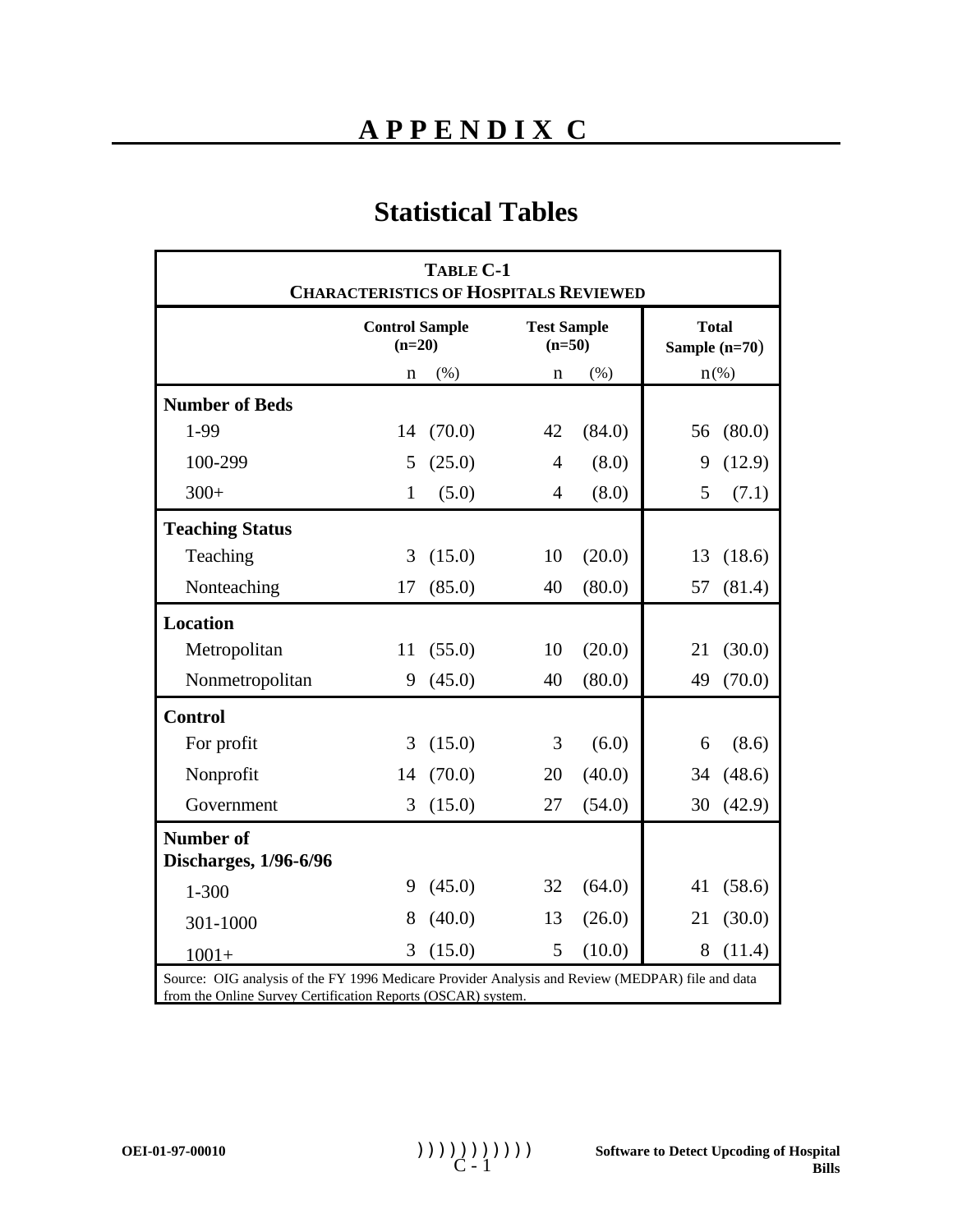| TABLE C-2<br><b>COMPARISON OF TEST SAMPLE WITH ALL HOSPITALS WITH</b><br><b>HIGH PREDICTED RATES OF UPCODING</b>                                                    |                                                                                  |        |     |        |  |  |  |  |
|---------------------------------------------------------------------------------------------------------------------------------------------------------------------|----------------------------------------------------------------------------------|--------|-----|--------|--|--|--|--|
|                                                                                                                                                                     | <b>Test Sample</b><br><b>Total High Predicted</b><br>Group $(n=299)$<br>$(n=50)$ |        |     |        |  |  |  |  |
|                                                                                                                                                                     | n                                                                                | $(\%)$ | n   | $(\%)$ |  |  |  |  |
| <b>Number of Beds</b>                                                                                                                                               |                                                                                  |        |     |        |  |  |  |  |
| 1-99                                                                                                                                                                | 42                                                                               | (84.0) | 219 | (73.2) |  |  |  |  |
| 100-299                                                                                                                                                             | $\overline{4}$                                                                   | (8.0)  | 49  | (16.4) |  |  |  |  |
| $300+$                                                                                                                                                              | 4                                                                                | (8.0)  | 31  | (10.4) |  |  |  |  |
| <b>Teaching Status</b>                                                                                                                                              |                                                                                  |        |     |        |  |  |  |  |
| Teaching                                                                                                                                                            | 10                                                                               | (20.0) | 62  | (20.7) |  |  |  |  |
| Nonteaching                                                                                                                                                         | 40                                                                               | (80.0) | 237 | (79.3) |  |  |  |  |
| <b>Location</b>                                                                                                                                                     |                                                                                  |        |     |        |  |  |  |  |
| Metropolitan                                                                                                                                                        | 10                                                                               | (20.0) | 89  | (29.8) |  |  |  |  |
| Nonmetropolitan                                                                                                                                                     | 40                                                                               | (80.0) | 210 | (70.2) |  |  |  |  |
| <b>Control</b>                                                                                                                                                      |                                                                                  |        |     |        |  |  |  |  |
| For profit                                                                                                                                                          | 3                                                                                | (6.0)  | 30  | (10.0) |  |  |  |  |
| Nonprofit                                                                                                                                                           | 20                                                                               | (40.0) | 124 | (41.5) |  |  |  |  |
| Government                                                                                                                                                          | 27                                                                               | (54.0) | 145 | (48.5) |  |  |  |  |
| <b>Number of</b><br><b>Discharges, 1/96-6/96</b>                                                                                                                    |                                                                                  |        |     |        |  |  |  |  |
| $1 - 300$                                                                                                                                                           | 32                                                                               | (64.0) | 155 | (51.8) |  |  |  |  |
| 301-1,000                                                                                                                                                           | 13                                                                               | (26.0) | 109 | (36.5) |  |  |  |  |
| $1,001+$                                                                                                                                                            | 5                                                                                | (10.0) | 35  | (11.7) |  |  |  |  |
| Source: OIG analysis of the FY 1996 Medicare Provider Analysis and Review<br>(MEDPAR) file and data from the Online Survey Certification Reports (OSCAR)<br>system. |                                                                                  |        |     |        |  |  |  |  |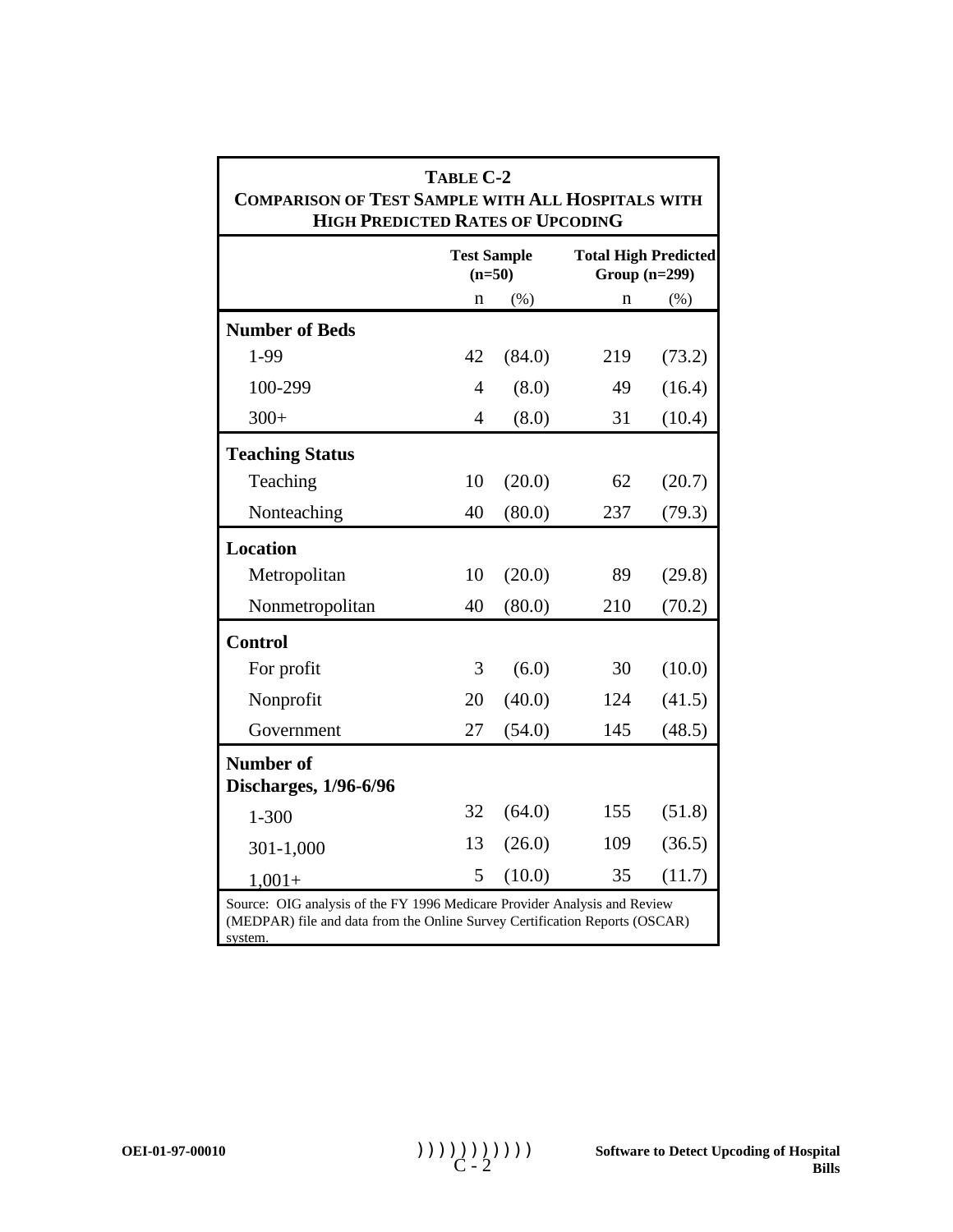| TABLE C-3<br>HOSPITAL CHARACTERISTICS BY CASE CHARACTERISTICS<br><b>FOR CASES REVIEWED</b>                                                                       |                                    |        |                                   |        |                             |  |  |
|------------------------------------------------------------------------------------------------------------------------------------------------------------------|------------------------------------|--------|-----------------------------------|--------|-----------------------------|--|--|
|                                                                                                                                                                  | <b>Control Sample</b><br>$(n=744)$ |        | <b>Test Sample</b><br>$(n=1,878)$ |        | <b>Total</b><br>$(n=2,622)$ |  |  |
|                                                                                                                                                                  | n                                  | (% )   | n                                 | (% )   | (% )<br>n                   |  |  |
| <b>Number of Beds</b>                                                                                                                                            |                                    |        |                                   |        |                             |  |  |
| 1-99<br>(71.4)<br>1,583<br>(84.3)<br>531<br>2,114<br>(80.6)                                                                                                      |                                    |        |                                   |        |                             |  |  |
| 100-299                                                                                                                                                          | 175                                | (23.5) | 156                               | (8.3)  | 331<br>(12.6)               |  |  |
| $300 +$                                                                                                                                                          | 38                                 | (5.1)  | 139                               | (7.4)  | 177<br>(6.8)                |  |  |
| <b>Teaching Status</b>                                                                                                                                           |                                    |        |                                   |        |                             |  |  |
| Teaching                                                                                                                                                         | 108                                | (14.5) | 372                               | (19.8) | 480<br>(18.3)               |  |  |
| Nonteaching                                                                                                                                                      | 636                                | (85.5) | 1,506                             | (80.2) | (81.7)<br>2,142             |  |  |
| <b>Location</b>                                                                                                                                                  |                                    |        |                                   |        |                             |  |  |
| Metropolitan                                                                                                                                                     | 407                                | (54.7) | 383                               | (20.4) | 790<br>(30.1)               |  |  |
| Nonmetropolitan                                                                                                                                                  | 337                                | (45.3) | 1,495                             | (79.6) | 1,832<br>(69.9)             |  |  |
| <b>Control</b>                                                                                                                                                   |                                    |        |                                   |        |                             |  |  |
| For profit                                                                                                                                                       | 119                                | (16.0) | 120                               | (6.4)  | 239<br>(9.1)                |  |  |
| Nonprofit                                                                                                                                                        | 511                                | (68.7) | 770                               | (41.0) | 1,281<br>(48.9)             |  |  |
| Government                                                                                                                                                       | 114                                | (15.3) | 988                               | (52.6) | 1,102<br>(42.0)             |  |  |
| Source: OIG analysis of the FY 1996 Medicare Provider Analysis and Review (MEDPAR) file and<br>data from the Online Survey Certification Reports (OSCAR) system. |                                    |        |                                   |        |                             |  |  |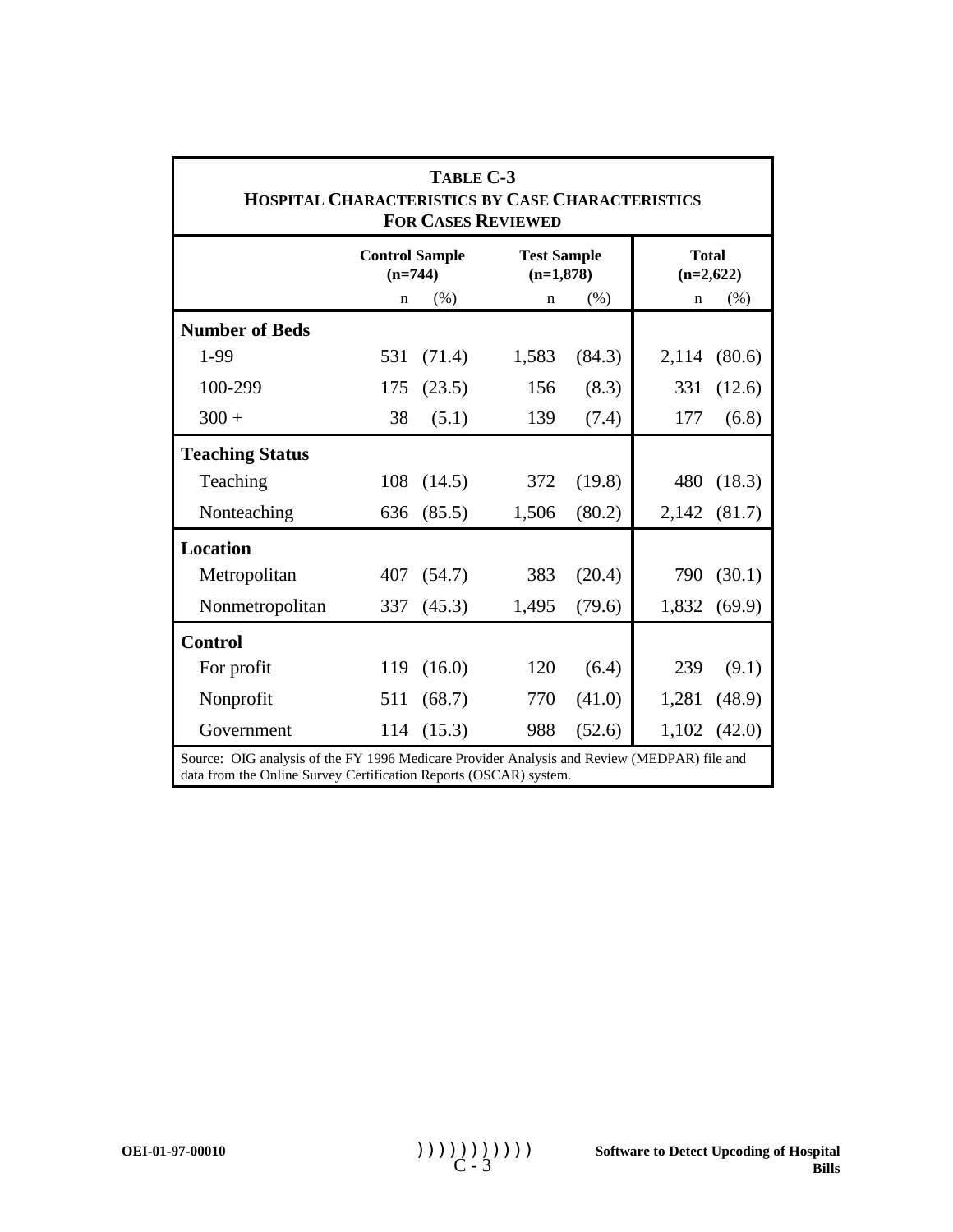| <b>TABLE C-4</b><br><b>BENEFICIARY CHARACTERISTICS FOR CASES REVIEWED</b>                |                                    |        |                                   |        |                             |        |
|------------------------------------------------------------------------------------------|------------------------------------|--------|-----------------------------------|--------|-----------------------------|--------|
|                                                                                          | <b>Control Sample</b><br>$(n=744)$ |        | <b>Test Sample</b><br>$(n=1,878)$ |        | <b>Total</b><br>$(n=2,622)$ |        |
|                                                                                          | $\mathbf n$                        | (% )   | $\mathbf n$                       | (%)    | n                           | (% )   |
| Age (years)                                                                              |                                    |        |                                   |        |                             |        |
| <65                                                                                      | 106                                | (14.3) | 268                               | (14.3) | 374                         | (14.3) |
| 65-74                                                                                    | 196                                | (26.3) | 489                               | (26.0) | 685                         | (26.1) |
| 75-84                                                                                    | 269                                | (36.2) | 695                               | (37.0) | 964                         | (36.8) |
| $85+$                                                                                    | 173                                | (23.3) | 426                               | (22.7) | 599                         | (22.9) |
| <b>Sex</b>                                                                               |                                    |        |                                   |        |                             |        |
| Male                                                                                     | 313                                | (42.1) | 827                               | (44.0) | 1,140                       | (43.5) |
| Female                                                                                   | 431                                | (57.9) | 1,051                             | (56.0) | 1,482                       | (56.5) |
| Race                                                                                     |                                    |        |                                   |        |                             |        |
| White                                                                                    | 648                                | (87.1) | 1,573                             | (83.8) | 2,221                       | (84.7) |
| <b>Black</b>                                                                             | 59                                 | (7.9)  | 201                               | (10.7) | 260                         | (9.9)  |
| Other                                                                                    | 28                                 | (3.8)  | 87                                | (4.6)  | 115                         | (4.4)  |
| Unknown                                                                                  | 9                                  | (1.2)  | 17                                | (0.9)  | 26                          | (1.0)  |
| Source: OIG analysis of the FY 1996 Medicare Provider Analysis and Review (MEDPAR) file. |                                    |        |                                   |        |                             |        |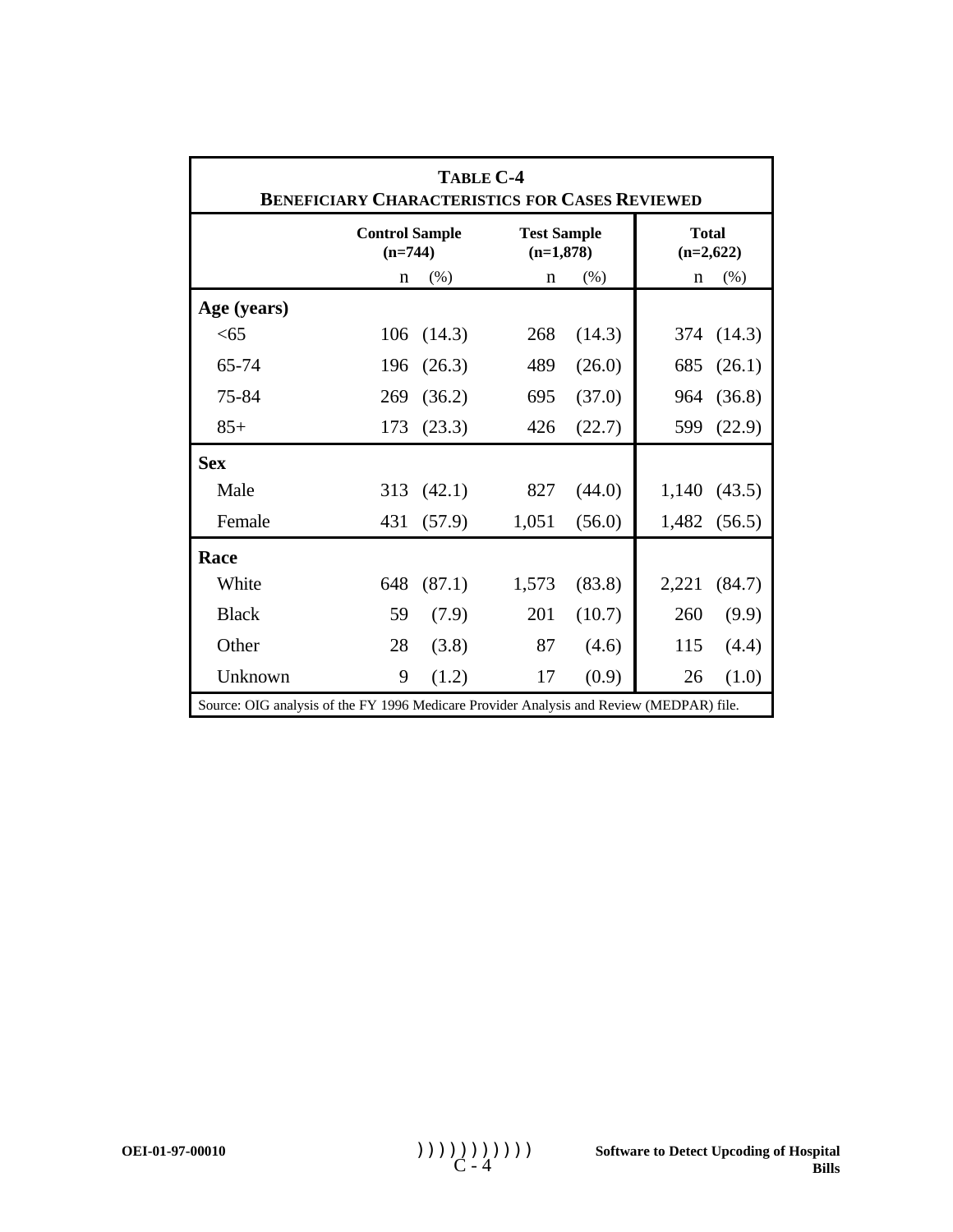| TABLE C-5A<br><b>ODDS RATIOS ESTIMATES FOR STATISTICALLY</b><br><b>SIGNIFICANT VARIABLES</b> |                 |       |              |  |  |  |
|----------------------------------------------------------------------------------------------|-----------------|-------|--------------|--|--|--|
| 90% Confidence Interval                                                                      |                 |       |              |  |  |  |
| Variable                                                                                     | <b>Estimate</b> | Lower | <b>Upper</b> |  |  |  |
| <b>Facility in Selected Group</b>                                                            | 1.94            | 1.41  | 2.66         |  |  |  |
| <b>Teaching Hospital</b>                                                                     | 0.52            | 0.37  | 0.74         |  |  |  |
| <b>Publicly Owned</b>                                                                        | 1.79            | 1.39  | 2.32         |  |  |  |
| High Case Mix Index                                                                          | 2.59            | 1.96  | 3.43         |  |  |  |
| Male                                                                                         | 0.68            | 0.54  | 0.87         |  |  |  |
| Age 75 to 84                                                                                 | 1.40            | 1.07  | 1.85         |  |  |  |
| Age $85+$                                                                                    | 1.60            | 1.18  | 2.17         |  |  |  |
| Flagged by Product A                                                                         | 3.49            | 2.73  | 4.46         |  |  |  |
| Flagged by Product B <sup>*</sup>                                                            | 1.25            | 0.99  | 1.58         |  |  |  |

#### **TABLES C-5 RESULTS OF LOGISTIC REGRESSION MODEL**

\*This variable was not significant.

|        | TABLE C-5B<br>DEPENDENT VARIABLE IN LOGISTIC REGRESSION MODEL        |
|--------|----------------------------------------------------------------------|
|        | Case Actually Upcoded as Determined by Our Medical Records Reviewers |
| Change | $1 = DRG$ Upcoded (N=254) $0 = DRG$ not Upcoded (N=2,368)            |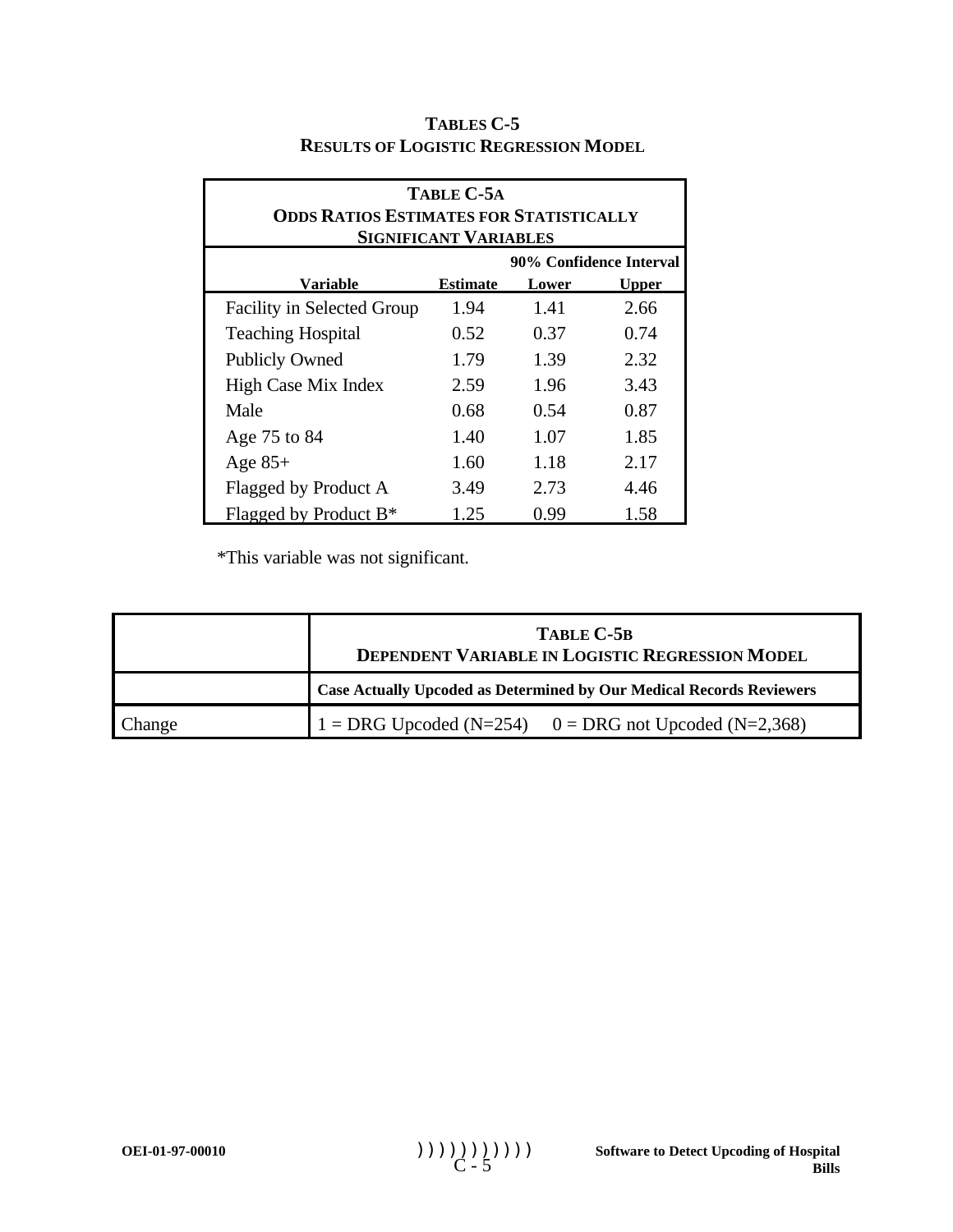| TABLE C-5C<br><b>INDEPENDENT VARIABLES IN LOGISTIC REGRESSION MODEL</b> |                                           |                                          |  |  |  |  |
|-------------------------------------------------------------------------|-------------------------------------------|------------------------------------------|--|--|--|--|
|                                                                         |                                           | <b>Facility Characteristics</b>          |  |  |  |  |
| Profit                                                                  | $1 = For profit$                          | $0 =$ Non profit                         |  |  |  |  |
| Public                                                                  | $1 =$ Public                              | $0 =$ Non profit                         |  |  |  |  |
| Location                                                                | $1 = \text{Nonmetropolitan}$              | $0 = Metropolitan$                       |  |  |  |  |
| Teaching                                                                | $1 = Teaching$                            | $0 = \text{Nonteaching}$                 |  |  |  |  |
| Smallbed                                                                | $1 = 1 - 99$ beds                         | $0 = 100 - 299$ beds                     |  |  |  |  |
| <b>Bigbed</b>                                                           | $1 = 300 + \text{beds}$                   | $0 = 100 - 299$ beds                     |  |  |  |  |
| FewDC                                                                   | $1 = 300$ or fewer discharges             | $0 = 301 - 1,000$ discharges             |  |  |  |  |
| ManyDC                                                                  | $1 =$ Over 1,000 discharges               | $0 = 301 - 1,000$ discharges             |  |  |  |  |
| LowCMI                                                                  | $1 = CMI$ less than 0.9                   | $0 = CMI$ between .9 and 1.1             |  |  |  |  |
| <b>High CMI</b>                                                         | $1 = CMI$ over 1.1                        | $0 = CMI$ between .9 and 1.1             |  |  |  |  |
| ExpSamp                                                                 | $1 =$ Facility in test group of hospitals | 0=Facility in control group of hospitals |  |  |  |  |
|                                                                         |                                           | <b>Patient Characteristics</b>           |  |  |  |  |
| Gender                                                                  | $1 = Male$                                | $0 =$ Female                             |  |  |  |  |
| <b>Black</b>                                                            | $1 = Black$                               | $0 =$ White                              |  |  |  |  |
| Other                                                                   | $1 = Other$                               | $0 =$ White                              |  |  |  |  |
| Unknown                                                                 | $1 =$ Unknown                             | $0 =$ White                              |  |  |  |  |
| Young                                                                   | $1 =$ Under 65                            | $0=65-74$                                |  |  |  |  |
| Seven <sub>5</sub>                                                      | $1 = 75 - 84$                             | $0=65-74$                                |  |  |  |  |
| Eight5                                                                  | $1 = 85$ and Older                        | $0=65-74$                                |  |  |  |  |
|                                                                         |                                           | <b>Case Characteristics</b>              |  |  |  |  |
| Surgical                                                                | $1 =$ Surgical Claim                      | $0 =$ Nonsurgical Claims                 |  |  |  |  |
|                                                                         |                                           | <b>Software Characteristics</b>          |  |  |  |  |
| A_Hit                                                                   | $1 =$ Flagged by Software A               | 0=Not flagged by Software A              |  |  |  |  |
| <b>B_Hit</b>                                                            | $1 =$ Flagged by Software B               | 0 = Not flagged by Software B            |  |  |  |  |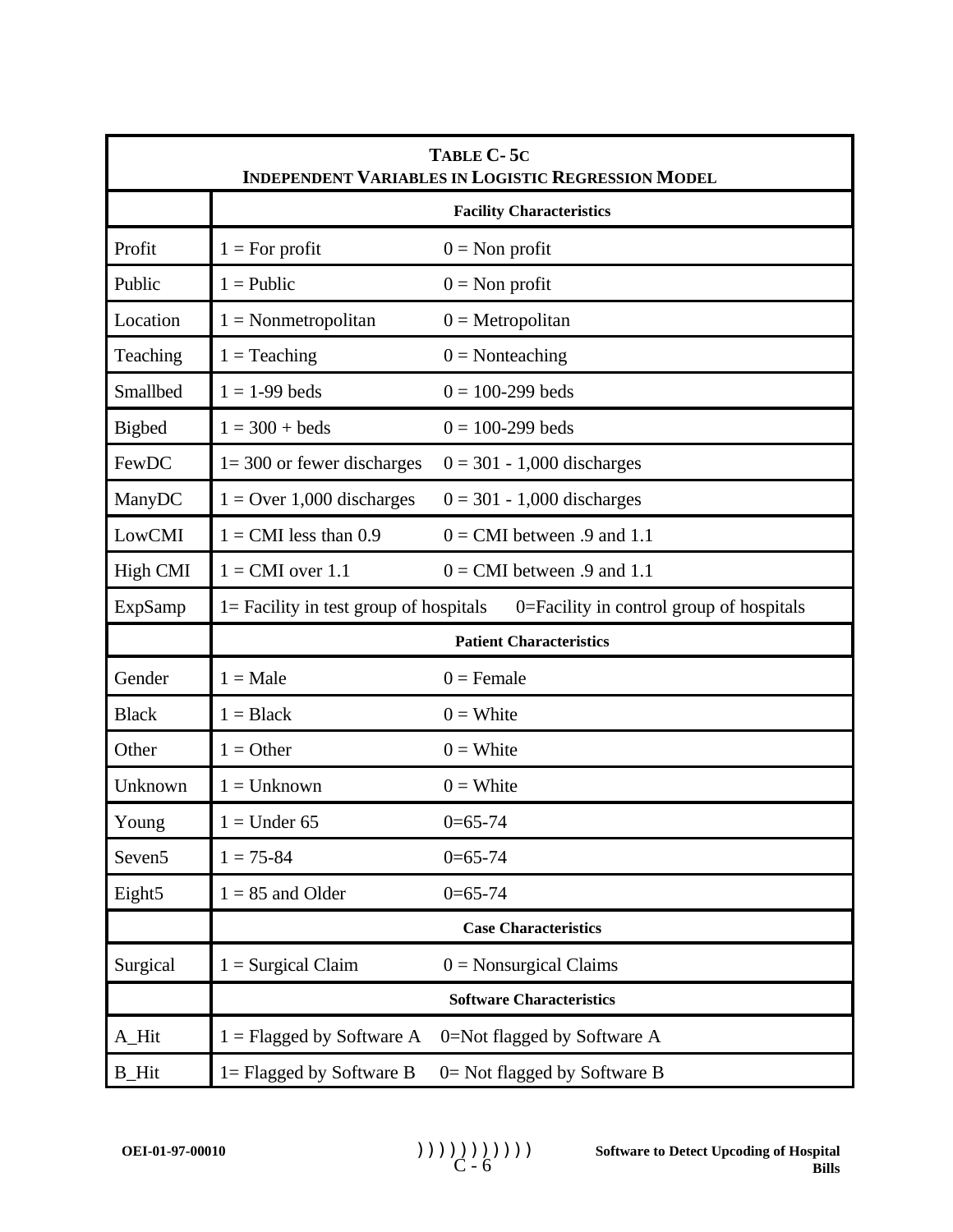|            | TABLE C-6<br>SOFTWARE PERFORMANCE ON THE 10 DRGS WITH HIGHEST RATES OF UPCODING     |                                 |                           |                    |                    |                    |                    |  |  |
|------------|-------------------------------------------------------------------------------------|---------------------------------|---------------------------|--------------------|--------------------|--------------------|--------------------|--|--|
| <b>DRG</b> |                                                                                     | <b>Cases</b><br><b>Reviewed</b> | Percent<br><b>Upcoded</b> | <b>Product A</b>   |                    | <b>Product B</b>   |                    |  |  |
|            | (% of Medicare discharges)                                                          | (% of reviewed cases)           |                           | <b>Sensitivity</b> | <b>Specificity</b> | <b>Sensitivity</b> | <b>Specificity</b> |  |  |
| 87         | Pulmonary edema &<br>respiratory failure (0.6%)                                     | 32<br>$(1.2\%)$                 | 41%                       | 69%                | 60%                | 62%                | 47%                |  |  |
| 79         | Respiratory infections &<br>inflammations age $>17$<br>w/cc (2.2%)                  | 186<br>$(7.1\%)$                | 35%                       | 95%                | 36%                | 55%                | 36%                |  |  |
|            | 144 Other circulatory system<br>diagnoses $w/cc$ (0.7%)                             | 23<br>$(0.9\%)$                 | 30%                       | 86%                | 86%                | 71%                | 42%                |  |  |
|            | 239 Pathological fractures &<br>musculoskeletal & conn<br>tiss malignancy $(0.5\%)$ | 25<br>$(1.0\%)$                 | 24%                       | 0%                 | 0%                 | 33%                | 18%                |  |  |
|            | 429 Organic disturbances &<br>mental retardation (0.4%)                             | 13<br>$(0.5\%)$                 | 23%                       | 0%                 | $N/A^*$            | 33%                | 50%                |  |  |
|            | 416 Septicemia age >17<br>$(2.0\%)$                                                 | 84<br>$(3.2\%)$                 | 20%                       | 94%                | 23%                | 82%                | 22%                |  |  |
|            | 475 Respiratory system<br>diagnosis with ventilator<br>support $(0.9\%)$            | 26<br>$(1.0\%)$                 | 19%                       | 100%               | 20%                | 100%               | 26%                |  |  |
|            | 188 Other digestive system<br>diagnoses age $>17$ w/cc<br>$(0.6\%)$                 | 17<br>$(0.6\%)$                 | 18%                       | 0%                 | 0%                 | 67%                | 20%                |  |  |
|            | 121 Circulatory disorders<br>w/AMI & C.V. comp<br>disch alive $(1.5\%)$             | 54<br>$(2.1\%)$                 | 15%                       | 25%                | 15%                | 88%                | 15%                |  |  |
|            | 316 Renal failure (0.8%)                                                            | 34<br>$(1.3\%)$                 | 15%                       | 20%                | 33%                | 20%                | 6%                 |  |  |

Sensitivity = N/A when we found no upcoded cases within a DRG, *i.e.*, the denominator in our sensitivity calculation is zero.

Specificity = N/A when the software did not flag any cases within a DRG, *i.e.*, the denominator of our specificity calculation is zero.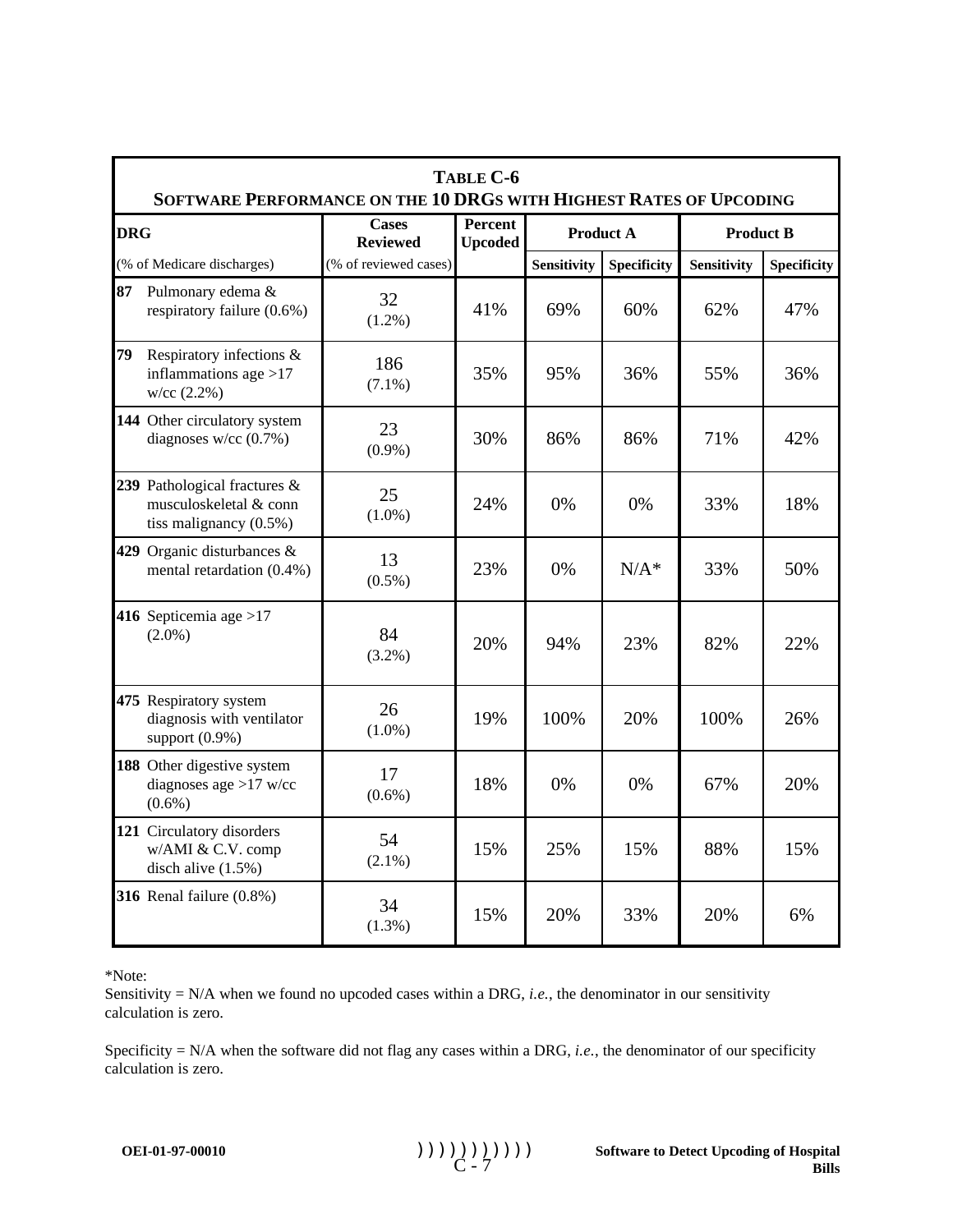| TABLE C-7<br>SOFTWARE PERFORMANCE ON TEN DRGS WITH HIGHEST RATES OF<br><b>UPCODING VERSUS ALL OTHERS</b> |             |                |              |     |  |  |
|----------------------------------------------------------------------------------------------------------|-------------|----------------|--------------|-----|--|--|
|                                                                                                          | <b>MEAN</b> | <b>STD DEV</b> | $\mathbf{t}$ | P<  |  |  |
| <b>PRODUCT A SENSITIVITY</b>                                                                             |             |                |              |     |  |  |
| Top 10 Upcoded DRGs                                                                                      | 0.4894      | 0.4367         |              |     |  |  |
| All Others $(25 \text{ with a score*})$                                                                  | 0.2763      | 0.3351         | 1.558        | n/s |  |  |
| <b>PRODUCT A SPECIFICITY</b>                                                                             |             |                |              |     |  |  |
| Top 10 Upcoded DRGs (9 with a score*)                                                                    | 0.3045      | 0.2787         |              |     |  |  |
| All Others (25 with a score)                                                                             | 0.0891      | 0.1038         | 2.265        | .10 |  |  |
| <b>PRODUCT B SENSITIVITY</b>                                                                             |             |                |              |     |  |  |
| Top 10 Upcoded DRGs                                                                                      | 0.6115      | 0.2596         |              |     |  |  |
| All Others (25 with a score)                                                                             | 0.4808      | 0.3560         | 1.203        | n/s |  |  |
| <b>PRODUCT B SPECIFICITY</b>                                                                             |             |                |              |     |  |  |
| Top 10 Upcoded DRGs                                                                                      | 0.2819      | 0.1479         |              |     |  |  |
| All Others (36 with a score)                                                                             | 0.0594      | 0.0826         | 4.562        | .05 |  |  |

When a DRG may not have a sensitivity score: DRGs with no upcoding will not have a sensitivity score, as the sensitivity denominator, the number of upcoded cases, is zero. Fifteen of the 50 DRGs in our sample had no upcoding.

When a DRG may not have a specificity score: DRGs that had no cases flagged by the software will not have a specificity score, as the specificity denominator, the number of flagged cases, is zero. Sixteen DRGs had no cases flagged by Product A. Four DRGs had no cases flagged by Product B.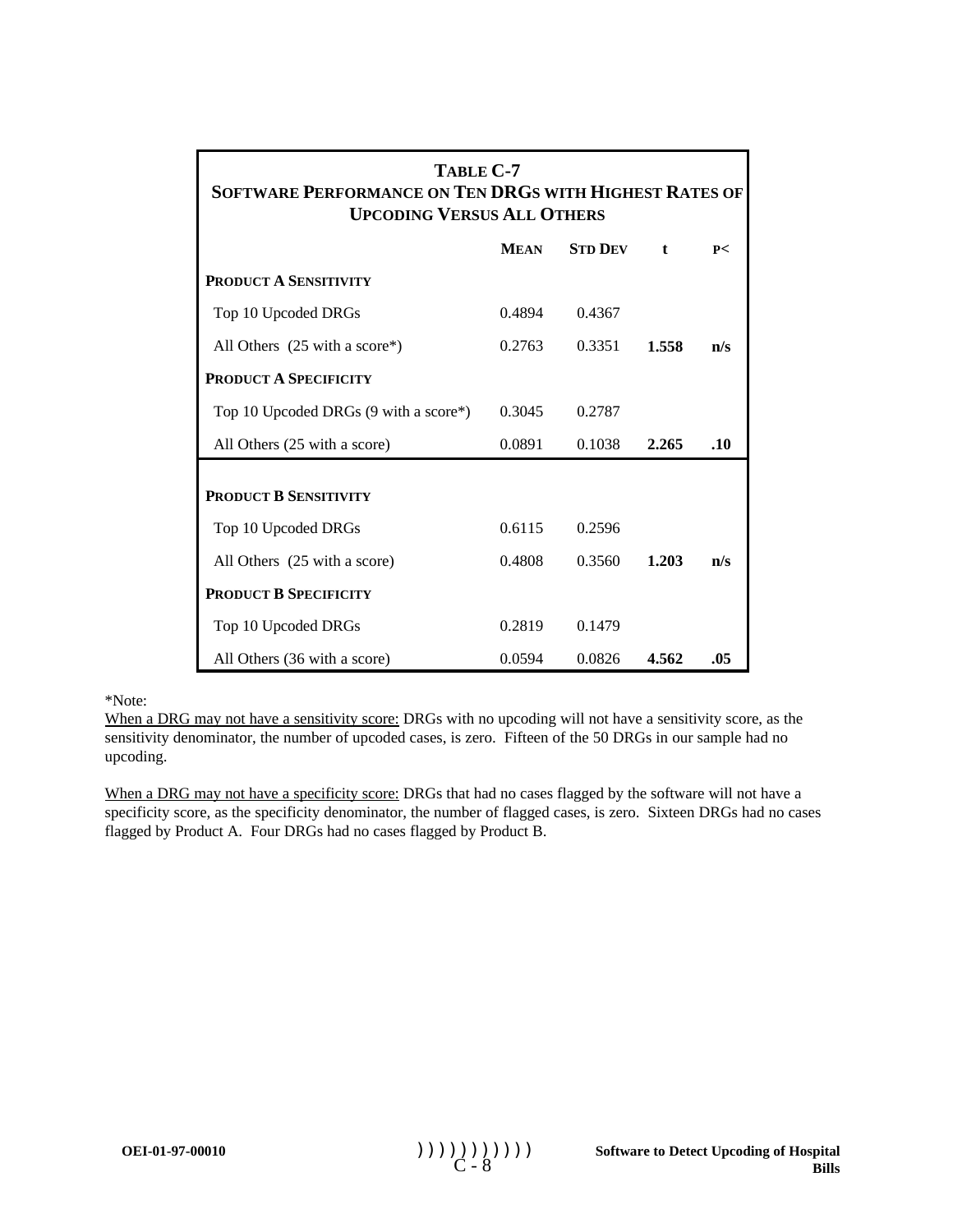|            | TABLE C-8<br><b>SOFTWARE PERFORMANCE ON THE 10 MOST COMMONLY OCCURRING DRGS</b> |                       |         |                                |                  |                    |  |
|------------|---------------------------------------------------------------------------------|-----------------------|---------|--------------------------------|------------------|--------------------|--|
| <b>DRG</b> |                                                                                 | <b>Cases Reviewed</b> |         | <b>Product A</b>               | <b>Product B</b> |                    |  |
|            | (% of Medicare discharges)                                                      | (% of reviewed cases) |         | <b>Sensitivity Specificity</b> | Sensitivity      | <b>Specificity</b> |  |
|            | 127 Heart failure $\&$ shock (6.3%)                                             | 245<br>$(9.3\%)$      | 0%      | 0%                             | 55%              | 5%                 |  |
| 89         | Simple pneumonia & pleurisy age<br>$>17$ w/cc (4.0%)                            | 299<br>$(11.4\%)$     | 11%     | 4%                             | 67%              | 8%                 |  |
| 14         | Specific cerebrovascular disorders<br>except TIA (3.4%)                         | 129<br>$(4.9\%)$      | 58%     | 14%                            | 58%              | 8%                 |  |
| 88         | Chronic obstructive pulmonary<br>disease $(3.3\%)$                              | 163<br>$(6.2\%)$      | 0%      | 0%                             | 0%               | $0\%$              |  |
|            | 209 Major joint & limb reattachment<br>procedures-lower extremity (3.2%)        | 47<br>$(1.8\%)$       | $N/A^*$ | $N/A^*$                        | N/A              | $0\%$              |  |
| 79         | Respiratory infections &<br>inflammations age >17 w/cc $(2.2\%)$                | 186<br>$(7.1\%)$      | 95%     | 36%                            | 55%              | 36%                |  |
|            | 174 G.I. hemorrhage w/cc $(2.2\%)$                                              | 82<br>$(3.1\%)$       | 25%     | 7%                             | 38%              | 8%                 |  |
|            | 182 Esophagitis, gastroent & misc digest<br>disorders age > 17 w/cc $(2.1\%)$   | 105<br>$(4.0\%)$      | 10%     | 5%                             | 30%              | 7%                 |  |
|            | 296 Nutritional & misc metabolic<br>disorders age > 17 w/cc $(2.1\%)$           | 108<br>$(4.1\%)$      | 36%     | 26%                            | 50%              | 10%                |  |
|            | 112 Percutaneous cardiovascular<br>procedures $(2.0\%)$                         | 9<br>$(0.3\%)$        | N/A     | N/A                            | N/A              | 0%                 |  |

Sensitivity = N/A when we found no upcoded cases within a DRG, *i.e.*, the denominator in our sensitivity calculation is zero.

Specificity = N/A when the software did not flag any cases within a DRG, *i.e.*, the denominator of our specificity calculation is zero.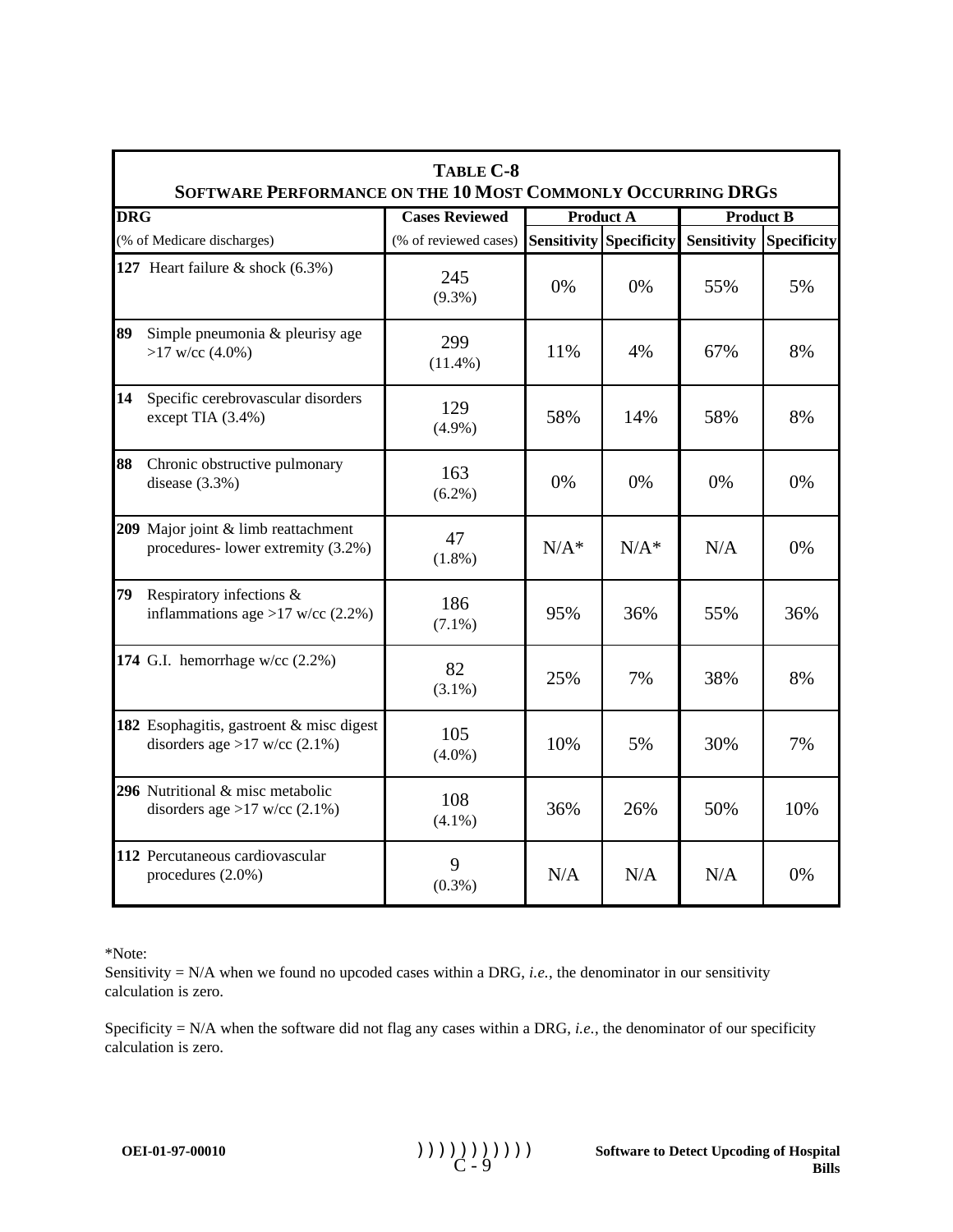| TABLE C-9<br><b>SOFTWARE PERFORMANCE ON TEN MOST COMMON DRGS VERSUS</b><br><b>ALL OTHERS</b> |             |                |              |     |  |  |  |  |
|----------------------------------------------------------------------------------------------|-------------|----------------|--------------|-----|--|--|--|--|
|                                                                                              | <b>MEAN</b> | <b>STD DEV</b> | $\mathbf{t}$ | P<  |  |  |  |  |
| <b>PRODUCT A SENSITIVITY</b>                                                                 |             |                |              |     |  |  |  |  |
| 10 Most Common DRGs (8 with a score*)                                                        | 0.2944      | 0.3314         |              |     |  |  |  |  |
| All Others (27 with a score)                                                                 | 0.3499      | 0.3896         | 0.364        | n/s |  |  |  |  |
| <b>PRODUCT A SPECIFICITY</b>                                                                 |             |                |              |     |  |  |  |  |
| 10 Most Common DRGs (9 with a score*)                                                        | 0.1159      | 0.1327         |              |     |  |  |  |  |
| All Others (27 with a score)                                                                 | 0.1529      | 0.2028         | 0.484        | n/s |  |  |  |  |
| <b>PRODUCT B SENSITIVITY</b>                                                                 |             |                |              |     |  |  |  |  |
| 10 Most Common DRGs (8 with a score)                                                         | 0.4405      | 0.2128         |              |     |  |  |  |  |
| All Others (27 with a score)                                                                 | 0.5412      | 0.3611         | 0.745        | n/s |  |  |  |  |
| <b>PRODUCT B SPECIFICITY</b>                                                                 |             |                |              |     |  |  |  |  |
| 10 Most Common DRGs                                                                          | 0.0817      | 0.1050         |              |     |  |  |  |  |
| All Others (36 with a score)                                                                 | 0.1150      | 0.1430         | 0.684        | n/s |  |  |  |  |

When a DRG may not have a sensitivity score: DRGs with no upcoding will not have a sensitivity score, as the sensitivity denominator, the number of upcoded cases, is zero. Fifteen of the 50 DRGs in our sample had no upcoding.

When a DRG may not have a specificity score: DRGs that had no cases flagged by the software will not have a specificity score, as the specificity denominator, the number of flagged cases, is zero. Sixteen DRGs had no cases flagged by Product A. Four DRGs had no cases flagged by Product B.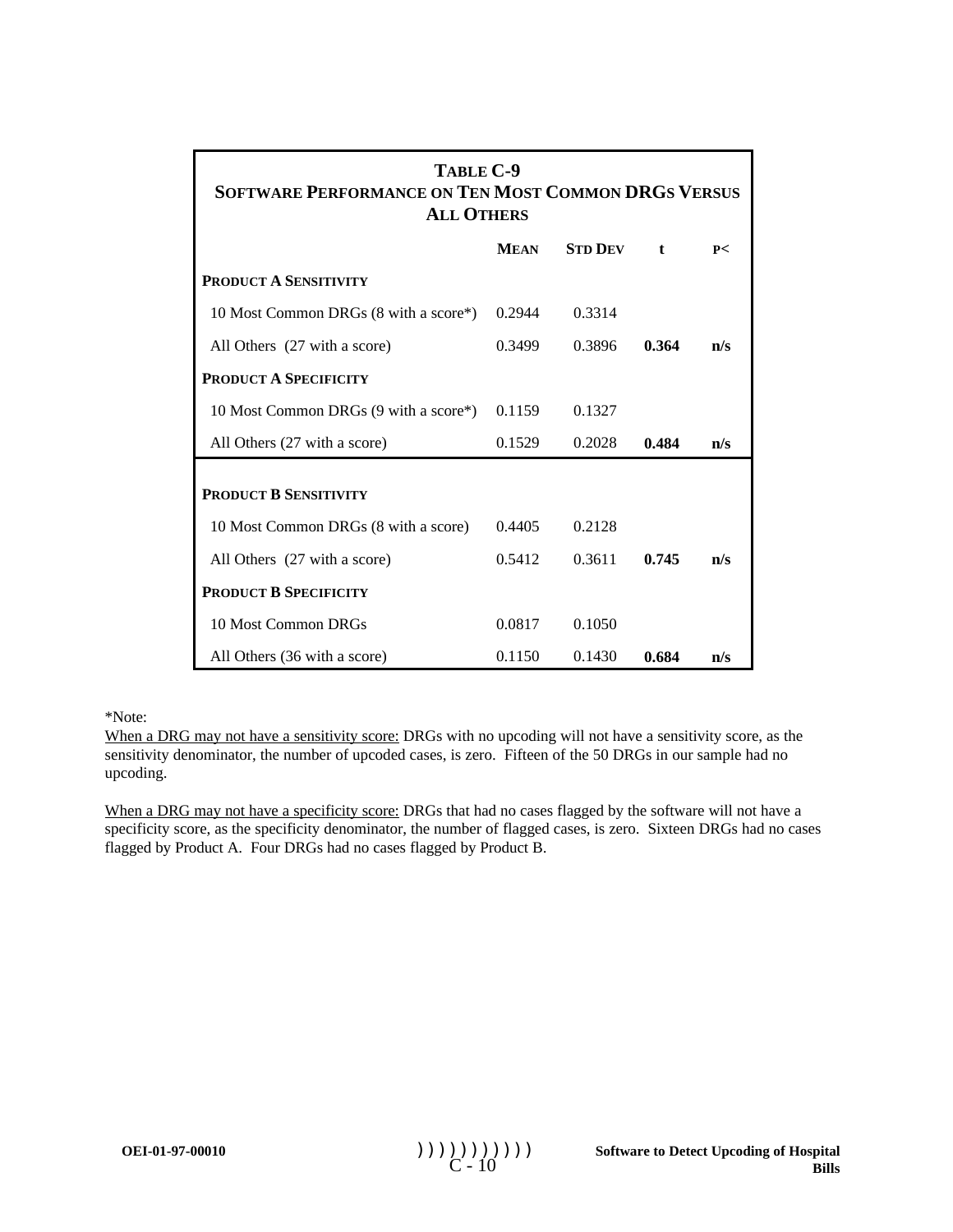### **Software Vendors' Comments**

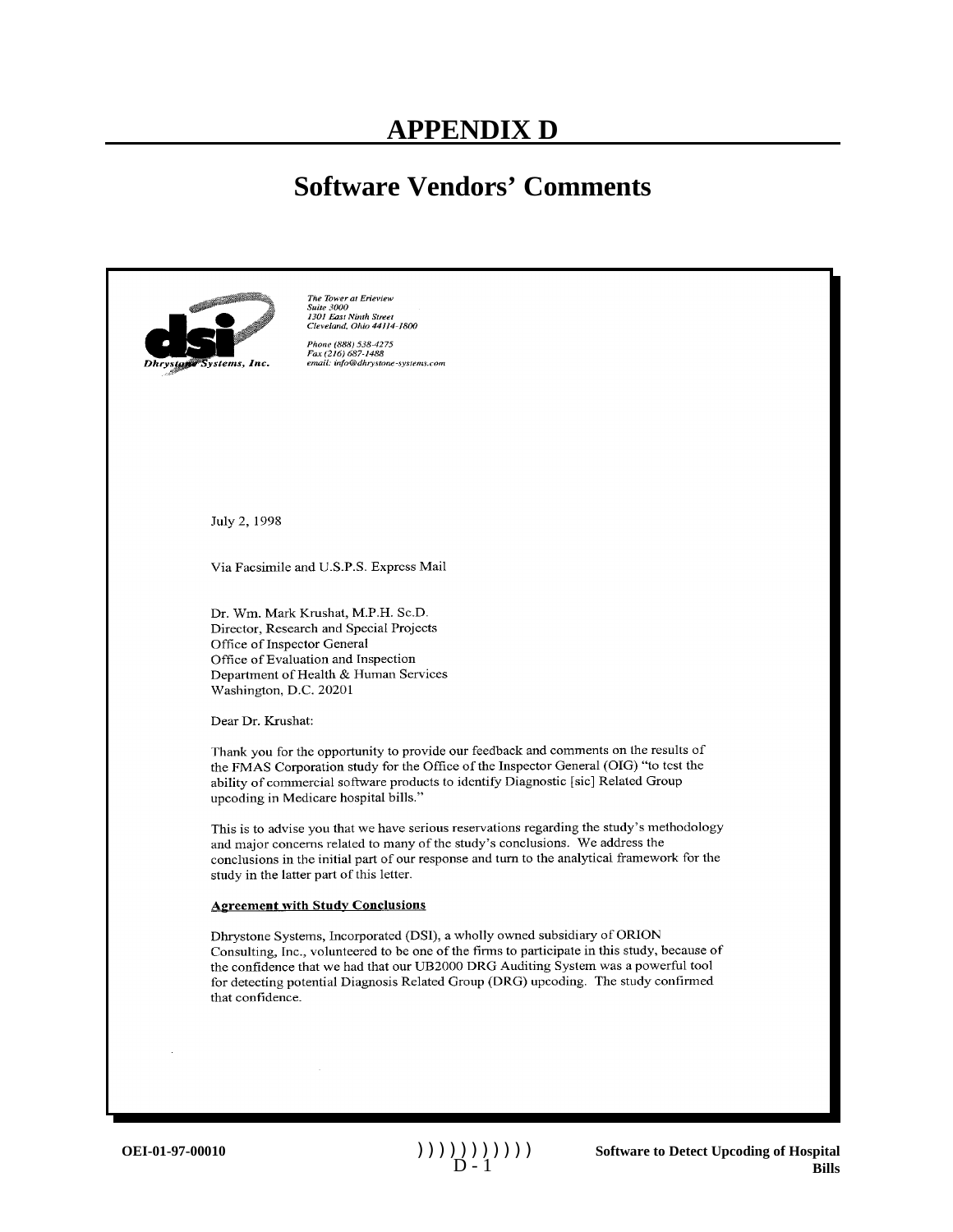As noted in the conclusion of the study report:

Those hospitals that the software identified were twice as likely to have upcoded cases as a control group of hospitals. This finding leads us to believe that the software could be used in an ongoing way to identify hospitals that are likely to upcode their Medicare bills. (emphasis added)

There are various approaches as to how the software might be applied at the hospital level. For example, the HCFA might wish to use this software as a tool in its post-payment recovery efforts. Based on our results here, HCFA could use this software to identify hospitals that have previously demonstrated a tendency to upcode, and then perform focused review on cases from these hospitals prior to making payments.

The software also showed some success within the narrowly defined group of DRGs that exhibited the most frequent upcoding. Because the software was relatively successful in identifying particular cases that were upcoded among these DRGs, its use here could be expected to yield significant returns. (emphasis added). For post-payment recovery efforts, HCFA could opt to focus on cases in the upcoded DRGs; analogously, the software could be used prospectively to identify cases in particular DRGs for review prior to payment.

We agree with these conclusions and that the possible courses of action outlined have considerable potential for use by the Health Care Financing Administration (HCFA) in the development and implementation of a systematic national program for the detection of healthcare fraud and abuse.

#### **Disagreement With Study Conclusions**

The study also concluded that:

At the same time, our review leads us to raise caution about these products, particularly at the individual case level. While they worked well for the most frequently upcoded DRGs our review determined that these products were distinctly less successful for other DRGs. It is for this reason that we see only a limited role, as described above, for these products at the current time.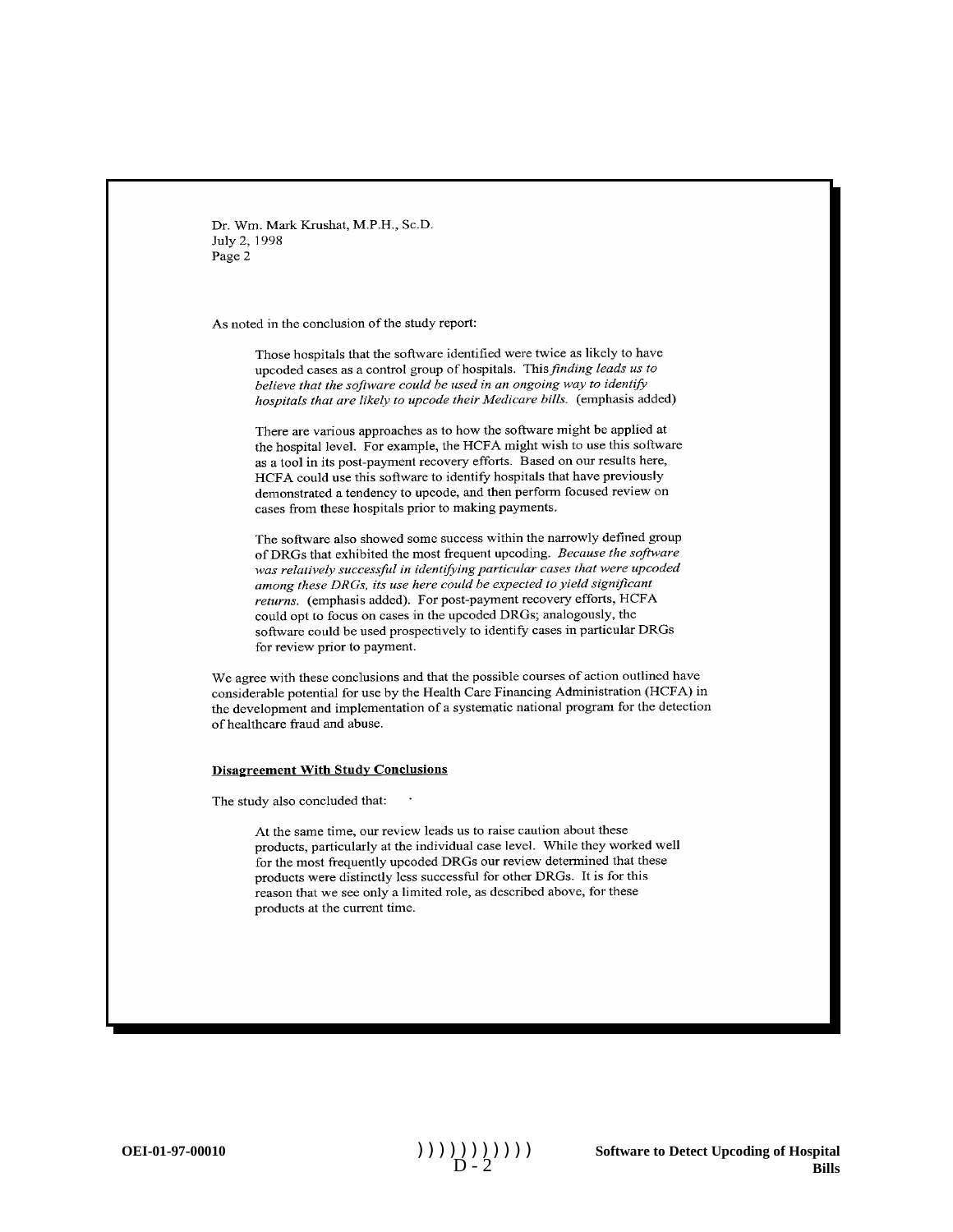We disagree strongly with this conclusion. From our perspective, the study's results are impressive and provide a compelling rationale for using the UB2000 software as it is intended. That is, as a screening tool:

- to discover potentially problematic DRG claims, and;
- to narrow the focus for clinical review upon those DRG claims with the highest probability of upcoding.

If the software is used in this way, given the "specificity and sensitivity" results from the study, and based upon the OIG Audit of Medicare estimate that in FY 1997 there were \$4.1 billion in inappropriate DRG payments and that there are approximately 10 million medical DRG claims annually, it could:

- detect as much as \$2 billion to \$2.5 billion in inappropriate payments
	- reduce clinical review to 18 percent of the total claims population rather than having to do a universal audit, for discovery purposes.

These potential outcomes are significant in terms of returns/results, time and costs savings. They should not be labeled or considered "modest" or "limited."

#### **Study Methodology and Findings**

The study itself had three basic design flaws which compromise many of its findings:

- $\mathbf{1}$ . The sample was inappropriately drawn. Both the experimental group and the control group were outliers, or "extreme groups." As a result, it is impossible to generalize study findings to the entire universe or population.
- To focus the study on the 50 most common DRGs biases the results and  $2.$ significantly understates the identification potential of the software. While these DRGs may be most common, they are not representative nor are they those DRGs in which upcoding is most frequent and financial consequences the greatest. UB2000 was designed to identify claims with the highest financial return, not claims volume.
- Given the limited sample was based upon provider and the top 50 DRGs, 3. extrapolation of "sensitivity" and "specificity" (or any other statistic) by DRG to the Medicare claim population is inappropriate. In fact, one DRG had a sample size of only nine.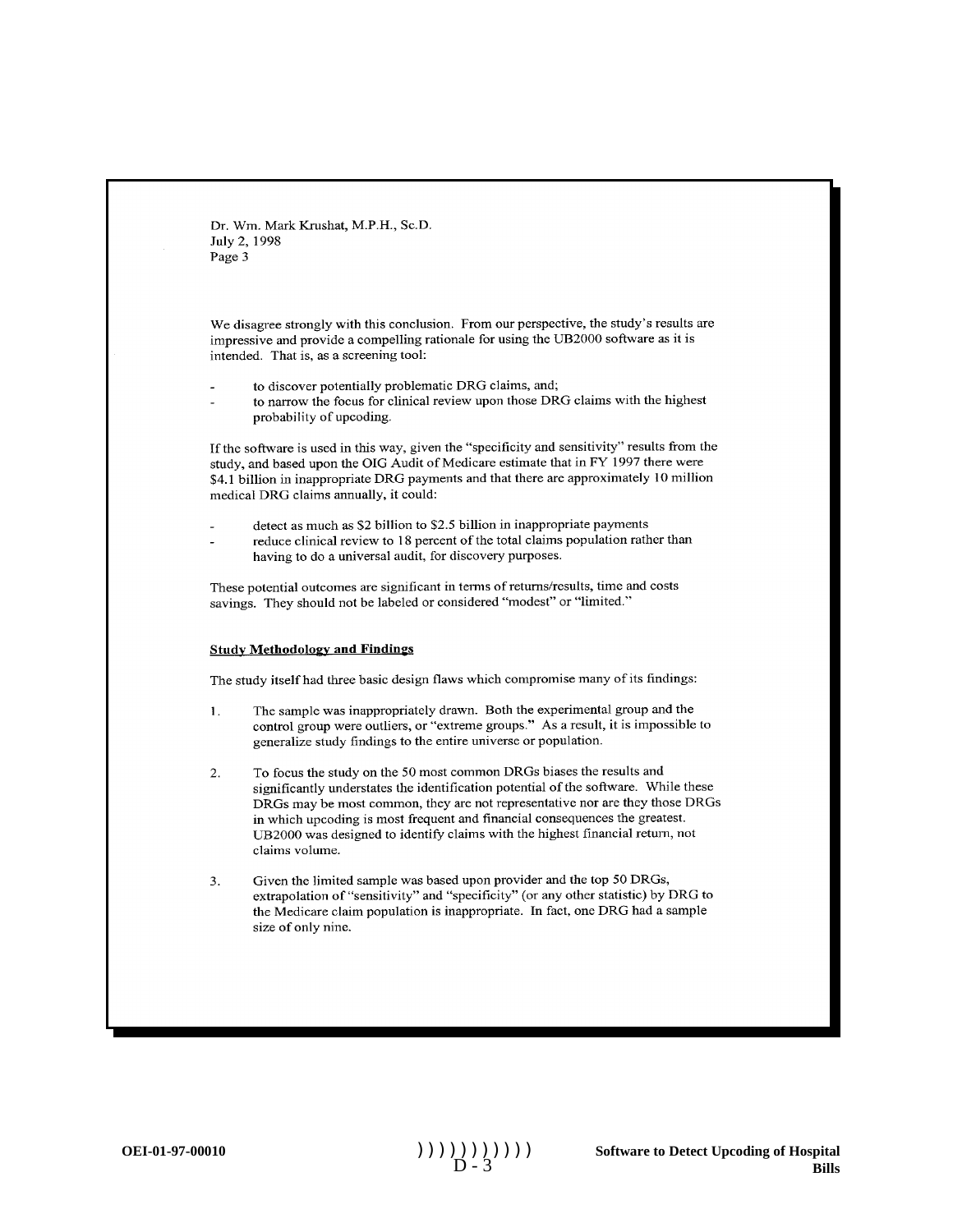There is also a major problem in the manner in which the study was administered. Although the study purports to have been conducted in a double blind manner, this was not the case.

Table 30 on page 95 of the FMAS report lists the eight categories of outcomes that cases were assigned to after review by the FMAS audit staff. A close review of that table reveals a total of 286 cases on which FMAS reviewers' initial coding differed from hospital coding. Upon review, in all of these cases the hospitals' coding was determined to be correct.

This increased the population of correctly coded cases by 14.6 percent. Because our software would have categorized these same cases as potentially upcoded, it also dramatically reduces the percent of cases that our software correctly identified as upcoded.

Given the foregoing, we must call the reliability and validity of the entire FMAS study into question.

#### Nature and Application of UB2000 Auditing System

The study's findings were also constrained because the nature and application of the UB2000 Auditing System was not taken into account in the study design.

The UB2000 system has proven highly successful in identifying DRG upcoding. It was originally developed for the commercial insurance market. As such, it is:

- focused on the general insured population, not Medicare.
- targeted, in terms of its primary edits, to identify high volume, high error, high dollar DRGs within that population.
- directed at claims and not at institutions and organizations.
- configured, prior to use, to reflect the client's specific payment methodology.

Further, the UB2000 software was not designed to be used on a "stand alone" basis to identify DRG upcoding. The nature of our software system is clearly stated in the marketing material for UB2000 which reads as follows:

UB2000 is a DRG auditing software package. The product focuses on the identification of problematic DRG claims. Once identified, the claim can be audited, and if coding errors exist, regrouped to a lower paying DRG. UB2000 identifies diagnosis sequencing errors, medical necessity issues, place of service questions, and DRG creep.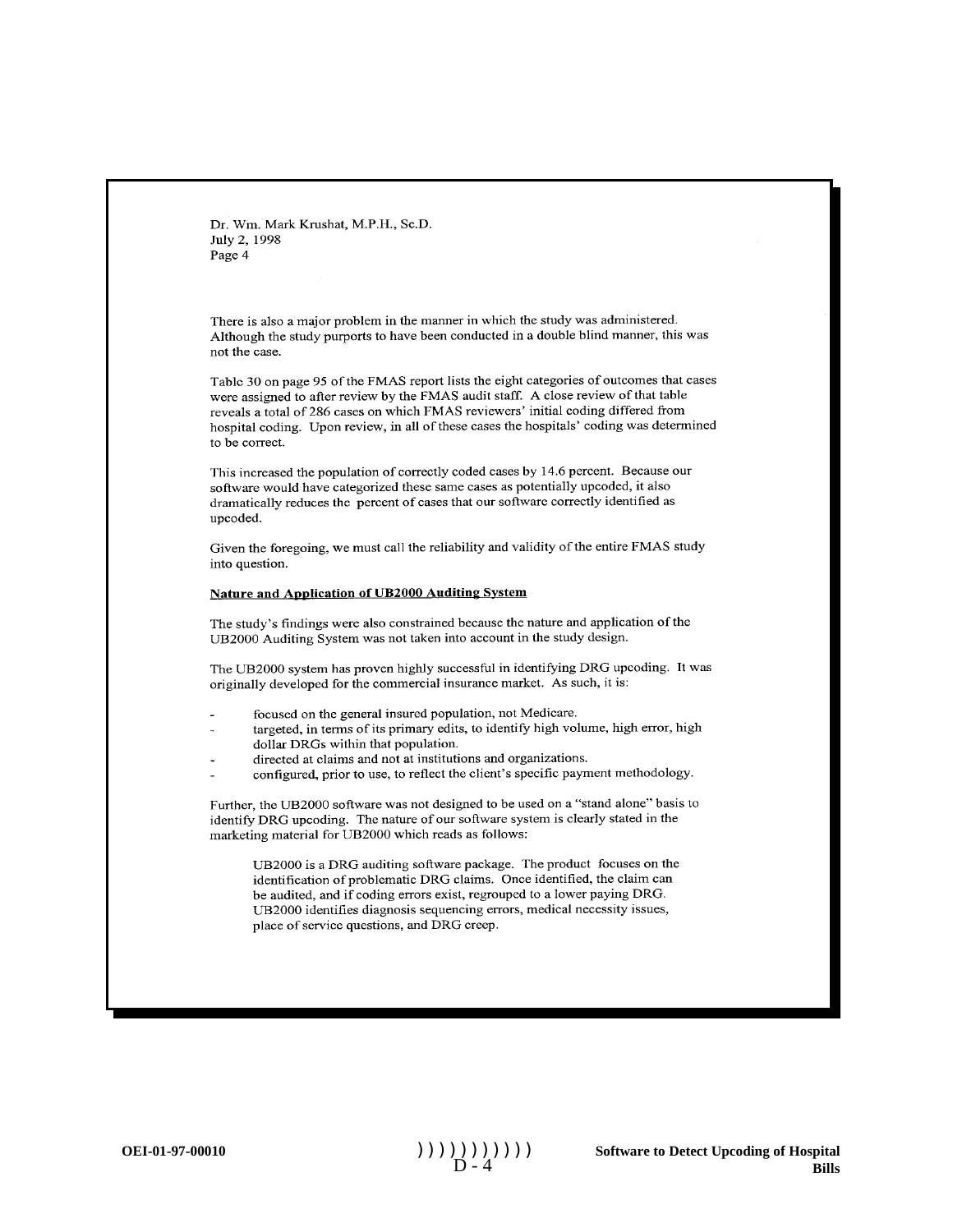> UB2000 provides tightly focused auditing where experience has shown that 80 percent of overpaid reimbursement dollars are recaptured from approximately 20 percent of all claims and the total savings from auditing can be as high as 3 percent of total DRG reimbursement. UB2000 will identify these claims for clinical review.

The UB2000 Auditing System was applied "as is" to the Medicare claims population. This was an unfair test.

The system is easily modifiable. Had we been allowed to configure the system to the Medicare population and payment methodologies, we could have significantly improved upon its already positive performance on an "unconfigured" basis.

#### **Conclusion and Recommendations**

In conclusion, we want to commend HCFA and the OIG for the consideration given to DSI's UB2000 DRG Auditing System. We value the independent validation of the fact that our product performed as promised.

We reiterate our support for developing a strategy, based upon the OIG's suggestions and input, to use the software as a tool in an integrated national fraud and abuse detection program. In this regard, we propose that we assist HCFA in designing and implementing a "tightly targeted" audit program which will yield the greatest returns in terms of recoveries at the lowest possible costs. As part of such a program, we could configure our system and test it on a pilot basis, to demonstrate the value of taking such an approach.

Thank you for this singular opportunity to make a contribution to enhancing HCFA's fraud and abuse detection efforts. I will call you to discuss our response and to explore your interest in a revised demonstration project.

Sincerely

George Arsenault Chief Executive Officer

GMA/caf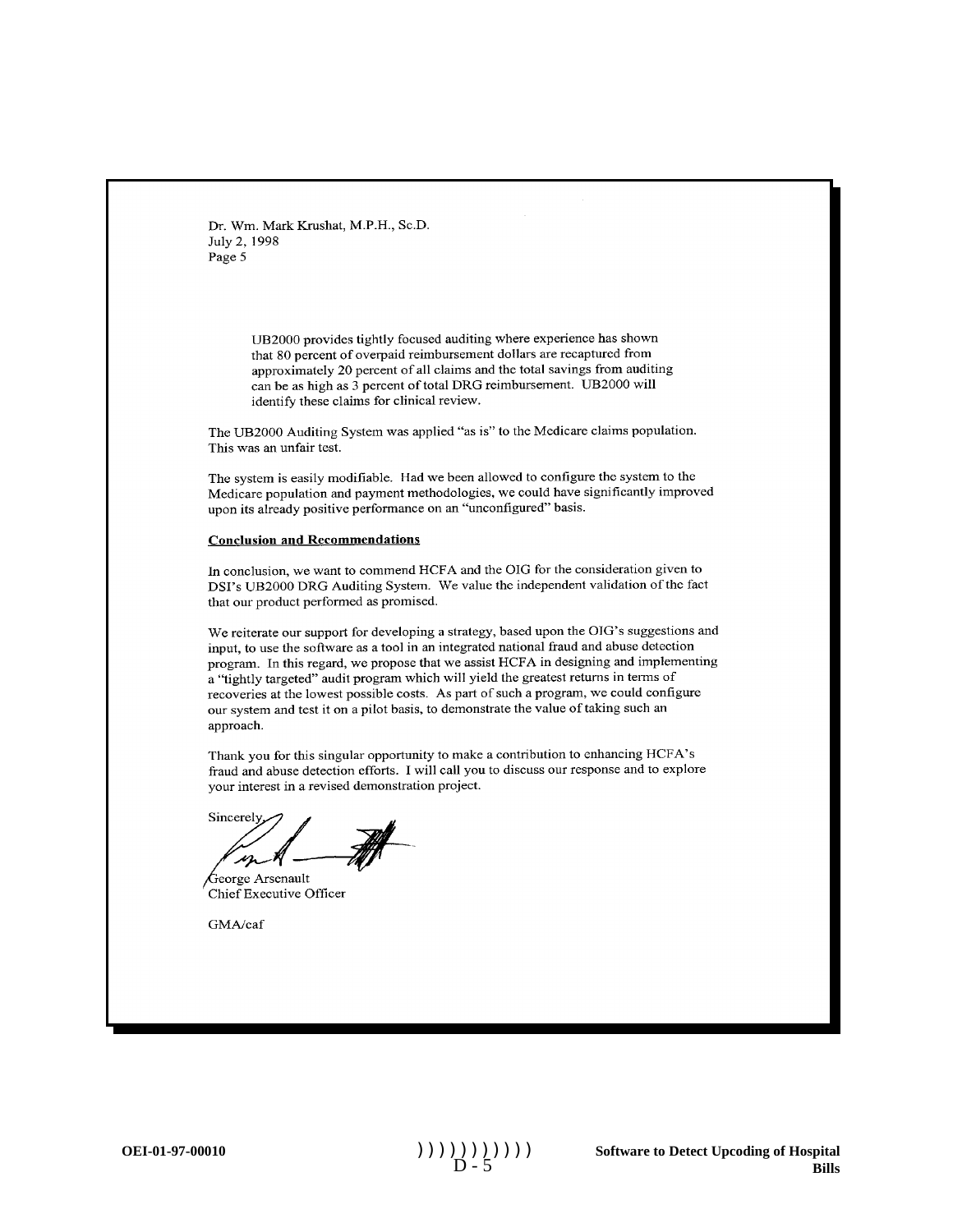July 3, 1998



William Mark Krushat, M.P.H., Sc. D. Director, Research and Special Projects Office of Evaluation and Inspections Department of Health and Human Services Office of Inspector General Washington, DC 20201

Dear Mark:

Thank you for the opportunity to comment on the DHHS/OIG working draft report entitled "Using Software to Detect Upcoding of Hospital Bills".

It is noted throughout the OIG report that the software that was examined including QuadraMed's DRG  $\checkmark$  product, "showed modest success in identifying hospitals with a rate of upcoding..." (draft report at page ii). It is further noted at page 9 of the draft report:

The two software products that we reviewed were illustrative of what was available on the market in the Spring of 1997. We believe, however, that it is likely that the software market will continue to develop over time and that products such as these will continue to advance in sophistication and expand in their usefulness as part of a fraud detection strategy.

The DRG  $\checkmark$  product continues to be upgraded and enhanced by the Compliance and Education Division of QuadraMed (Cabot Marsh). Further, DRG  $\checkmark$  is now part of our Quantim FACTS suite of products (Fraud and Abuse Compliance Tool Set). The product specifications are validated by our extensive staff of Health Information Management Analysts, all of whom are credentialed experts. The upgraded and enhanced product has been named Inpatient FACTS. Inpatient FACTS includes thousands of additional microspecifications to ensure data quality for ongoing monitoring and auditing mandated under the Model Hospital Guidelines. Inpatient FACTS is utilized as a retrospective and/or concurrent monitoring and audit tool. The goal of the product is to ensure correct coding.

The addition of thousands of microspecifications into the upgraded and enhanced DRG  $\checkmark$ product, Inpatient FACTS, ensures providers who license the product that their coding is consistent with true data quality. The software is objective and consistent. QuadraMed believes that in order to translate data into useful information, our transactional compliance software must continuously be enhanced and upgraded. Inpatient FACTS contains the most intensive sensitivity measures and specificity capabilities of any transactional inpatient software in the industry.

http://www.quadramed.com 561 Main Street • Bethlehem, PA 18018 • Phone (800) 373-5620 • Fax (610) 882-3084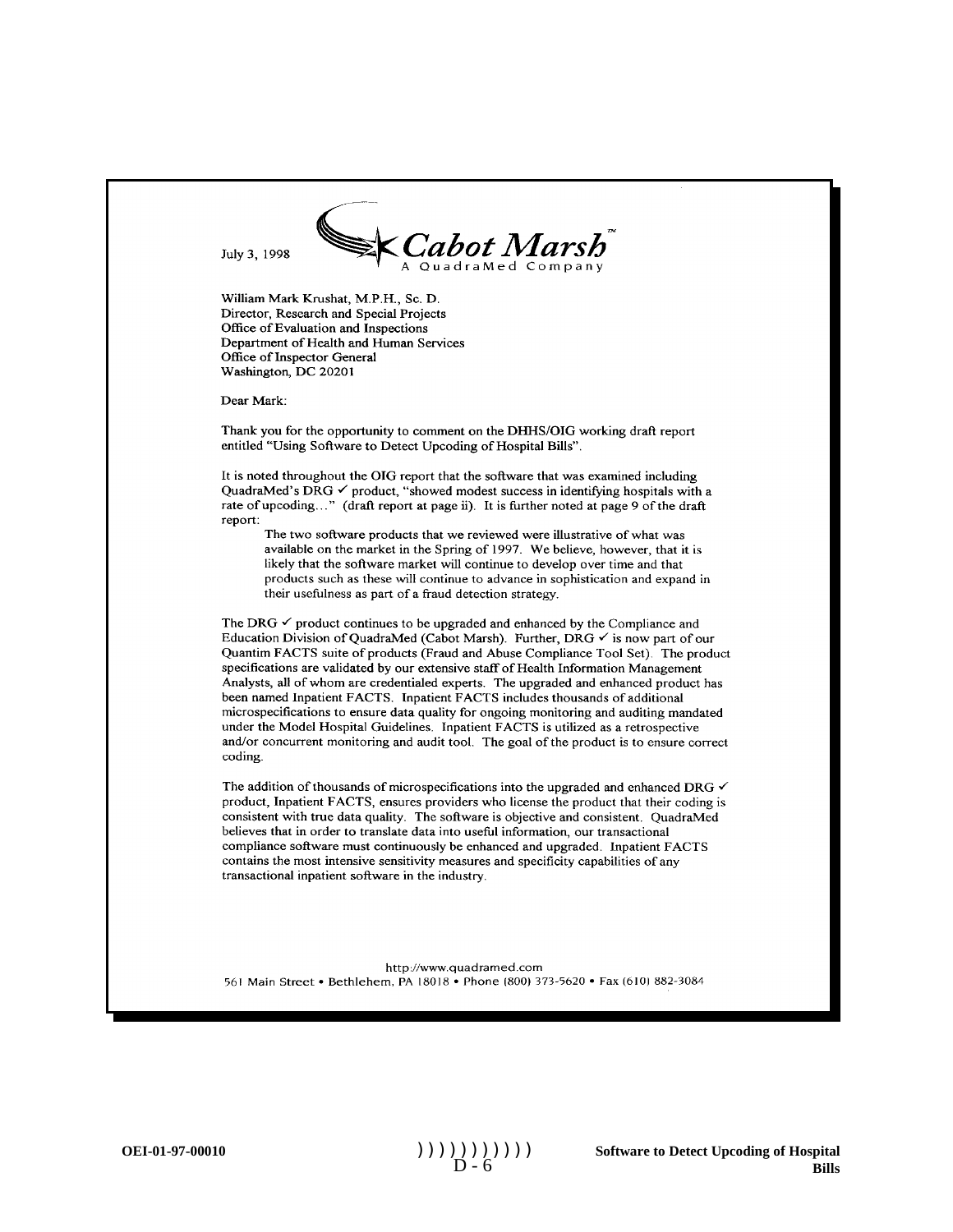Inpatient FACTS is often an integral component of a hospital's inpatient billing compliance program. At the time the study was conducted, the Model Hospital Guidelines had not been issued. Moreover, the first hospital based pneumonia DRG 079 settlement had not occurred. As a result of the DRG Creep investigations and the DRG 079 investigations, Inpatient FACTS and other software transactional products will continue to evolve and become commonplace components of compliance programs. This will ensure that providers fulfill the monitoring and auditing mandates of the Model Hospital Guidelines.

In QuadraMed's auditing and coding of over 2 million medical records, we have learned that hospitals are generally not intentionally upcoding. Error rates are generally the result of inadvertent negligence, and lack of coder education. Many coders throughout the country lack the proper credentials (not certified) and are not involved with continuous education and updates on coding changes and compliance initiatives. Moreover, insufficient and/or inconsistent physician documentation has played a part in many of the coding changes our Health Information Management experts have made during the audit process. With education becoming an integral part of provider's compliance programs, and with continuing investigations, coding error rates should be reduced.

As providers throughout the country continue to license Inpatient FACTS, we believe they will be well served by reviewing coded records concurrently (i.e., after the record is initially coded, but prior to claim submission). This ensures clean claims prior to submission to third party payors.

Software can never be utilized to replace manual review. Any software products that flag improperly coded medical records must require manual intervention prior to any coding and/or DRG changes "flagged" by software. This ensures that automated software programs are not being utilized in an inappropriate fashion. We respect the fact that manual review was mandated pursuant to the terms and conditions of the DHHS/OIG study.

It is our hope that the Final Report will make reference to the current status of our products as they have been significantly enhanced with the inclusion of thousands of additional microspecifications, focused and random sampling specifications, additional reporting features, Health Information Management expert review validation, and overall increased functionality.

Sincerely,

Joseph Rusing

Joseph J. Russo, Esq. Senior Vice President and Corporate Compliance Officer

JJR/kh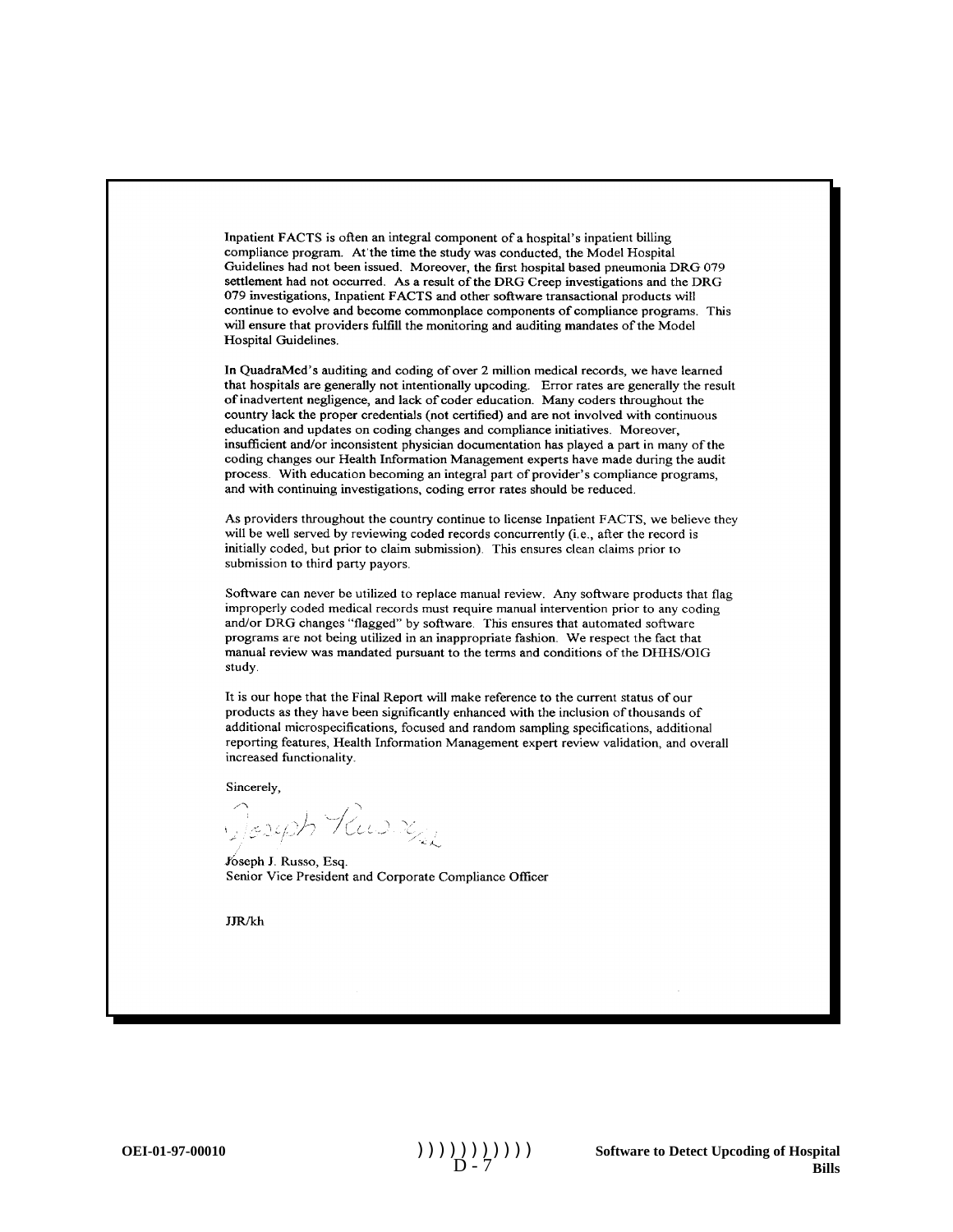**Health Information Systems 3M Health Care** 

100 Barnes Road<br>PO Box 5007<br>Wallingford, CT 06492-7507 203 949 0303 203 949 6331 Fax



July 9, 1998

Wm. Mark Krushat, M.P.H, Sc.D. Director, Research and Special Projects Office of Evaluation and Inspections Office of Inspector General Department of Health & Human Services Washington, DC 20201

Dear Mr. Krushat:

We appreciate the opportunity to review the results of the Diagnostic [sic] Related Group Code Validation Study. Edits designed to identify potential up coding can be categorized into three broad types.

Coding Edits: These are edits that identify sequencing and other coding rule violations (e.g., when is it appropriate to code gram negative pneumonia).

Clinical Edits: These are edits that identify inconsistencies in the coded clinical information (e.g., a procedure for which there are no diagnoses present that justify the procedure).

Resource Edits: These are edits that identify inconsistencies between resource information (e.g., LOS) and the coded clinical information (an AMI patient discharged alive in one day).

The study performed focused on the identification errors that were primarily coding related. As the name Clinical Code Editor implies the CCE focuses primarily on clinical errors and to a lesser extent, resource edits. As a result, it is not surprising that the results from CCE and the two other products tested were not correlated. Unfortunately, instead of merging the results across all systems, only the results from the two correlated systems were used to select the sample for the study. Obviously, this resulted in the identification of relatively few CCE errors in the study population.

It is unfortunate that the full range of clinical errors identified by the CCE were not included in the study. Clinical errors can be used to identify significant DRG assignment problems. For example, a patient with a principal diagnosis of urethral abscess (5970) with a procedure of ureterotomy (562) will be assigned to DRG 305, Kidney, ureter & major bladder proc for nonneoplasms w/o CC, with a payment weight of 1.1695. However, the diagnosis urethral abscess does not justify the procedure ureterotomy. The procedure urethrotomy (580) would be consistent with the diagnosis urethral abscess. The change in procedure code would change the DRG to 313, Urethral procedures, age > 17 w/o CC, which has a payment weight of 0.5783.

 $\mathbf{1}$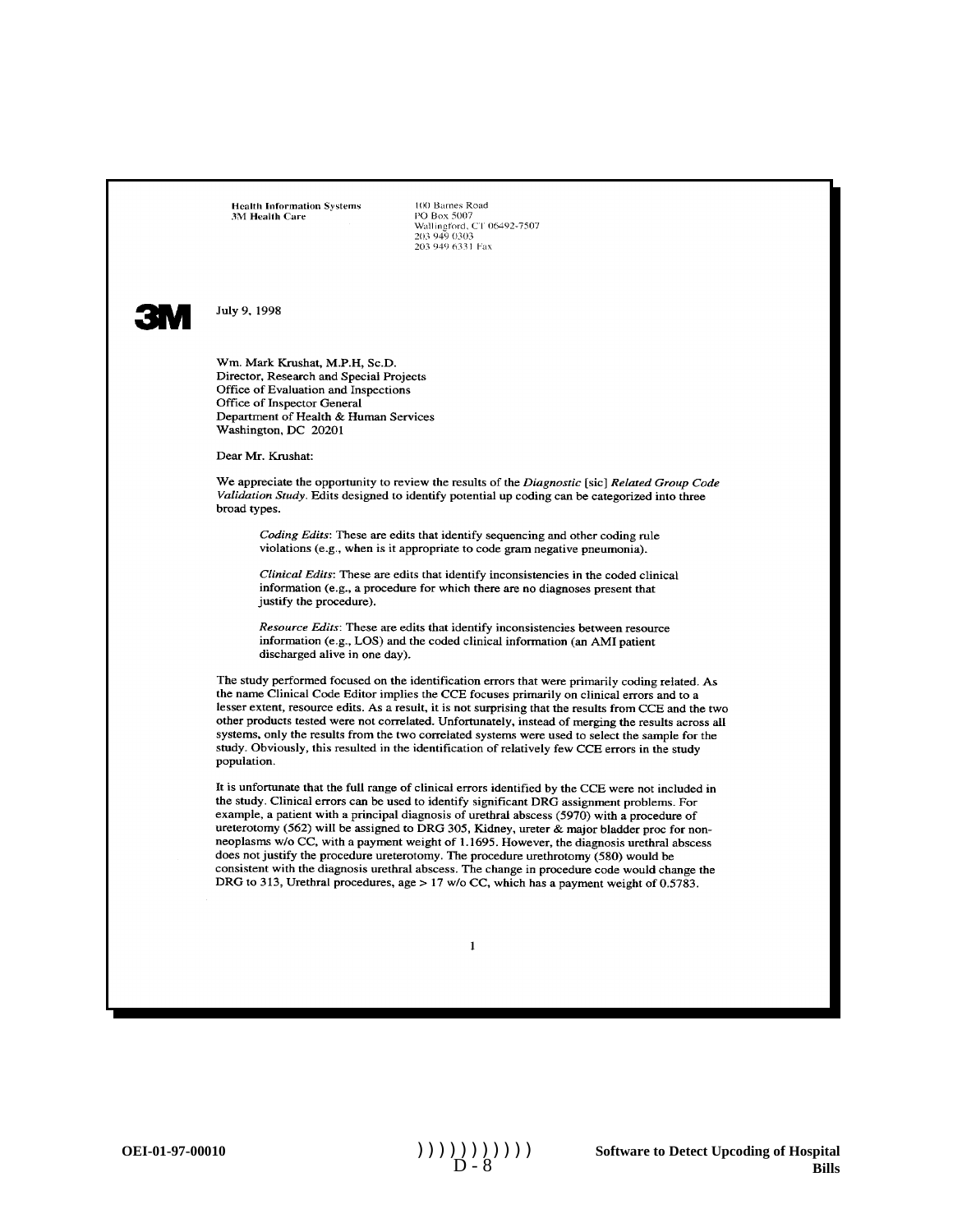In general, we were under the impression that the objective of the study was to identify problems that had a high probability of resulting in a DRG change without generating an excessive amount of false positives. The CCE is structured to allow the volume of cases identified as potential errors to be controlled. For example, in order to reduce the volume of cases, certain clinical edits can be restructured to only be reported if there is also an inconsistency in the use of resources. Since we assumed that false positives should be minimized, the version of CCE used in the study was very restrictive. This is evident from the study results. For the control group, which is a less biased sample than the experimental group, the CCE had a specificity of 50.0 compared to 11.5 and 5.4 for the other two systems. It would not be feasible to have a national monitoring system in which more than 9 out of 10 records selected for review were a false positive.

The CCE was designed for payors who wanted to review a small percent of claims (less than 5%) but would achieve a high return (i.e., the reduction in DRG payment would substantially exceed the cost of review). Further, the CCE was designed to encompass all DRGs and not to be focused on a subset of DRGs. An effective auditing system must include evaluation of all DRGs. For example, the edits conditions discussed in the study virtually ignored problems with procedure coding. Some of the largest upcoding opportunities deal with assigning patients to the "other procedure" DRGs and the use of less specific procedure codes. For example, a patient with a principal diagnosis of an open fracture of the radius (81391) with a procedure of open fracture reduction NEC (7929) is assigned to DRG 234, Other musculoskeletal system & connective tissue procedures w/o CC, which has a payment weight of 1.1126. In this example the procedure should have been open reduction of fracture of the radius or ulna (7922) which would result in DRG 224, Shoulder, elbow or forearm procedures except major joint procedure w/o CC, which has a payment weight of 0.7466.

Great caution must be used if the focus of review is only on selected DRGs. For most of the focused DRGs in the study, the DRG payment weight has been quite stable. For example, the DRG payment weight for DRG 14 and 15 are as follows.

| <b>DRG</b> | 95     | 96     | 97     | 98     |            |
|------------|--------|--------|--------|--------|------------|
| 14         | 1.1956 | 1.2065 | 1.1999 | 1.1889 | CVA        |
| 15         | 0.6909 | 0.7227 | 0.7321 | 0.7241 | <b>TIA</b> |

If there was widespread coding of TIAs as CVAs, then the payment weight for the CVA DRG should have shown a significant drop. Despite the fact that there is a general lowering of payment weights over time because the DRG weights are not normalized to 1.0 each year, the payment weight for CVA has not shown any systematic decline. This simply points out the danger of having too narrow focus on the review process.

As a final point, it was disappointing that the study did not do a more specific job of quantifying undercoding. While there is certainly a significant amount of wrong coding occurring, the relative magnitude of upcoding versus downcoding is not well quantified. Further, it would have been useful to have a cost benefit analysis of the review process performed. In otherwords, would the net changes in payment justify the cost of performing the reviews?

 $\overline{2}$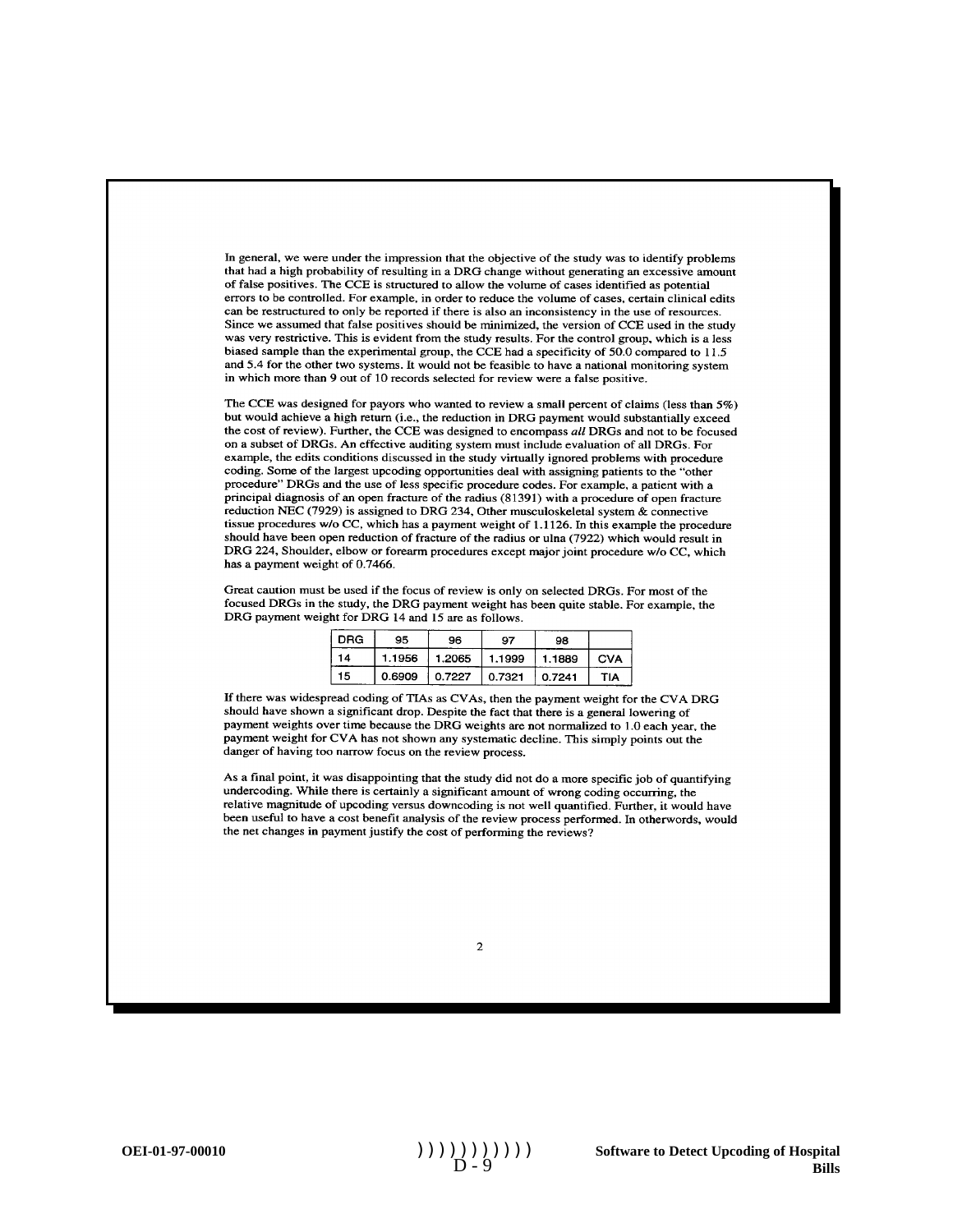Because of the current concern regarding compliance, 3M will be releasing a comprehensive new product called Audit Expert this fall. Audit Expert contains a complete set of clinical, coding and resource edits and allows the user to increase or decrease the sensitivity and specificity of the system to suit their needs. We would welcome the opportunity to discuss this new product with you.

Sincerely,

Fichard Huerill

Richard Averill Research Director

RFA:mm

 $\overline{\mathbf{3}}$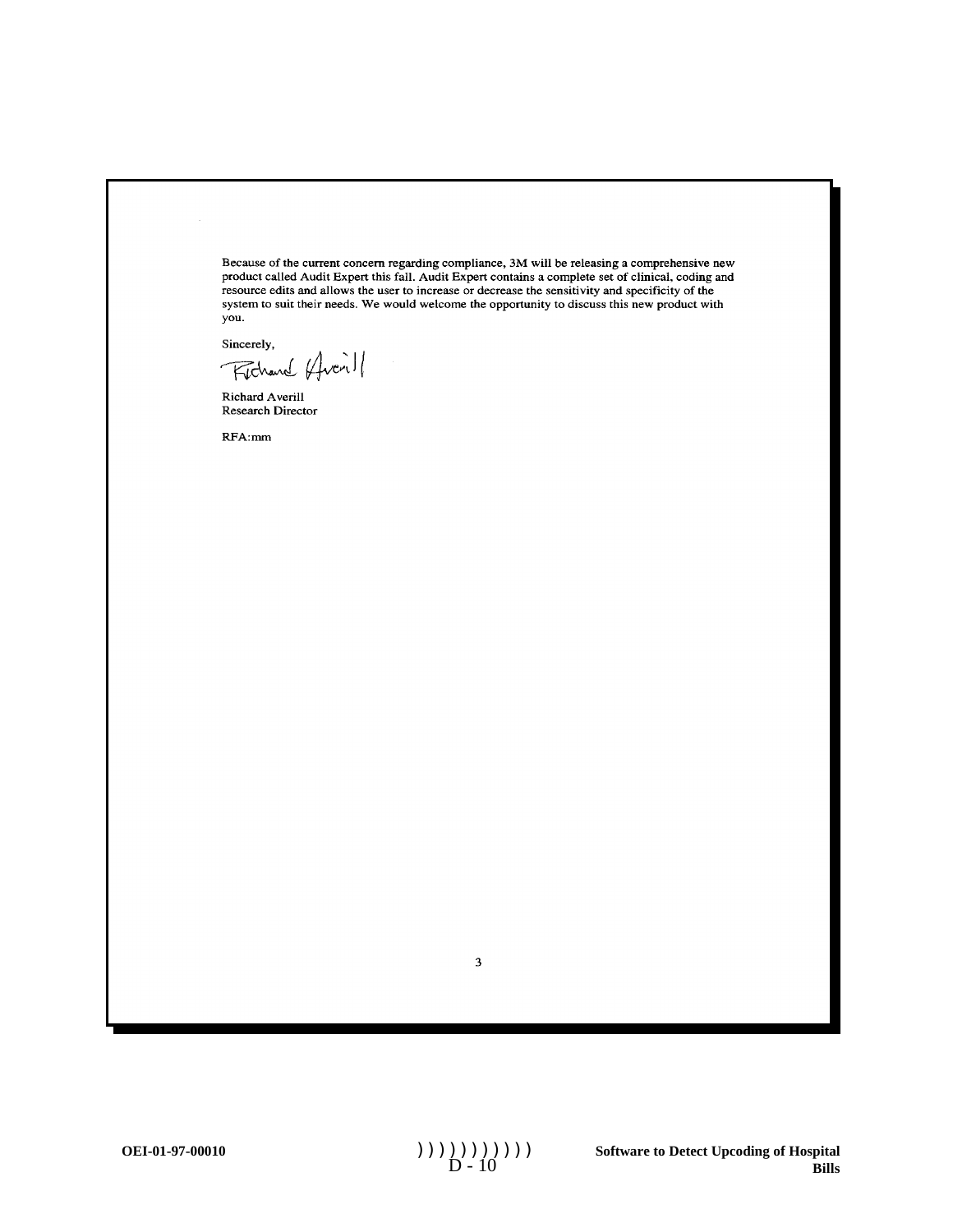## **APPENDIX E**

### **Notes**

1. Department of Health and Human Services, Health Care Financing Administration, Office of the Actuary. Personal communication April, 1998.

2. Department of Health and Human Services, Office of Inspector General, *Report on the Financial Statement Audit of the Health Care Financing Administration for Fiscal Year 1997*, A-01-97-00520, May 1998.

3. Department of Health and Human Services, Office of Inspector General, *National DRG Validation Study Special Report on Coding Accuracy*, OAI-12-88-01010, February 1988.

4. Department of Health and Human Services, Office of Inspector General, *National DRG Validation Study Update: Summary Report*, OEI-12-89-00190, August 1992.

5. The main issues of concern for those declining to participate fell into three categories: 1) the size of our test (5-10 million claims records) was too large; 2) vendors were uncertain about how OIG would utilize the results of the test; and 3) OIG's desired layout of the output was not clear enough.

6. We used the Medicare Provider Analysis and Review (MEDPAR) file as input for the software products. This file contains diagnostic, billing, and beneficiary demographic data for each stay in an inpatient hospital by a Medicare beneficiary. Our test ran approximately 6 million MEDPAR records through each software product.

7. The fact that output from one vendor's software differed significantly and that we decided not to test it is in no way a reflection on the potential merit of that software.

8. Although not the purpose of this evaluation, we also kept track of cases that were undercoded (*i.e.*, cases in which the hospital billed for a less expensive DRG than it should have). Our review found that out of 2,622 cases, 124 cases (4.73 percent) were undercoded while 254 cases (9.69 percent) were upcoded.

9. The 10 most frequent DRGs in Medicare comprise a higher percentage of the discharges in our sample compared to the all Medicare discharges (13 percent versus 10 percent) due to our sampling strategy. We sampled only among the top 50 most common DRGs.

10. FMAS Corporation. 11300 Rockville Pike. Rockville, MD 20852.

11. World Development Group, Incorporated. 5101 River Road, Suite 1913. Bethesda, MD 20816-1574.

12. FMAS Corporation. 11300 Rockville Pike, Rockville, MD 20852.